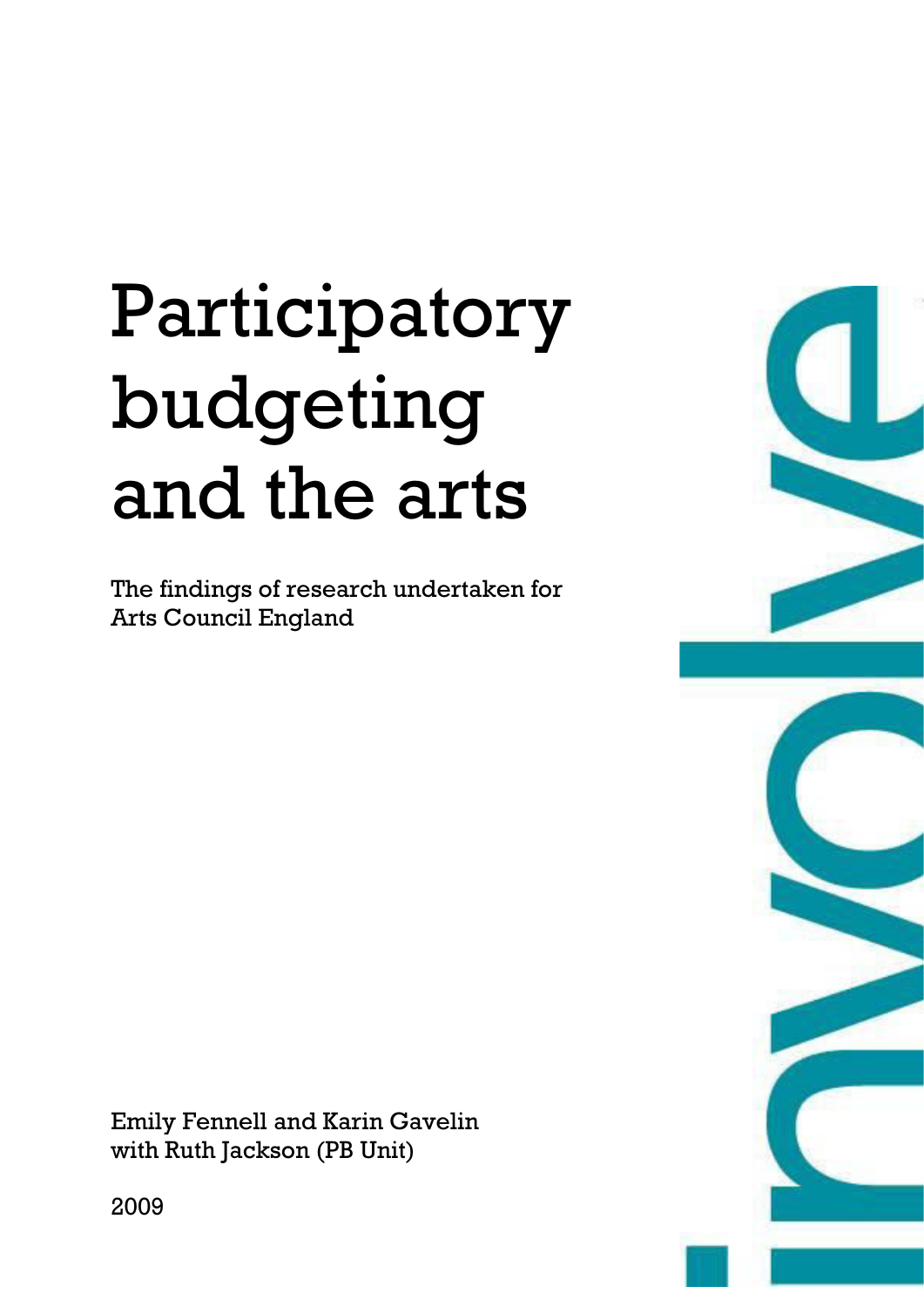This work is licensed under a **Creative Commons Licence** (www.creativecommons.org/licenses/by-nc-nd/2.0/uk/).

# **This means that you are free to copy, distribute, display and perform the work under the following conditions:**

- Attribution. You must give the original author credit.
- Non-Commercial. You may not use this work for commercial purposes.  $\bullet$
- No Derivative Works. You may not alter, transform, or build upon this work.
- For any reuse or distribution, you must make clear to others the licence terms of this work.
- Any of these conditions can be waived if you get permission from the copyright holder.
- Nothing in this license impairs or restricts the authors' moral rights.  $\bullet$

Involve, 212 High Holborn, London WC1V 7BF 020 7632 0120 info@involve.org.uk www.involve.org.uk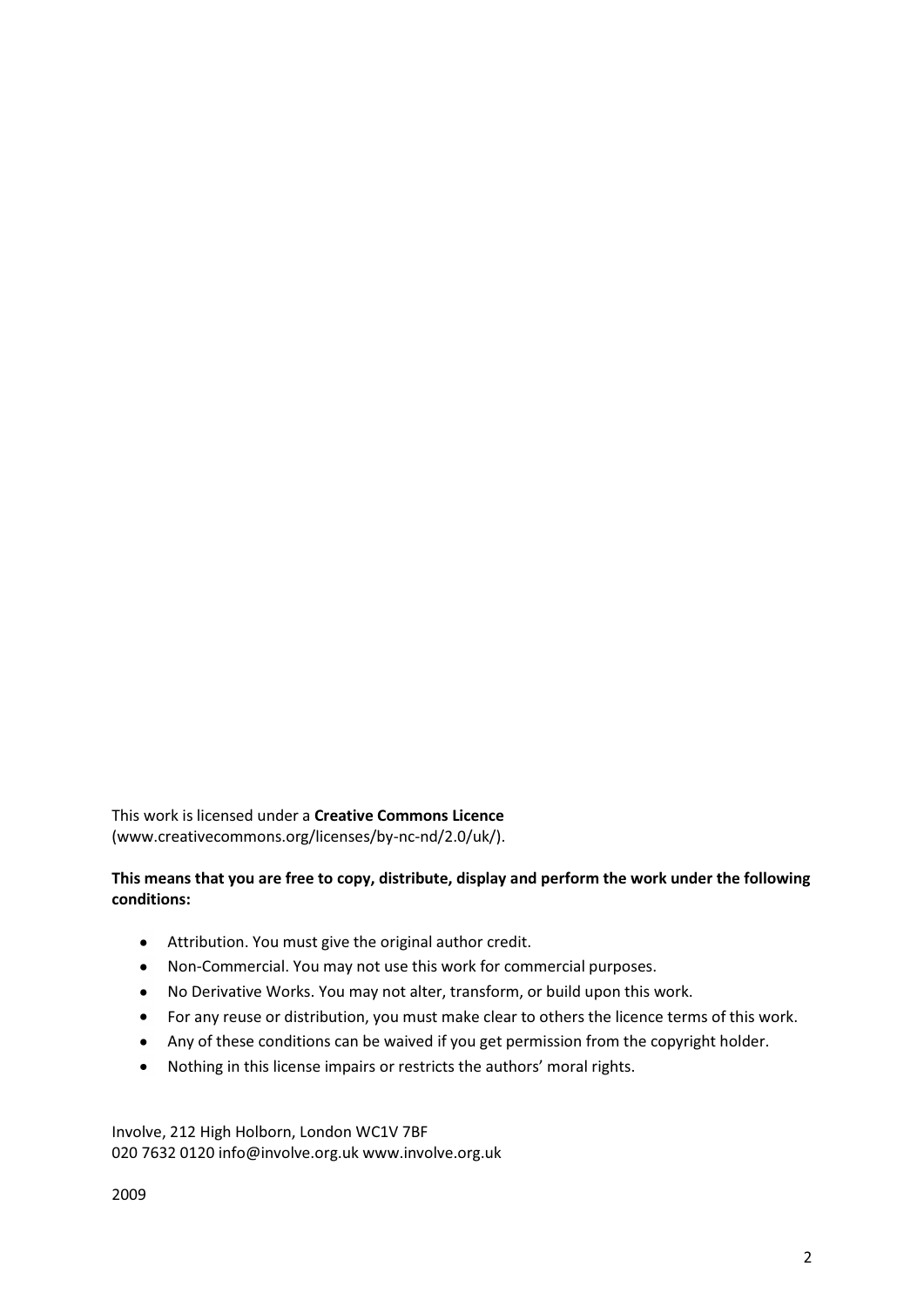# **Contents**

| <b>Executive summary</b>                          | 4  |
|---------------------------------------------------|----|
| <b>Acknowledgements</b>                           | 6  |
| <b>About Involve</b>                              |    |
| <b>About the PB Unit</b>                          |    |
| 1. Introduction                                   | 8  |
| 2. What is participatory budgeting?               | 10 |
| 3. Public involvement in arts decision making     | 12 |
| 4. Participatory budgeting and the arts           | 17 |
| 5. The future                                     | 28 |
| 6. Practical lessons from participatory budgeting | 39 |
| 7. Conclusion                                     | 43 |
| <b>Appendix 1: Bibliography</b>                   | 45 |
| <b>Appendix 2: Methodology</b>                    | 48 |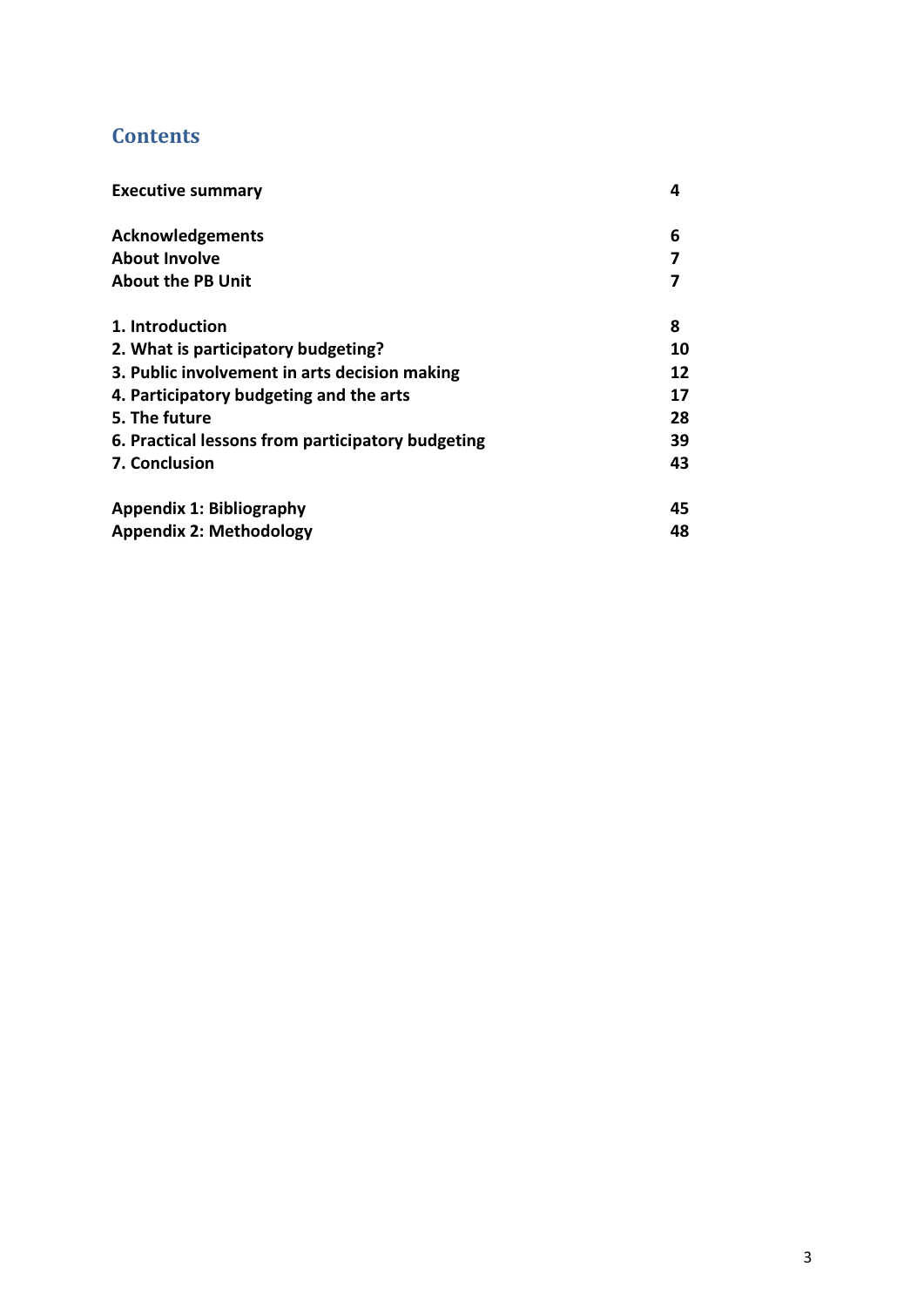# **Executive summary**

Participatory budgeting, a process whereby citizens are given the power to decide how a public budget should be allocated, is a growing phenomenon in the UK. So far it has been used mainly to allocate small, community-focused budgets separate from mainstream funding but it is now also beginning to be used on larger service budgets, which could have implications for many public services. As a radical approach to devolved power, participatory budgeting is at the heart of the government's agenda to give communities more say in decisions that affect them. Central government explicitly backs the approach and has announced that it wants to see all local authorities use it in some form by  $2012.<sup>1</sup>$ 

This study by Involve and the Participatory Budgeting Unit (PB Unit)<sup>2</sup> was commissioned by Arts Council England to explore the impacts of participatory budgeting on the arts. The Arts Council sees participatory budgeting as having potential implications for its work in involving the public and stakeholders in decision making and in its work with local authorities. Collectively, local authorities are the second largest funder of the arts in the UK and so any changes to how they allocate their its funding could have considerable implications for the arts sector.

This report provides an early exploration of the trends, views, concerns and predictions around the current and future impacts of participatory budgeting on the arts. It maps the scale and type of arts projects that have been funded by participatory budgeting to date and the factors that have contributed to their successes and failures, and builds on these findings to explore potential future developments in participatory budgeting and how they may come to impact on arts funding.

In summary, the study found that **arts projects fare well in the small-grant, community-focused form of participatory budgeting**. The projects most likely to succeed are those that are seen to benefit the community directly, provide value for money, are easy to understand and appeal to voters' emotional response.

The study also found that **participatory budgeting can bring a number of benefits for the local arts sector**, including

new funding opportunities  $\bullet$ 

<u>.</u>

- better informed decision making  $\bullet$
- $\bullet$ public support and ownership of publicly funded arts
- raising the public profile of the arts;  $\bullet$
- $\bullet$ educating people about the value of the arts
- helping art organisations get funding from elsewhere  $\bullet$
- improving relationships between artists and communities.  $\bullet$

It should be noted that the research on which these findings are based focused on small, local participatory budgets. The arts projects that have bid for funding through these processes have tended to be community arts projects with an explicit social or educational remit. Examples include drama groups targeting young people, cross-generational dancing events and music therapy in sheltered accommodation. It is difficult to predict how less community-focused artforms would fare in a public vote, or how the arts sector as a whole would be affected if mainstream local authority budgets were opened up to participatory budgeting. This report looks at these uncertainties by exploring four potential future scenarios in participatory budgeting, asking how they would affect the arts and what the Arts Council may do to promote a successful outcome for the arts in each of them.

<sup>&</sup>lt;sup>1</sup> Communities and Local Government (2008) *Communities in Control: Real People, Real Power.* London: CLG

 $2$  The PB Unit works across the UK to promote and support the implementation of participatory budgeting. Its main funder is the government department Communities and Local Government. See www.participatorybudgeting.org.uk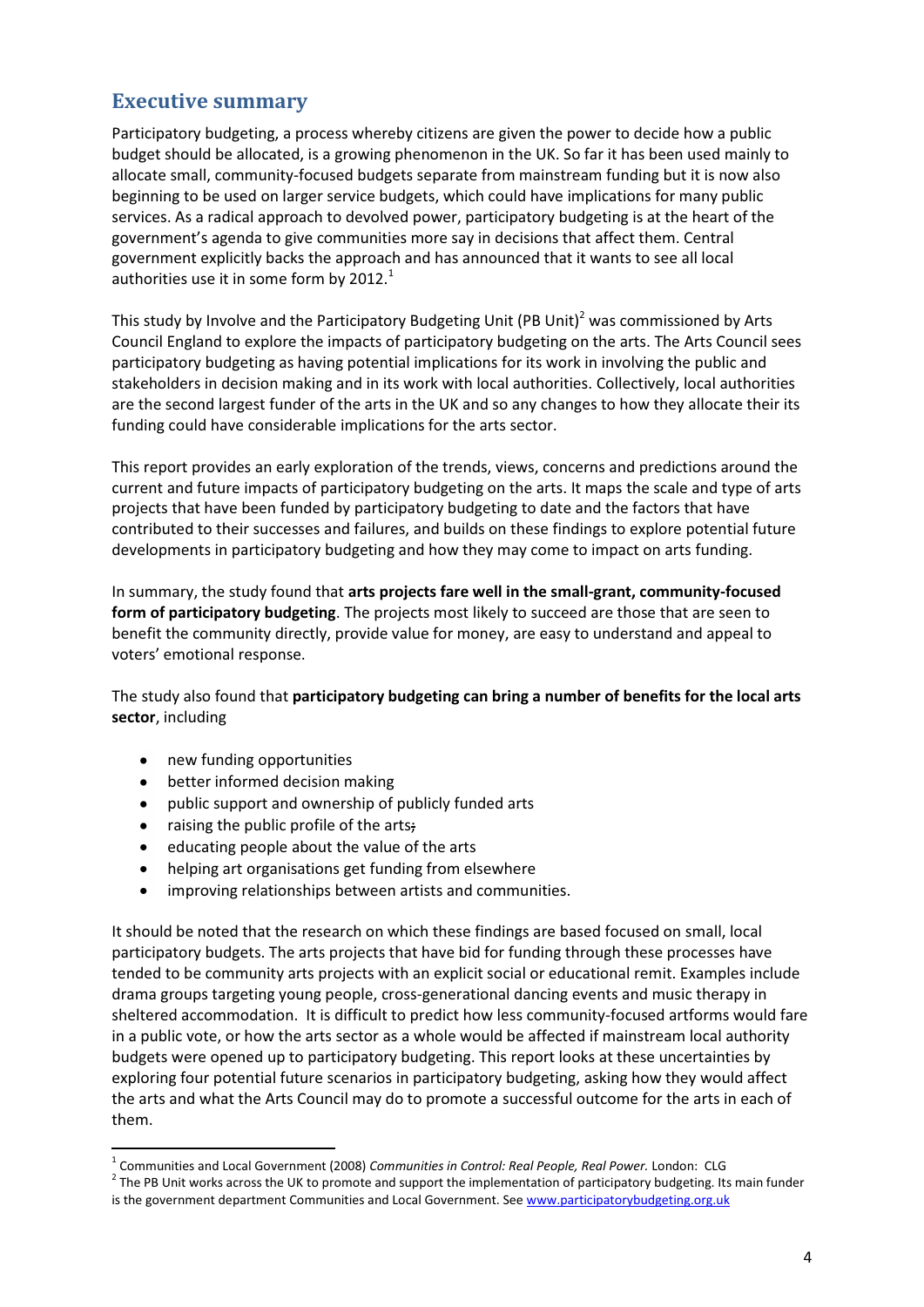In summary, the report argues that the arts sector should take note of participatory budgeting for two reasons: as **a source of learning for arts organisations seeking to carry out their own public involvement work**, and as **a new, important phenomenon, which may have a significant impact on how arts funding is distributed in the future**.

Although this phenomenon is still in its infancy, **this is a good time for the arts sector to start to take notice of and monitor developments in participatory budgeting**. By keeping on top of new developments the sector can ensure that, should participatory budgeting come to have a more direct influence on arts funding in the future, it will be able to deal proactively with any challenges and opportunities this presents.

In this context **the Arts Council could play an important role both by supporting the arts sector to make the most of the opportunities offered by these processes** and by raising awareness among public officials, citizens and service providers of the social value of the arts in order to promote successful outcomes for the sector in participatory budgeting.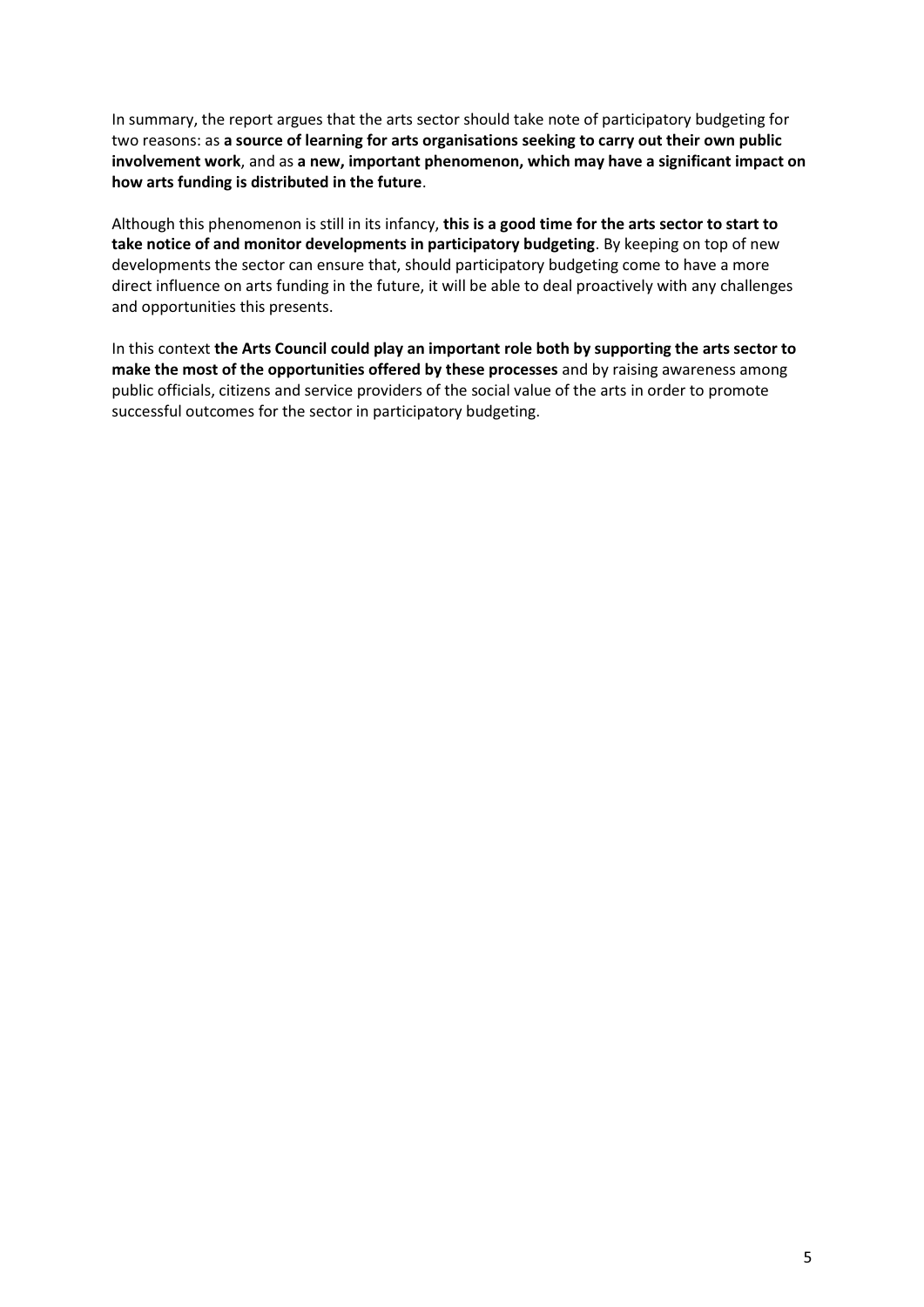# **Acknowledgements**

Involve would like to thank the Arts Council for funding this study and Ruth Jackson at the Participatory Budgeting Unit for providing support, advice and feedback throughout the research and the drafting of the report. Involve also thanks SQW Consulting for assisting with the identification of research participants.

The authors are grateful to all the people who took the time to be interviewed for this research, to those who attended the research workshop in London on 6 February 2009 and to Edward Andersson at Involve who facilitated the workshop and contributed to the drafting of the report.

Finally, we thank Susannah Wight who copy edited the publication.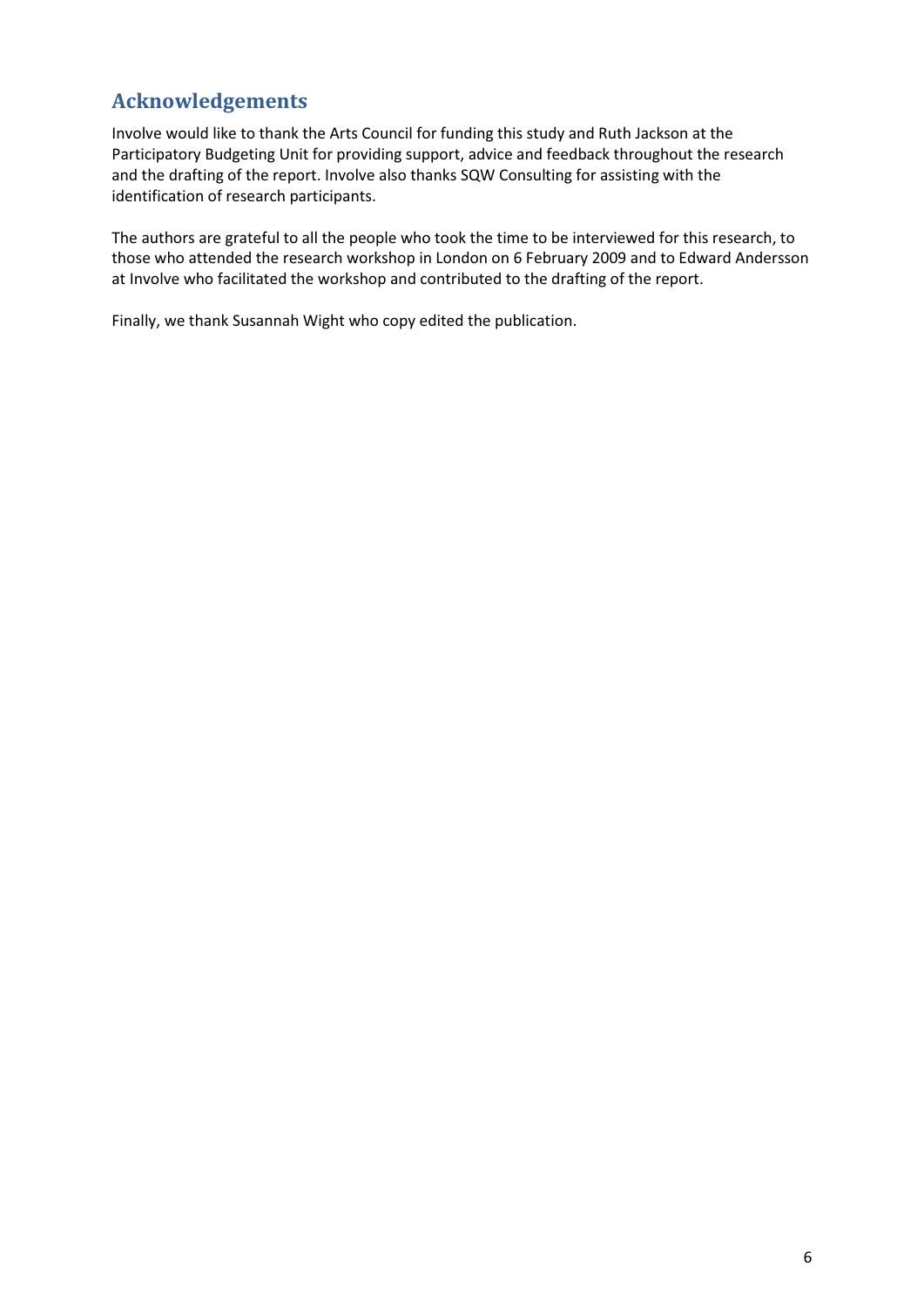# **About Involve**

Involve specialises in public participation; it brings institutions, communities and citizens together to accelerate innovation, understanding, discussion and change. Involve makes a practical difference by delivering high quality public participation processes as well as undertaking research and policy analysis into what works in public and stakeholder involvement. It is a not for profit organisation, which receives funding from the Joseph Rowntree Charitable Trust, the Big Lottery Fund and the Esmée Fairbairn Foundation, among others.

Involve has helped leading public bodies and companies engage with the public, including the OECD, the Ministry of Justice, the Department for Communities and Local Government, the European Commission, the States of Jersey, the Sustainable Development Commission, the BBC, the NHS Centre for Involvement, the Cabinet Office and numerous local authorities.

For more information please visit Involve's websites: www.involve.org.uk and www.peopleandparticipation.org.uk

# **About the Participatory Budgeting Unit**

The Participatory Budgeting Unit (PB Unit) is a project of the charity Church Action on Poverty based in Manchester. The Unit works across the UK to promote and support the implementation of participatory budgeting processes. Its key aim for participatory budgeting is to give 'a voice to people in poverty'.

The PB Unit's main field of expertise is providing hands-on support and facilitation of participatory budgeting processes in local areas, which it is able to do through its extensive practical knowledge of participatory budgeting.

The organisation also work with Communities and Local Government in England, its primary funder, to develop policy around participatory budgeting and tools and guidance to help those involved in the process.

The PB Unit's role in this project has been as 'experts' of participatory budgeting – to provide comment on participatory budgeting, advise on developments in participatory budgeting and identify and liaise with the research participants.

For more information, please visit the PB Unit's website at www.participatorybudgeting.org.uk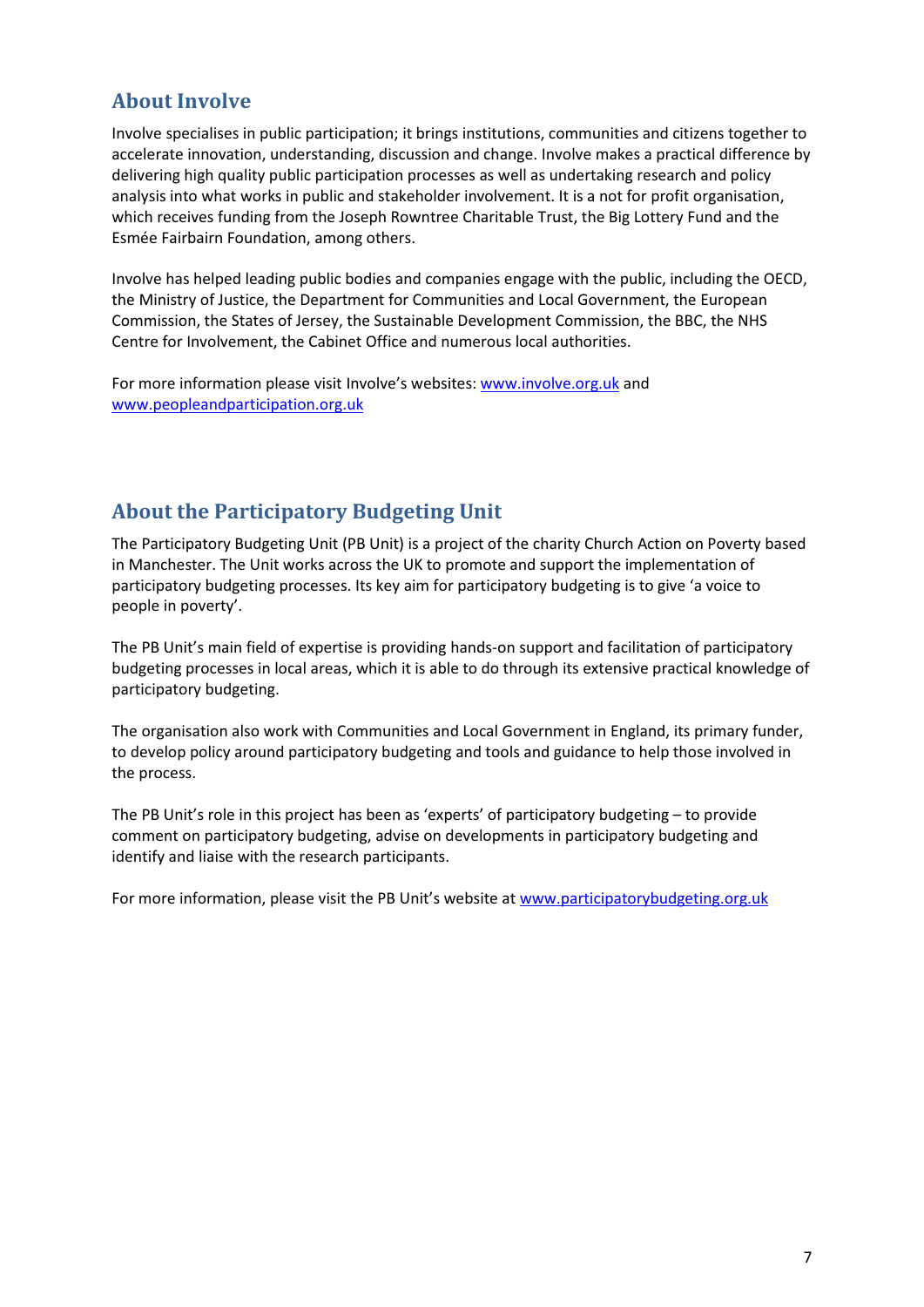# **1. Introduction**

Participatory budgeting, a process whereby citizens are given the power to allocate a public budget, is a growing phenomenon in the UK, with over 60 projects having taken place so far.<sup>3</sup> Communities and Local Government explicitly backs the approach and has announced that it wants to see all local authorities use it in some form by 2012. $<sup>4</sup>$  As a radical form of devolved power, participatory</sup> budgeting is at the heart of the government's agenda to give communities more say in decisions that affect them.

The government's vocal support of participatory budgeting has made other institutions take notice. Although the approach has so far been used mainly to allocate small, community-focused budgets separate from mainstream funding structures, it is now



beginning to be used also on larger service budgets, which could have implications for many public services. The growing impetus towards more inclusive decision making across the public sector means that a growing number of institutions are now looking to participatory budgeting as a potential source of inspiration for their own public involvement work.

Against this backdrop, this study was commissioned by Arts Council England to explore the impacts of participatory budgeting on the arts. The Arts Council sees participatory budgeting as having potentially important implications for two areas of its work: the project Wider Range of Voices, which is exploring approaches to involving the public and stakeholders in Arts Council decision making, and its work in partnership with local authorities. Collectively, local authorities are the second largest funder of the arts in the UK and so any changes to how they allocate their funding could have considerable implications for the arts sector.

This report, which was produced by Involve with assistance from the PB Unit<sup>5</sup>, provides an early exploration of the trends, expectations, thoughts and predictions around the current and future impacts of participatory budgeting on the arts. It maps the scale and type of arts projects that have been funded by participatory budgeting to date, explores the factors that have contributed to their success and failures, and seeks to build on these findings in order to forecast how future developments in participatory budgeting may come to impact on arts funding structures.

The research focused on seven participatory budgeting projects that were selected because they had funded arts-related projects. A total of 23 semi-structured interviews were carried out with local authority public involvement staff, arts professionals, local authority arts officers and elected members. In addition, seven interviews were carried out with people from outside the case study areas; this group included arts officers working in national institutions, academics and participatory budgeting experts. To test and reflect on the issues unveiled through the interviews, a research workshop was held with 15 attendees from national agencies, non-governmental organisations and private consultancies.<sup>6</sup>

It should be stressed that this study has been necessarily limited in scope as the subject area is still at the early stages of development. Participatory budgeting is still new to the UK and at the time of writing is undergoing a period of intense growth and experimentation. This means that the smallgrant, community-focused processes looked at in this study may in a few years no longer be the

<u>.</u>

 $3$  This figure includes the 34 pilot projects officially announced by Communities and Local Government.

<sup>&</sup>lt;sup>4</sup> Communities and Local Government (2008) *Giving More People a Say in Local Spending: Participatory Budgeting - A National Strategy.* London: CLG.

<sup>&</sup>lt;sup>5</sup> The PB Unit works across the UK to promote and support the implementation of participatory budgeting. Its main funder is the government department Communities and Local Government. See www.participatorybudgeting.org.uk

 $6$  For a more detailed methodology, see appendix 2.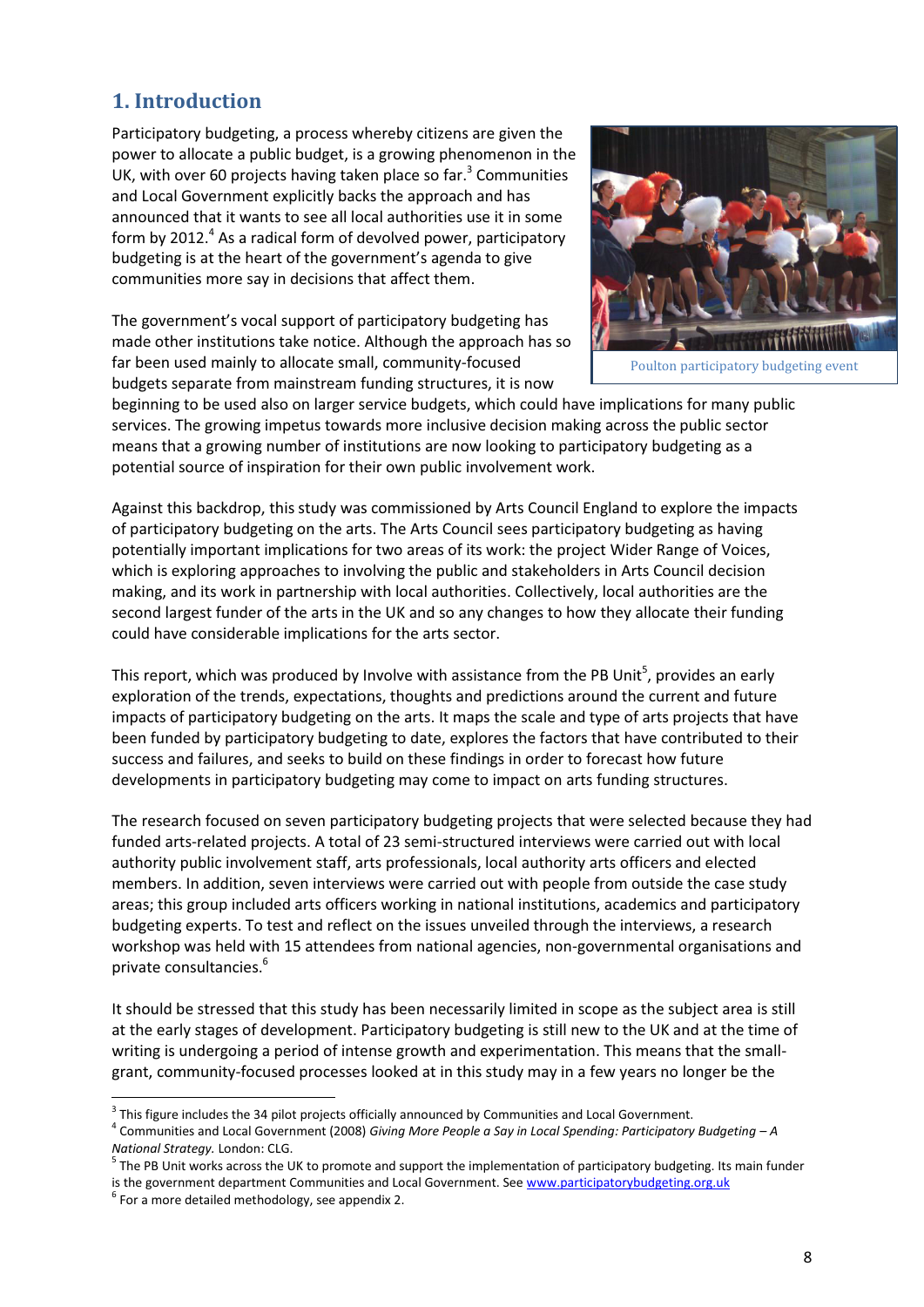most common approach to participatory budgeting. Moreover, with the exception of a few community arts projects funded at the very local level, there has been relatively little overlap between participatory budgeting and the arts to date. A drawback of this for the purpose of this study was that very few people had personal experience of both participatory budgeting and the arts; the majority of participants were familiar with either participatory budgeting or arts funding structures but could only speculate about the impacts of one on the other. Nevertheless, this study was able to identify some important trends, opportunities and concerns that will be of help to the Arts Council as it monitors and responds to the future development of participatory budgeting in the UK.

If, as some people predict, there will be a trend towards opening up larger service budgets to participatory budgeting, the impact on the arts could be significant, with a broader range of artists and organisations becoming affected. These possibilities are explored in the report, but the analysis is by necessity inconclusive at this stage. In order to build a more complete picture of the impacts of participatory budgeting on arts funding structures it would be necessary to repeat the study in more depth at a later stage.

The report begins in chapter 2 by giving a broad overview of participatory budgeting and its role in the UK today. Chapter 3 provides a background to the general debates and trends driving the public involvement in the arts agenda. Chapter 4 presents the main findings of the research, showing the impact that participatory budgeting has had on the arts to date, the factors that make arts projects successful in these processes and what the research participants considered to be the main barriers to participatory budgeting in arts funding. Chapter 5 builds on this information by presenting four future scenarios for participatory budgeting and exploring how they might affect the arts. Finally, chapter 6 sets out some practical lessons for other forms of public involvement.

# **Definition of the arts**

The definition of the arts used for this study is very broad and includes art exhibitions, literature, street arts, carnivals, theatre, live music events, dance, crafts, bands, amateur drama and children's music groups among other activities.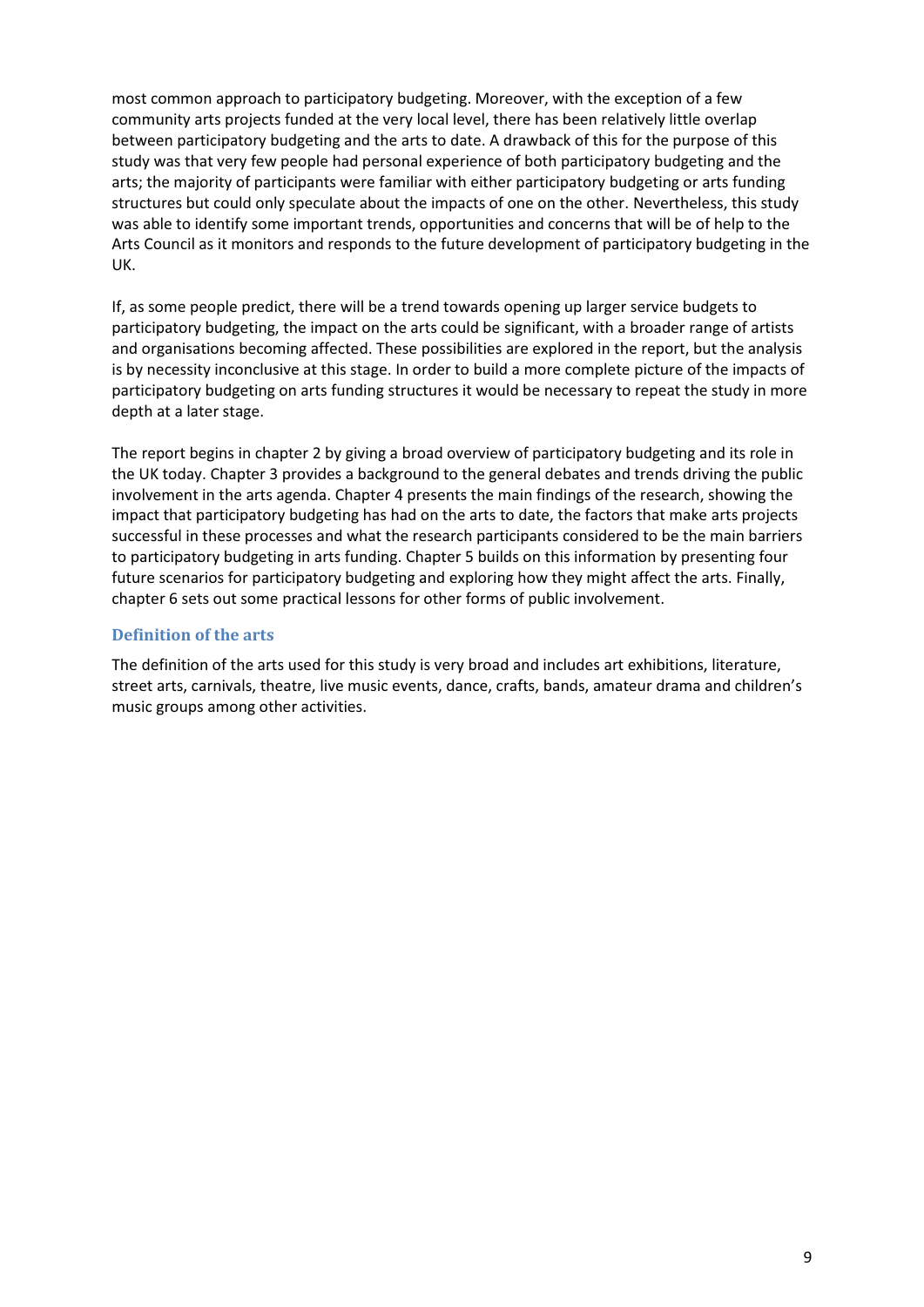# **2. What is participatory budgeting?**

Participatory budgeting allows local people to decide how to allocate part of a public budget. The tradition began in Brazil where it has been used successfully since the late 1980s. It has since spread around the world and to date over 300 municipalities have used participatory budgeting in countries including Venezuela, Canada, Spain, France, Chile and the UK.<sup>7</sup>

The UK context is unique in that central government heavily promotes participatory budgeting and has announced that it wants every local authority in England to implement it in some form by 2012.<sup>8</sup> No other government in the world has provided this level of commitment to participatory budgeting. To support this work, the government published a national participatory budgeting strategy in September 2008<sup>9</sup> and has appointed the PB Unit,<sup>10</sup> an independent organisation, to help local authorities roll out the methodology across England.

Participatory budgeting remains relatively new to the UK and practice is continually evolving, which makes it difficult to agree a prescribed definition of what it should look like. The following official definition agreed by central government has been proposed as a means of providing clarity:

*Participatory budgeting directly involves local people in making decisions on the priorities and spending for a defined public budget. This means engaging residents and community groups representative of all parts of the community to discuss and vote on spending priorities, make spending proposals and vote on them, as well as giving local people a role in the scrutiny and monitoring of the process.* 

Participatory budgeting is not limited to local authority budgets. The term is used to describe any process whereby citizens are involved in making spending decisions on a public budget, including those taking place at the national level or by service providers such as housing associations or



Newcastle children and young people participatory budget

primary care trusts. Parish councils, too, are experimenting with participatory budgets: Herefordshire plans to use participatory budgeting in all its 133 parish councils. This is an interesting context for participatory budgeting given the nonstatutory nature of parish councils where councillors, who are often unaffiliated to political parties, hold the power to levy unrestricted parish precepts. Parish councils also tend to be closer to the communities they serve, which can further contribute to ensuring they have stronger community buy-in to participatory budgeting than other councils.

To date, however, participatory budgeting in the

UK has tended to be local authority based and focused on either small pots of money distributed at neighbourhood level or local-authority-wide budgets based around a broader theme, such as health or children and young people. Projects can:

focus on specific grant pots, such as the New Deal for Communities or Neighbourhood Management Pathfinders

<sup>&</sup>lt;sup>7</sup> Information from www.participatorybudgeting.org

<sup>8</sup> Communities and Local Government (2008) *Communities in Control: Real People, Real Power*, p5.

<sup>&</sup>lt;sup>9</sup> Communities and Local Government (2008) *Giving More People a Say in Local Spending: Participatory Budgeting – A National Strategy.*

<sup>&</sup>lt;sup>10</sup> Information from: www.participatorybudgeting.org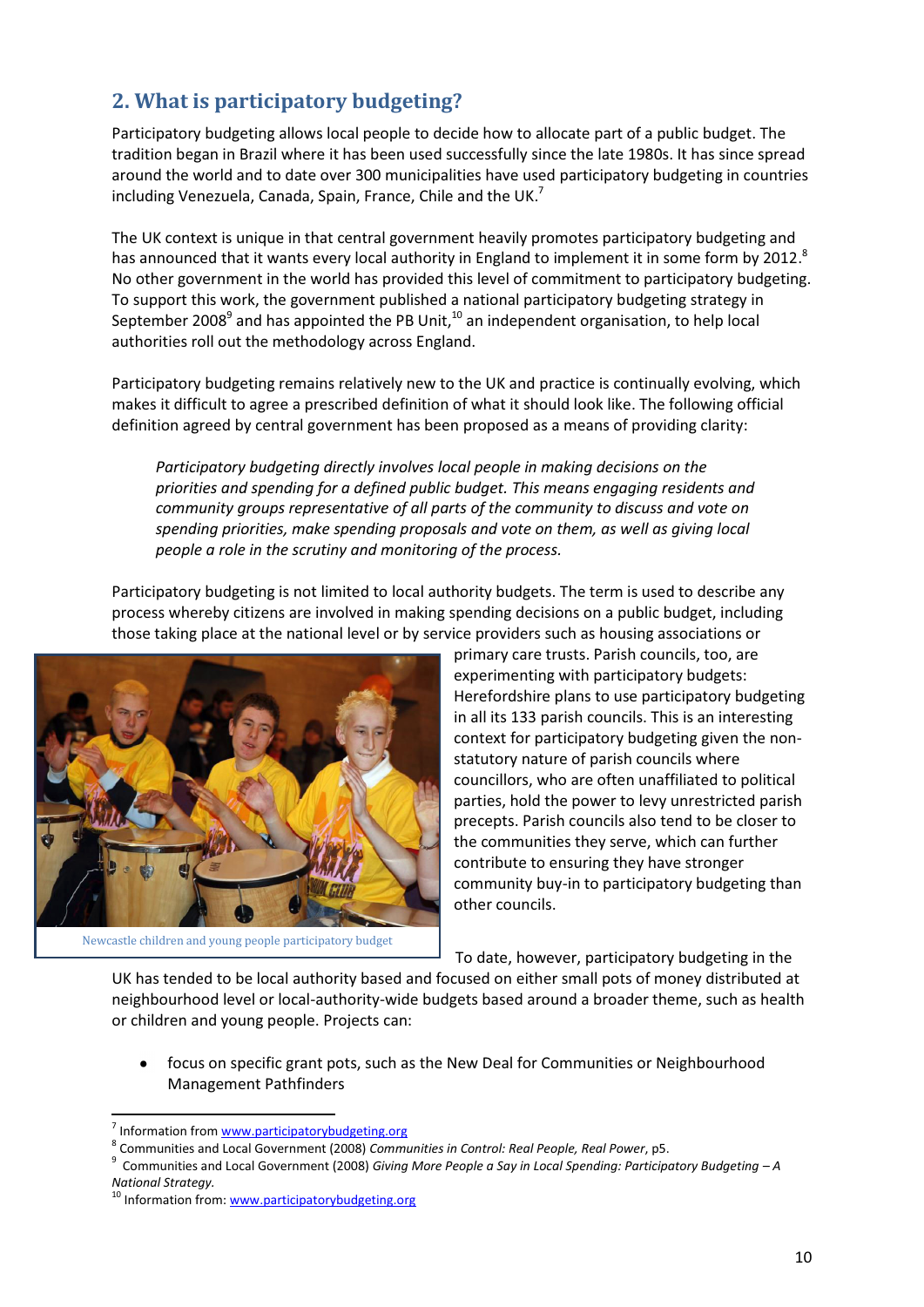- use parts of mainstream council budgets devolved to local area committees for a specific  $\bullet$ purpose, such as road improvements
- set local authority area wide priorities, agreeing projects and spend around an annual  $\bullet$ revenue budget-setting process
- use pooled budgets from partners through the local strategic partnership to tackle particular  $\bullet$ cross-partner themes or local area agreement indicators
- use town and parish council precepts
- $\bullet$ target local public services by focusing on wider local area agreements and local strategic partnership priorities and spending.

The final option, which is closer to the Brazilian model, is still new to the UK but there is significant interest in this method. The PB Unit is beginning to see a shift away from the community grants pot approaches towards more strategic participatory budgeting, which commissions mainstream services rather than provides funds to the local third sector. An example is the London borough of Tower Hamlets, where the Local Strategic Partnership is providing £2.4 million across all areas of the borough – approximately £250,000 for each area – for participatory budgeting. Budgets are focused on public services and based on Local Area Agreement targets and local priorities.

These larger and more service-oriented participatory budgeting processes are seen by some as more meaningful than the community grant approaches, which deal with smaller pots of money and have no influence on mainstream budgets, and so have been criticised for being tokenistic. However, although the small grants approach is less likely to have a transformative effect on local power structures, it is a good entry point to more advanced processes. It provides the opportunity to test the methodology on a small and manageable scale before opening up larger budgets and services to public scrutiny. Moreover, the small grant approach can provide many of the same benefits as a larger process, by:

- $\bullet$ bringing diverse people together and supporting community cohesion
- helping to improve people's understanding of the complexities of public budget setting and  $\bullet$ deciding between competing priorities
- inspiring local people and elected councillors and council officials to work together in new  $\bullet$ ways
- $\bullet$ empowering people, making them more interested in their local community and services, and more likely to take part in other aspects of civic life
- ensuring that local services are better tailored to local circumstances, which can lead to  $\bullet$ improved resident satisfaction with them as a result.

Whatever the format, participatory budgeting is most effective when conducted in an inclusive way, helping bring about real change in the relationship between citizens, communities, local council officials and elected councillors.<sup>11</sup> The PB Unit has developed values, principles and standards to help council officials and other practitioners carry out participatory budgeting as effectively as possible.<sup>12</sup>

This report looks at the current impact of participatory budgeting on the arts in England. As the following chapters will show, arts projects have tended to be well represented in locally based, small-grants participatory budgets, but it is difficult to predict how the arts will be affected when participatory budgeting is applied in other contexts and on a larger scale. Hence, and given that participatory budgeting is still very new and evolving, it will be important to watch the emerging picture and monitor the impact it will have on funding for the arts.

<u>.</u>

<sup>&</sup>lt;sup>11</sup> Communities and Local Government (2008) *Giving More People a Say in Local Spending: Participatory Budgeting - A National Strategy.*

<sup>&</sup>lt;sup>12</sup> Available at www.participatorybudgeting.org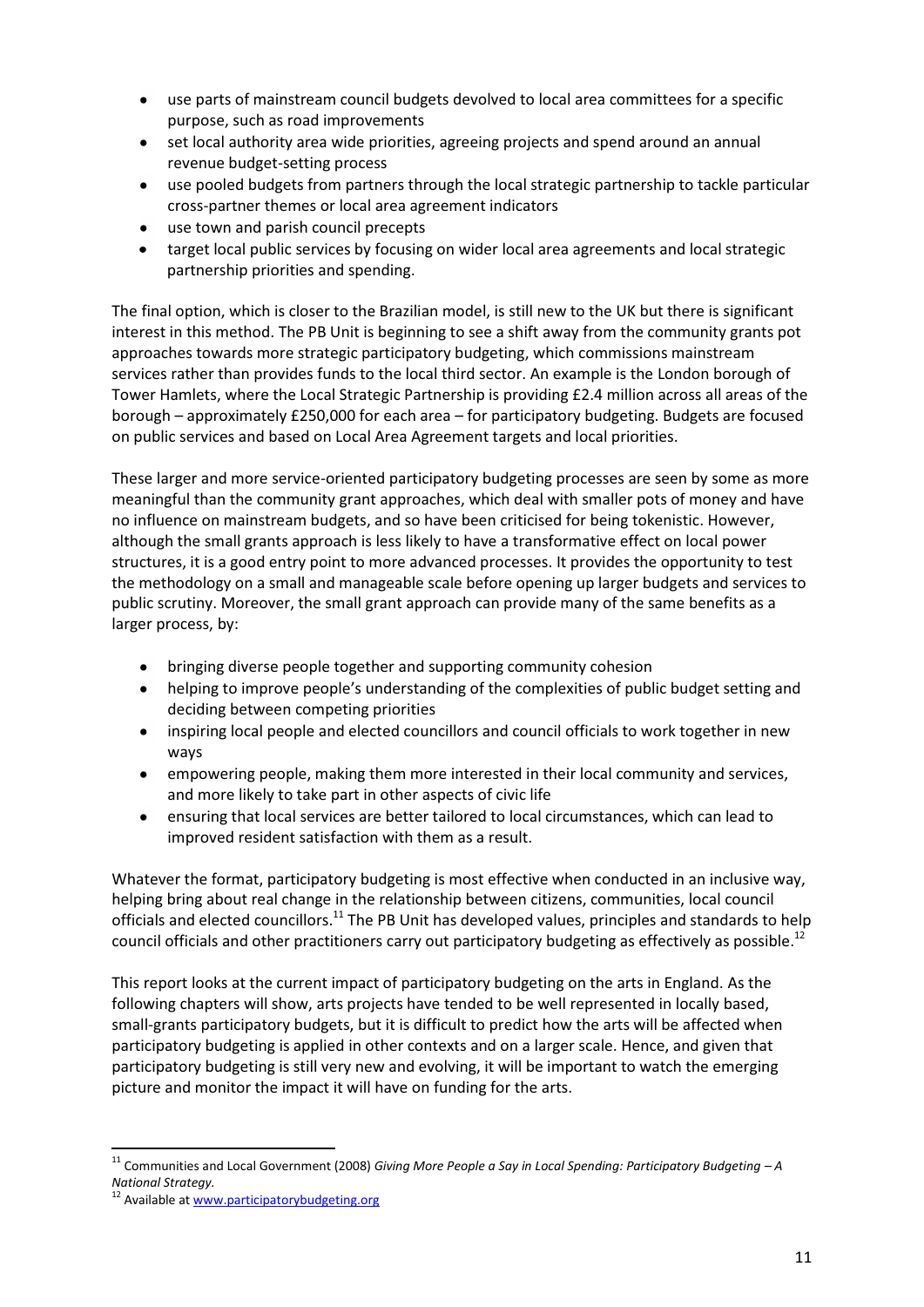# **3. Public involvement in arts decision making – a summary of the debates**

Any attempt to understand the potential impact of participatory budgeting on the arts must take into account wider debates around public involvement in the arts and the impetus towards greater citizen involvement in the public sector more generally. This section summarises the debates surrounding public involvement in arts decision making, drawing both on the wider literature on public engagement in public services and on the specific debates about public involvement in arts decision making.

First, it is necessary to clarify what is meant by these terms. When people in the arts talk about public participation or engagement, they are often referring to the public's role as *audience* or *consumers* of art. There is a significant ongoing debate about the role that public institutions should play in encouraging broader public participation in the arts.<sup>13</sup> A key driver of this debate is that class is a strong indicator of which art forms, if any, a person enjoys and participates in.<sup>14</sup> Gender, age, location, ethnicity and educational attainment are also factors which affect this.<sup>15</sup> Consequently, these debates tend to be concerned with how people who are normally excluded from or uninterested in the arts can be encouraged to become more involved, whether by educating them about the arts, bringing arts to deprived communities, raising the profile of public arts or funding projects with a broader public appeal.

These debates are separate from the issue of *public involvement in decision making*, which is the focus of this report. This topic has moved up the government's list of priorities in recent years and is fast becoming an important consideration for arts institutions.

From a public policy perspective, the arts hold a unique position. In contrast with other policy areas they exist not just to meet a public need but to challenge and inspire people. And although the arts sector relies heavily on public funding it is also moderated by a number of other mechanisms, such as the interests and whims of artists, private businesses and public audiences. The need for government to stay at arm's length from the business of the arts in order to protect its integrity has allowed for an environment in which some arts funding institutions have been operating without the same levels of accountability and transparency that is expected of other public bodies.<sup>16</sup> This is now changing, with government, the arts community, the media and the general public putting pressure on arts funding institutions to become more transparent.

The Arts Council has already taken steps towards this goal, most notably with the launch of the Arts Debate in 2006. The Arts Debate was a major programme of research and consultation with artists, arts professionals, members of the public, local government representatives and other stakeholders<sup>17</sup>. Among other things the findings of the Arts Debate formed the basis of the Arts Council's corporate plan for 2008-11 and led to the development of a new mission statement: great art for everyone. The challenge for the Arts Council now is to move from a 'big bang' approach to public involvement to a more ongoing dialogue with its stakeholders. A couple of recent publications have highlighted the importance of this challenge: the McMaster review's *Supporting excellence in the arts*, <sup>18</sup> which called for more involvement of artists, practitioners and other stakeholders in arts funding decisions, and the McIntosh *Review of Arts Council England's RFO Investment Strategy* 

<sup>13</sup> John Holden (2008) *Democratic Culture: Opening up the Arts to Everyone.* Demos: London

<sup>&</sup>lt;sup>14</sup> Catherine Bunting et al (2008) *From Indifference to Enthusiasm: Patterns of Arts Attendance in England Arts Council* England: London

<sup>&</sup>lt;sup>15</sup> Catherine Bunting et al (2008)

<sup>16</sup> John Holden (2008)

<sup>17</sup> www.artsdebate.co.uk

<sup>18</sup> Sir Brian McMaster (2008) *Supporting Excellence in the Arts: From Measurement to Judgement*. DCMS: London.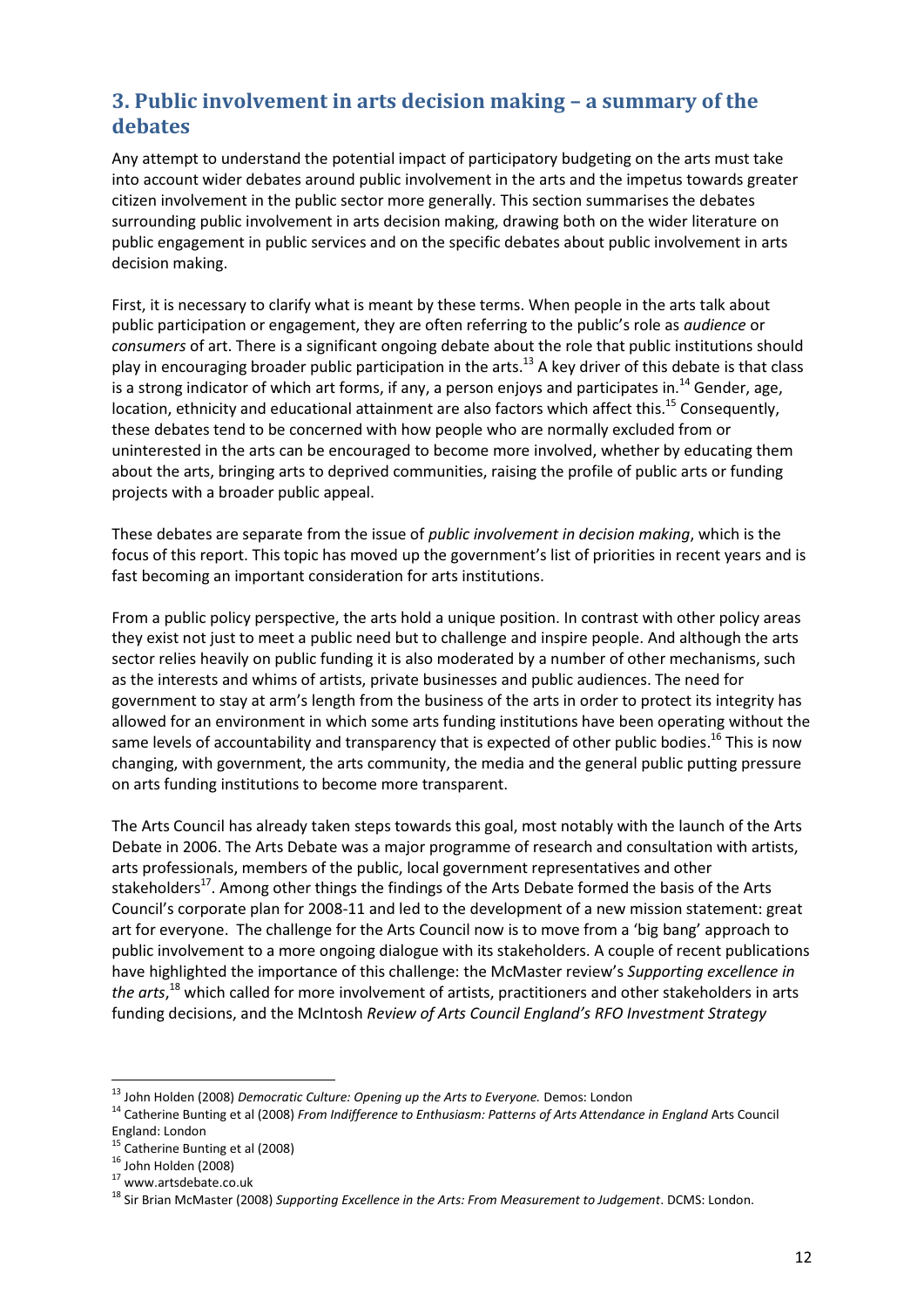*2007/08*, <sup>19</sup> which criticised the Arts Council for not sufficiently taking account of its stakeholders' views and aspirations. The latter was accompanied by a separate communications review, which emphasised the need for the Arts Council to become more considerate of its stakeholders' needs not just in the development of strategy but also in how policy and strategy is communicated.<sup>20</sup> Another influential factor has been the new Lottery policy directives, which came into force in 2008, whereby the Arts Council is now required to involve the public and local communities in policies and decisions relating to the distribution of lottery money. $^{21}$ 

These pressures form part of a wider trend towards more inclusive and transparent governance, which is changing the culture of decision making across the public sector. At all levels of government and across policy fields, it is now widely accepted that important decisions cannot be made without input from the people and organisations that will be affected by them. Recently, the trend to involve the public has become embedded in the legal framework, most notably in the passing of the Local Government and Public Involvement in Health Act 2007 (LGPIH) and the drafting of the Local Democracy, Economic Development and Construction Bill (LDEDC), which is currently going through parliament.

These developments are likely to have a significant impact on local arts funding structures over the coming years. The LGPIH introduced the 'Duty to Involve', which from April 2009 makes it a legal requirement for local authorities, currently the second largest funder of the arts in England, to inform, consult and in other ways involve 'representatives of local persons' in decisions that affect them.<sup>22</sup> The LDEDC Bill proposes an extension of this duty to a number of other partner authorities, including the Arts Council. The LGPIH also contains other measures to encourage more inclusive decision making in local government. One is the duty to co-operate, which requires local authorities to consult and co-operate with all partner authorities<sup>23</sup> in the development and implementation of Local Area Agreements (LAAs).<sup>24</sup> For the Arts Council, this is of particular relevance because of its collaboration with local authorities that are working towards targets under National Indicator (NI) 10: 'Visits to museums and galleries', NI 11: 'Engagement in the arts' and NI 110: 'Young people's participation in positive activities'.

Although the duties to involve and co-operate are not prescriptive and the extent to which institutions apply them is largely discretionary, they are still likely to bring about a change in how arts policy is made. Traditionally, citizens' main point of influence in arts policy has been through their role as consumers. The public audience has voted with its feet and the artists and projects that have not been commercially viable have relied on private sponsors or public funding to sustain their work.<sup>25</sup> Indeed, a key function of public funding for the arts is precisely to support those artists and organisations that cannot support themselves, in order to ensure that excellent art can thrive irrespective of audience numbers and economic climate. This function is now at the heart of the controversy surrounding public involvement in arts decision making. As the pressure on arts institutions to open up to public scrutiny and input is growing, sceptics are asking whether giving more powers to citizens will not threaten these institutions' roles as guardians of quality and variety in the arts. The Arts Council's Arts Debate found that the concept of public involvement evoked

<u>.</u>

<sup>19</sup> Cited in Alan Davey (2008) *Review of Arts Council England's Regularly Funded Organisations Investment Strategy 2007-08 – Lessons Learned.* Arts Council England: London

<sup>&</sup>lt;sup>20</sup> Jill Kirk (2008) Arts Council England's 'Regularly Funded Organisations' Investment Strategy 2007-2008: Communications Review Executive Summary & Summary of Recommendations' available in Alan Davey (2008) *Review of Arts Council England's Regularly Funded Organisations Investment Strategy 2007-08 – Lessons Learned.* Arts Council England: London

<sup>21</sup> Emily Keaney (2009) *A Wider range of Voices: Towards an Involvement Strategy* Paper to the Executive Board, Arts Council: London (Available by request from Arts Council England or the Department for Culture, Media and Sport.)  $21$  Ibid.

<sup>22</sup> Communities and Local Government (2007) *Local Government and Public Involvement in Health Bill.* CLG: London <sup>23</sup> Including the Art Council.

<sup>&</sup>lt;sup>24</sup> Available at: http://www.communities.gov.uk/news/corporate/legalduty

<sup>&</sup>lt;sup>25</sup> Catherine Bunting (2007) Public Value and the Arts in England: Discussion and Conclusions of the Arts Debate. Arts Council England: London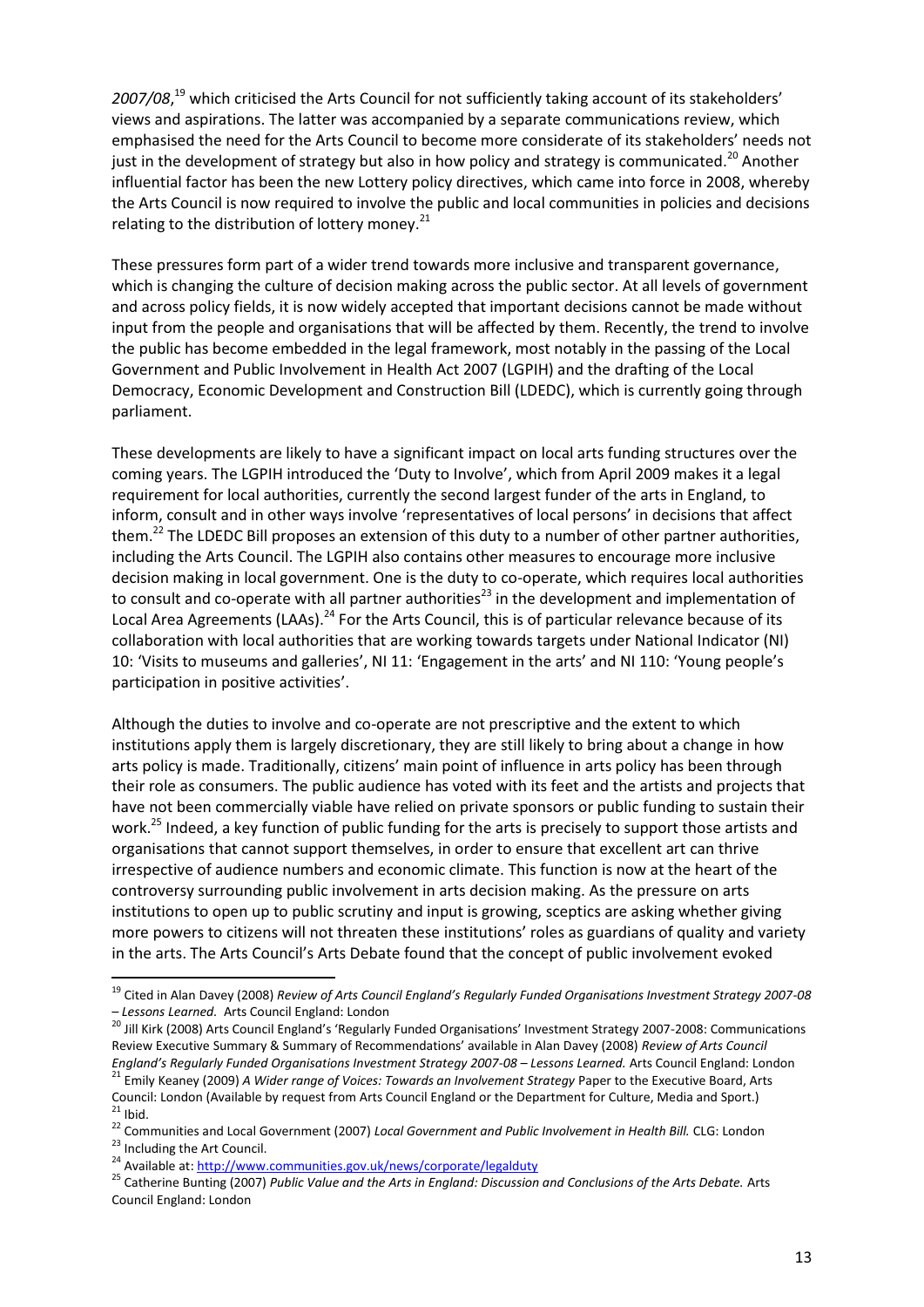scepticism and ambivalence in many. The most common concerns raised were that public involvement in arts decision making would change the landscape of arts funding, leading to a triumph of populist and 'lowest common denominator' arts at the expense of quality, innovation and diversity.<sup>26</sup> These feelings were sometimes rooted in the belief that the general public lacks the skills and knowledge to make good decisions about the arts, concerns that were raised again by participants in this study.

However, it should be noted that during the Arts Debate these fears subsided when artists and members of the public were brought together to debate the issues. After discussing with the public some artists moved from antipathy towards public involvement to a belief that the public should have a role in decisions about which arts projects receive public funding<sup>27</sup>. Many public participants in the arts debate felt strongly that the public has an important role to play in the decision making process.<sup>28</sup>

These findings reflect the fact that, in the arts as in other policy fields, the mood on this subject is changing. Increasingly, involving ordinary citizens in decisions about policy and funding priorities is considered an important aspect of making arts governance structures more transparent, accountable and in tune with the wider movement towards more open and inclusive government. Other arguments in favour of public involvement centre on its educational benefits: how it can help raise awareness about the arts and arts governance among the public, possibly leading to more participation in the arts as a result. Proponents of public involvement argue that the risks and concerns raised by the sceptics can be mitigated by learning from what has worked in other areas. There is a vast amount of knowledge available today about how to involve the public, much of which has been developed and applied successfully in highly complex policy areas such as science and technology.<sup>29</sup> Seen from this perspective, the notion that arts decision making is too intricate for the average citizen to engage with does not hold up and can come across as elitist, even slightly reactionary. In the words of one commentator:

*What is at work here is the belief that only a small minority can appreciate art, and that art of quality needs to be defended from the mob. If the mob gets its hands on the art, the art will be destroyed. Therefore art must be kept as the preserve of the few, because only the few understand and value it.*<sup>30</sup>

Yet it would be wrong to present the debate as black and white; most commentators acknowledge that there are benefits and risks to public involvement and that its value depends largely on how it is applied. The Arts Debate's summary report states that most people felt that 'a degree of public involvement is desirable, but in specific contexts only or as a part of a broader process which incorporates a range of views, including those of experts'. <sup>31</sup> This concurs with most good practice advice on public involvement: the consensus is that doing it well requires considerable skill, planning and sensitivity to the people and issues at hand.<sup>32</sup>

The following chapters explore how participatory budgeting is affecting arts funding structures in England. As a form of public involvement participatory budgeting is comparatively radical: it does not just provide citizens with a channel to voice their opinions but gives them real power to make

<u>.</u>

<sup>&</sup>lt;sup>26</sup> Catherine Bunting (2007), John Holden (2008)

<sup>27</sup> Opinion Leader (2007) *Arts Council England: Public value deliberative research.* Arts Council England: London

<sup>&</sup>lt;sup>28</sup> Creative Research (2007) *The Arts Debate: Findings of Research Among the General Public. Arts Council England:* London; Opinion Leader (2007)

<sup>29</sup> See for example: Karin Gavelin et al (2007) *Democratic Technologies?* Involve: London; James Wilsdon and Rebecca Willis (2004) *See Through Science.* Demos: London

 $30$  John Holden (2008)

<sup>&</sup>lt;sup>31</sup> Emily Keaney et al (2007) *The Arts Debate: Summary and Analysis of Consultation Responses. Executive Summary. Arts* Council England: London.

<sup>32</sup> Involve and National Consumer Council (2008) *Deliberative Public Engagement: Nine Principles* NCC: London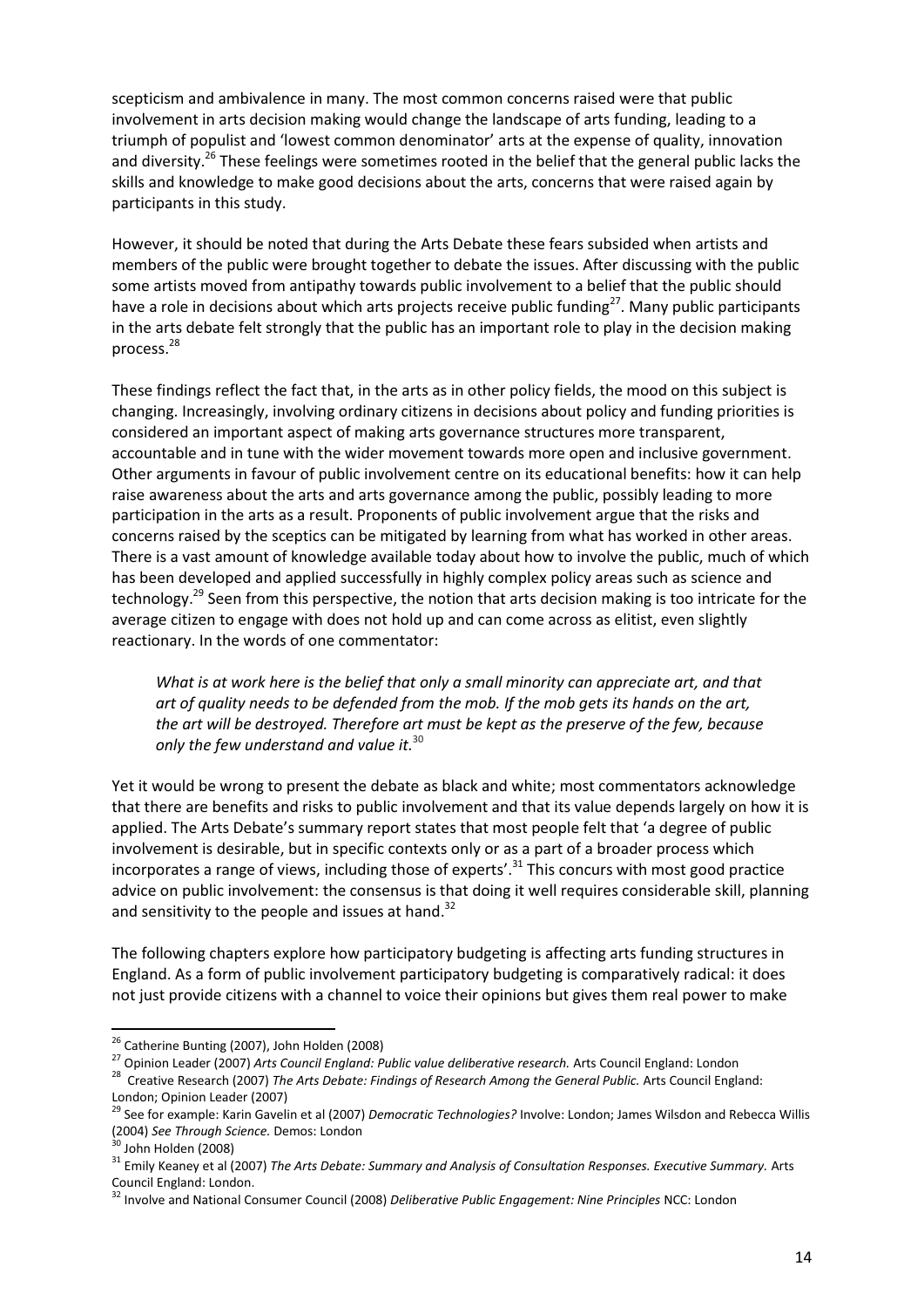decisions. Hence, although the direct impact of participatory budgeting on the arts has been limited to date, these processes can still provide useful lessons for the arts in showing how citizens behave in a decision-making exercise and how they weigh the importance of the arts against other public services.

# *Examples of art projects that have been funded through participatory budgeting*

#### *Flying Ducks Youth Theatre*

Flying Ducks Youth Theatre is an independent organisation and registered charity based in York. It works with young people in the local area and funds itself mostly through membership, fundraising and performance revenue.

The theatre company has successfully applied for small participatory budgeting grants (between £500 and 1,500) for help with one-off costs such as set design and costume hire.

#### *Pow-Wow*

Pow-Wow is a not-for-profit social enterprise based in Manchester which works with vulnerable groups such as children, young offenders and adults with learning difficulties.

Pow-Wow specialises in 'lasting public art' such as mural paintings. They involve local people in their work with the aim of supporting community cohesion and increasing ownership of the art work, and they often partner up with other charities looking for a "creative injection".

The project bid for £950 through a local participatory budgeting exercise but were not successful. However, their involvement in the process gave them new contacts within the council and they were later supported by a council officer to raise the funds elsewhere.

#### *Space 109*

Space 109 is a community arts centre in Walmgate, York, which is based in converted old shop. The project aims to breathe life into a run-down area and to build bridges across generations through the medium of art.

The project survives on small grants and some local authority and lottery funding, and was successful in bidding for funds in the York Participatory Budgeting processes.

In York, much of the participatory budgeting takes place though postal votes, and the arts professional interviewed could not be sure how much money had been received through participatory budgeting, because from their perspective the funding process had not appeared that different from the norm, and they had not needed to present to a public audience.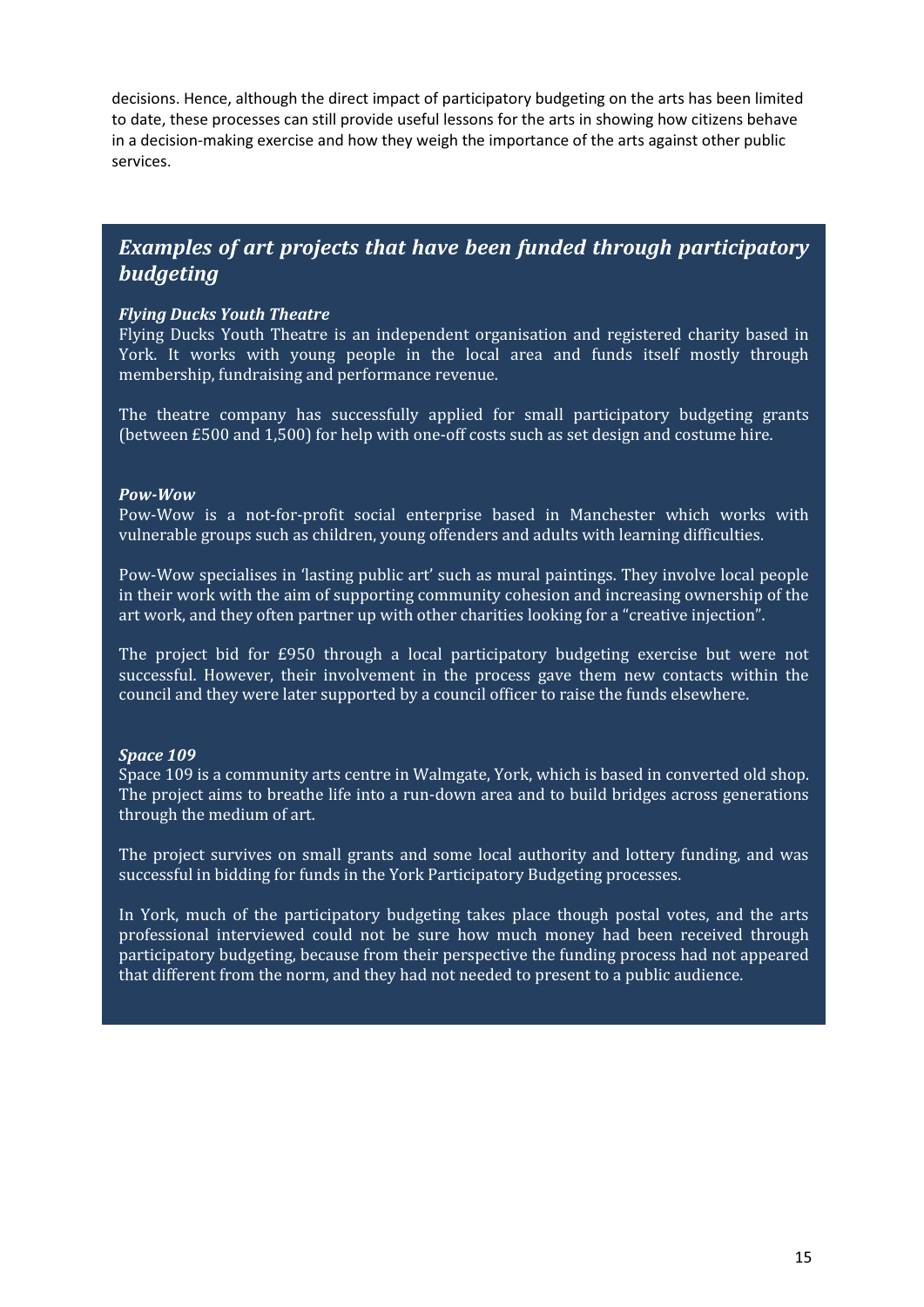#### *Stonecrabs*

Stonecrabs is a theatre company which won funding through a participatory budgeting event in Evelyn Ward in Lewisham, London. The project, called Time to Act, used workshop methods and fun-days in the Depford Estate of Lewisham to support inter-generational relationships and strengthen the local community.

The Time to Act project was awarded £3,000 through the participatory budget and was also supported through a partnership with the council and Timebank .

Stonecrabs raises its money from a variety of sources including the Arts Council, embassies, foundations and trusts.

#### *Setting up a Drama Group*

Two people with no previous artistic experience were keen to learn more about drama and how to set up a drama group in their local area. They used the participatory budgeting process in Newcastle as a chance to raise funds for an open day in which local people could work with a drama tutor and find out what would be involved in setting up a drama group.

They bid for £900 and were successful.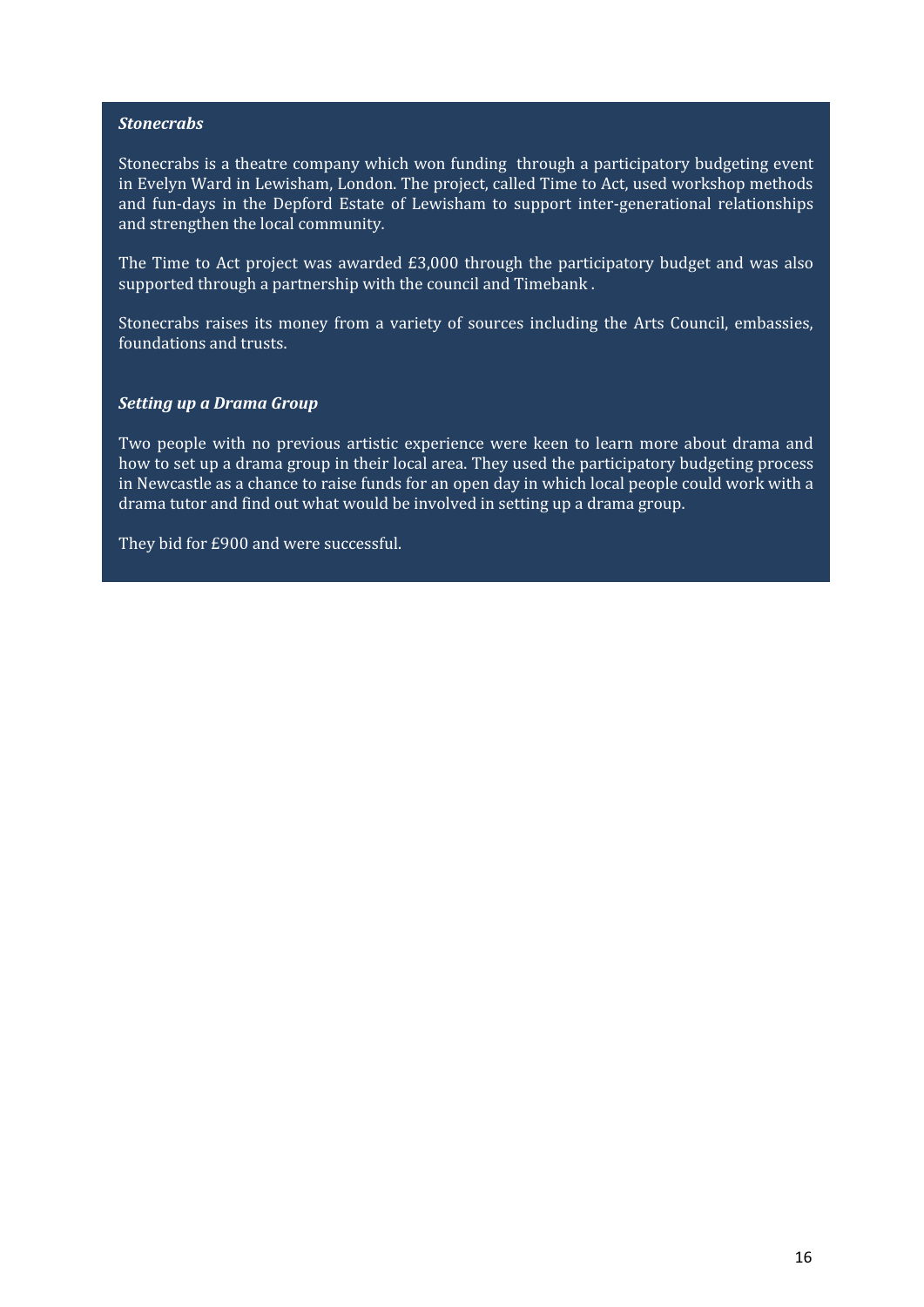# **4. Participatory budgeting and the arts – what has happened so far?**

This chapter explores the current impact of participatory budgeting on the arts in the UK. It looks at the types of arts projects that have received funding from participatory budgets, the factors that have contributed to their success, the benefits experienced by arts organisations going through this process, and the risks and disadvantages that participatory budgeting may pose for the arts.

It is important to note that the research on which these findings are based focused on a particular form of participatory budgeting at a time when the methodology was undergoing a period of growth and change in the UK. Most of the participatory budgeting activities that have occurred in the UK have been structured around small, one-off pots of money that are separate from local government core funding streams, often described as a 'community grants pot'<sup>33</sup> approach. This is now beginning to change, as more local authorities are experimenting with larger and more service-oriented



Southampton participatory budgeting event

participatory budgeting processes, using mainstream funds. The PB Unit is predicting that this latter approach will become more common over the coming years, something which could have a significant impact on the arts. It is difficult to predict how the arts sector as a whole would be affected if mainstream local authority budgets were opened up to participatory budgeting. The next chapter explores these questions in more detail by presenting future scenarios that depict different developments in participatory budgeting and their potential impacts on the arts.

# **4.1 Type and context of arts projects getting funding**

The majority of the case studies in this research used the community grants pot approach to participatory budgeting. The arts projects that have bid for funding through these processes have tended to be community-based projects that contribute to a wider social goal, such as 'safer and

stronger communities' or 'greener communities'. Examples include drama groups targeting young people in deprived housing estates, crossgenerational singing and dancing events to improve relationships between teenagers and older people, music therapy in sheltered accommodation and a musical to promote composing.

*Key message: participatory budgeting inspires creative solutions to local issues.*

As these examples demonstrate, the community grants pot approach can inspire creative solutions to local issues. It encourages individuals and organisations to think creatively about their community's needs and develop imaginative projects to address them. Arts projects fared well in all of the case studies looked at in this research and there is nothing to indicate that they are less successful than other types of projects competing for funds. In fact, in one event in Lewisham, nine

*Key message: arts projects fare well in local-level participatory budgeting.*

<u>.</u>

out of ten arts projects that applied for funding were successful, and in Newcastle Denton six out of seven arts projects received funds. When 29 participatory budgeting organisers were asked by SQW Consulting<sup>34</sup> to list the themes their budgets had been allocated to, 14 mentioned arts and culture as a theme that had been funded.

 $33$  Also referred to as community kitty or community chest.

<sup>&</sup>lt;sup>34</sup> Information available at: www.sqw.co.uk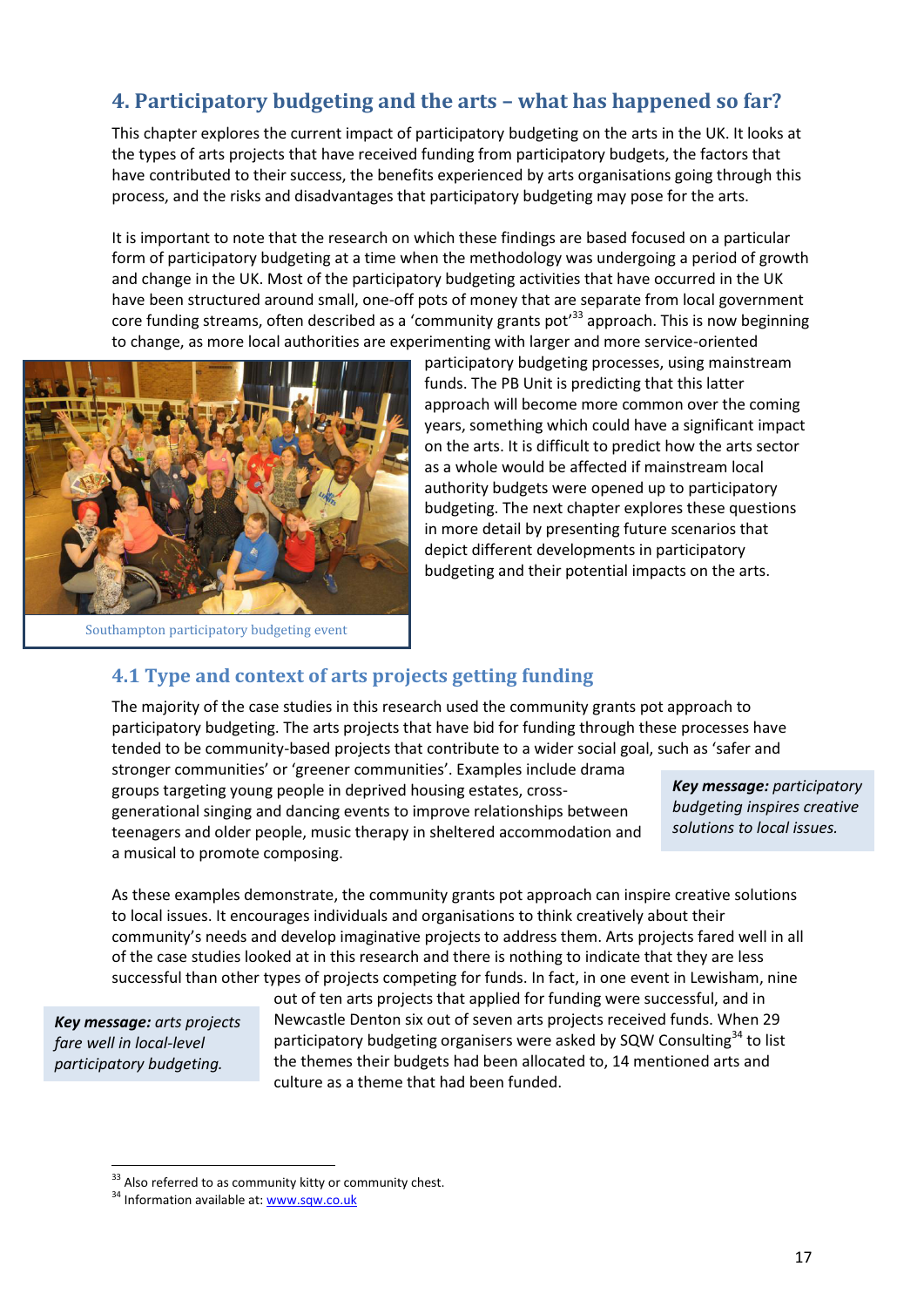Although these figures look impressive, it is important to put them into context. Success rates in this form of participatory budgeting tend to be high overall and it is not unusual for a large proportion of bidders to receive some level of funding. The high success rates can be attributed to a number of factors: participatory budgeting may be new or unknown in the area and so a relatively small number of proposals are put forward; the quality and relevance of the proposals may be vetted by the organisers before a longlist is presented to the public; or it may simply be because the events are run in a spirit of solidarity and shared goals, with



Newcastle children and young people participatory budget

bidders and voters keen to distribute the money across as many beneficiaries as possible. An example of this is

how some processes have included a session at the end where the winning projects are asked to donate part of their grant back into the pot in order to share the money between more projects.<sup>35</sup>

# **4.2 What makes a project successful?**

Although this study looked at a small number of case study areas and is not able to prove that arts projects do better than other initiatives in community grants pot approaches, there was a broad consensus among interviewees that arts projects tend to fare well in these events. This was seen to be partly because arts organisations were considered adept at putting forward innovative solutions to local issues, and partly because they were skilled at selling their ideas and presenting their projects in ways that captivate the audience's imagination. This section looks at some of the other reasons put forward by research participations for the success or failure of a project:

- the local link
- providing value for money
- the fluffy bunny factor
- being easy to understand.

# **The local link**

One of the main factors seen to contribute to a project's success is being able to demonstrate a clear benefit to the local community. When asked why certain projects had failed to win

*Key message: projects deemed most likely to succeed in participatory budgeting are those that are seen to benefit the community directly, are value for money, are easy to understand and appeal to voters' emotional response.*

votes, respondents often referred to a lack of understanding of the local area or a failure to connect with the voters and persuade them that the community would benefit from the project:

*What it really boils down to is how well the organisations know their local communities [...] you can't be aloof, and I guess if you are seen in some way as being elitist and aloof then [...] they know your primary focus isn't the local community.* 

Council officer

Some interviewees expressed frustration at this strict focus on local benefit and claimed that it can be limiting in some cases. They argued that city-wide arts organisations may miss out on the opportunities provided by participatory budgets because they are not seen as being sufficiently locally focused, or that projects involving trips away from the local area, perhaps to attend an event

<sup>&</sup>lt;sup>35</sup> For example in Bradford and Lewisham.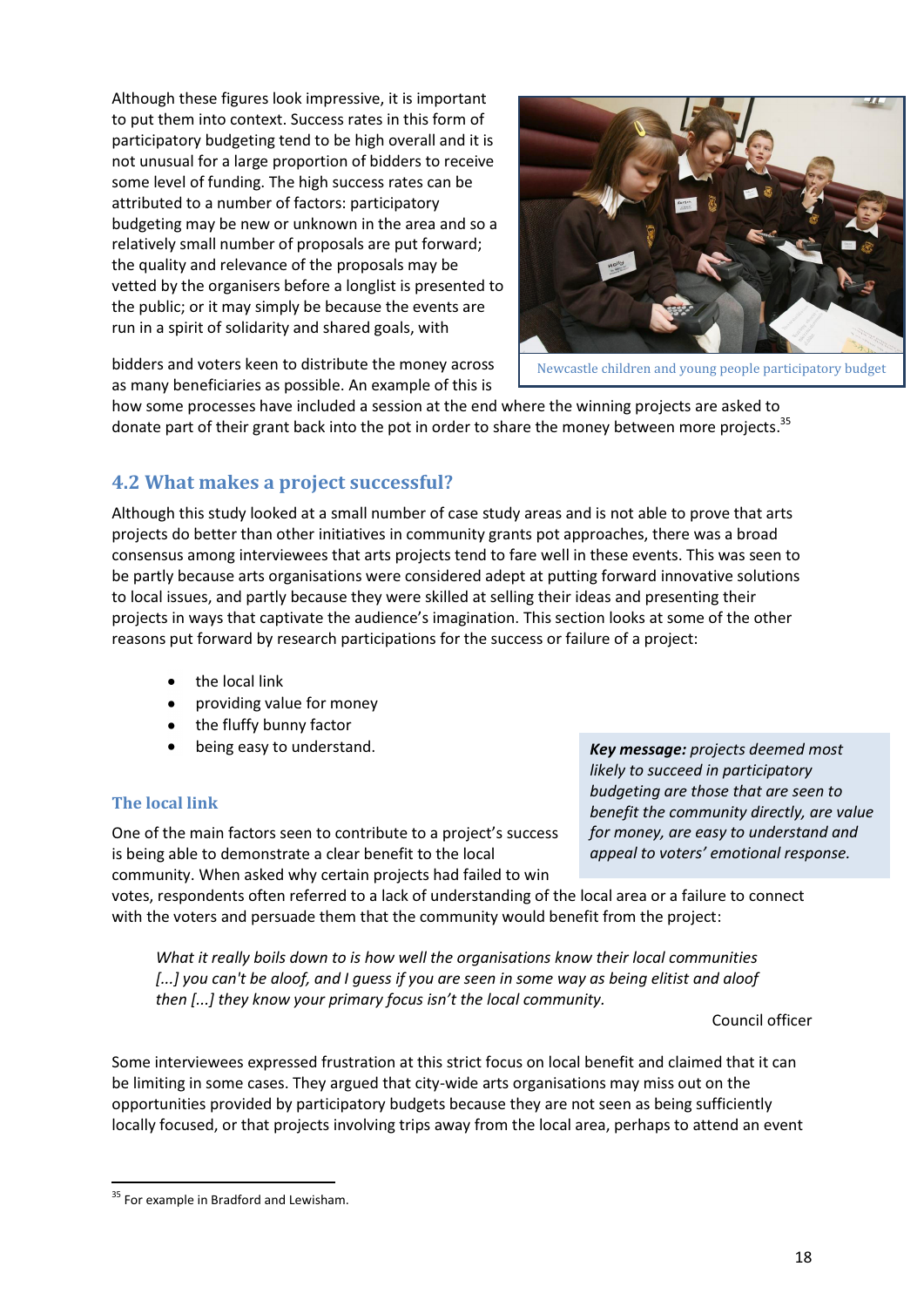or view an exhibition, may not be seen as a worthy cause despite benefiting local residents. In the words of two interviewees:

*We discussed 'what if a group want to go to the Sage or go to the BALTIC or go to Dance City to view an exhibition or view a performance and then bring that experience back with them' […] They were totally adamant that no, they wouldn't want people to do that. They wanted the likes of the BALTIC or the Sage or Dance City or whoever to come into [the ward] and work with people in [the ward]. So it was quite closed, and I found that quite frustrating at times.* 

Arts officer (local)

*The risks are that the sort of projects that will get funded will be very locally based [...] if there was a city centre based project, I think it would be less likely to get funded even though it might have a benefit to lots of people because people will lobby for things in their local area.* 

Participatory budgeting organiser

*organisations.*

*Key message: Art organisations could increase their chances of success by getting to know the local community and working in partnership with local* 

Given the community-centric nature of the grants pot approach, arts organisations bidding for funds

could increase their chances of success by researching the community and its needs, working with local organisations and focusing their efforts in areas where they have a strong local connection.

# **Value for money**

Value for money was also raised as an important factor in determining which projects receive funding. Excessive cost was the most common reason given for a project not being successful, with interviewees emphasising that voters tended to be particularly reluctant to support high professional fees or high-cost projects that benefited smaller numbers of people. When asked why a particular project had been unsuccessful one interviewee explained:

*I think it was because they were very extravagant. There was one for a banner [...] that was £5000 and I think it was the extravagance of that project that really led to its demise. A big chunk of the budget was the fees for a professional artist and I don't think it was the essence of the project. I think if it had been a banner for £500 it probably would have [...] I don't think it was the fact that it was about an artistic project, I think it was the budget.* 

Participatory budgeting organiser

It should be stressed, however, that the concerns about value for money were raised in the context of limited budgets and a desire to distribute the money fairly and across as many projects as possible. In some cases the pot of money available to be distributed was less than £10,000.<sup>36</sup> Consequently, projects that would be considered cost-effective in another arts funding context may appear expensive to voters in a participatory budgeting event, with only a small budget available and many worthy causes to choose between. At the moment, these small grants make an insubstantial impact on the community arts sector in general, but their role may become more significant should these types of exercises continue to grow.

 $36$  The budgets allocated in the case study areas ranged from £6,000 to £500,000.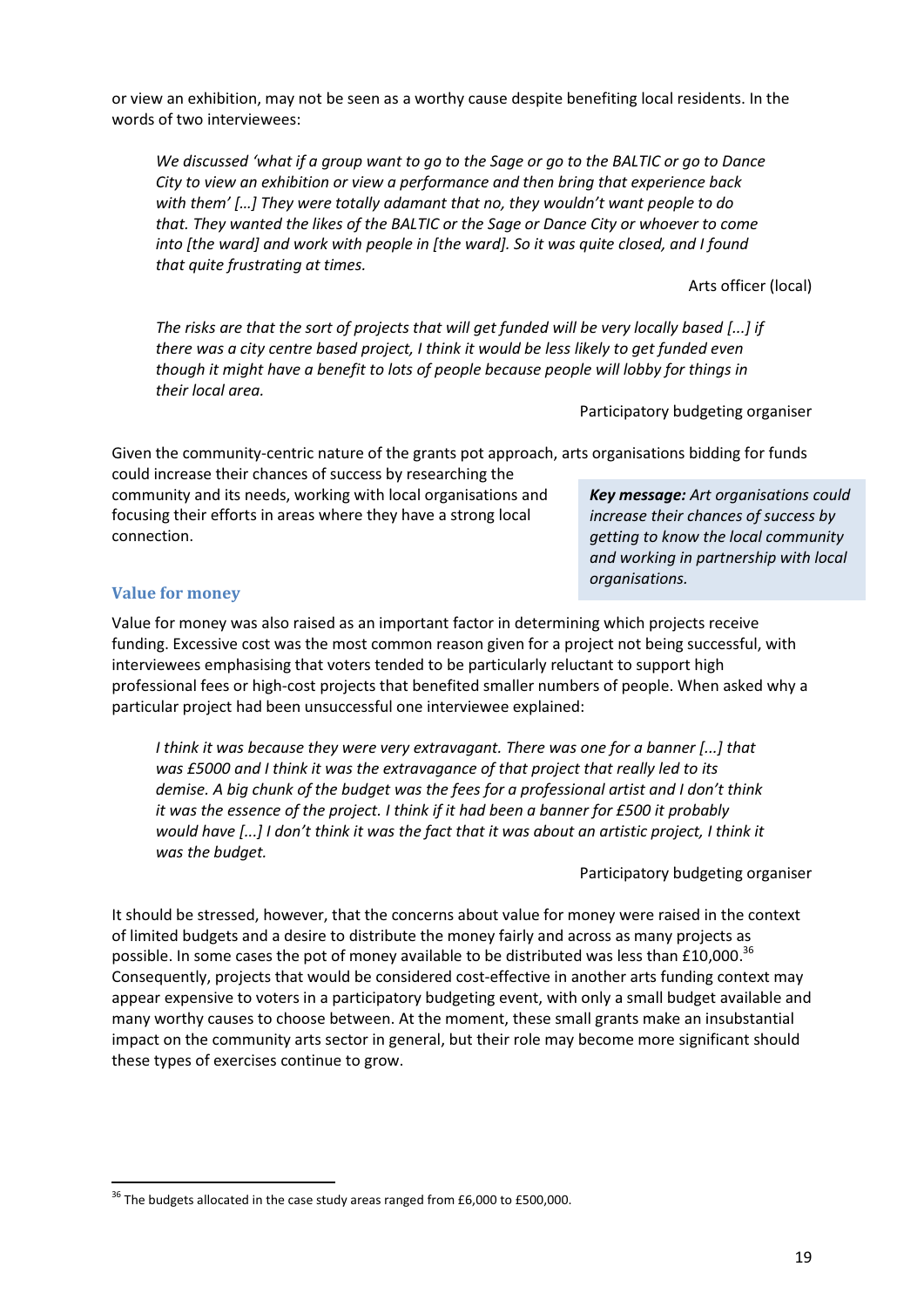# **The fluffy bunny factor**

There was a general consensus among interviewees that bidders in a participatory budgeting exercise benefit from appealing to people's emotional vote – what one participant labelled 'the fluffy bunny factor'. One example given was that projects involving children, especially those that involve children in their presentations on the voting day, were considered more likely to receive funding:

*One of the things that sticks in my mind was a dance group [...] and they'd got all these cute kids in sequins at the front of the meeting; well they couldn't fail really and somebody else didn't have so many kids, didn't have such, you know, didn't have such an easy ride.* 

Participatory budgeting organiser

It was also pointed out that projects that appeared unlikely to find funding elsewhere might benefit from sympathy votes and that, on the flip side, projects perceived to be already financially successful may be less likely to win support. One interviewee mentioned a project that had missed out on votes because it was seen as already successful in raising money from other sources:

*It's interesting actually, in our evaluation meeting [...] the young people said that they weren't going to vote for an idea from this group because they felt that they were really quite good at accessing other pots of money.* 

Participatory budgeting organiser

Most research participants qualified these observations by making clear that they were generally confident in the abilities of the public participants to award the money to the most deserving. It was also felt that the 'fluffy bunny factor' and disproportionate influence of certain interest groups could be mitigated by careful planning, such as by building sufficient time into the process to enable participants to fully understand and consider each proposal on its own merits.

# **Easy to understand**

Finally, a number of interviewees and workshop participants voiced a belief that conceptual arts and arts which could not demonstrate any direct community benefit would be less likely to be successful in participatory budgeting exercises. They stressed that proposals need to be presented in a way that is easy to understand and that demonstrates clear benefit for the community, and argued that conceptual artforms would be less likely to tick these boxes:

*it really is quite variable, but I don't think the arts are any more or less disadvantaged in any way. As long as you know what you're doing and people don't think it's too 'arty farty' [...] I don't know [...] where we sit down and meditate around in a circle.*  Participatory budgeting organiser

Again, it should be stressed that these comments were largely speculations; in reality, the vast majority of arts projects competing for funding in participatory budgeting processes have had a social or educational remit and so it is not possible at this stage to predict how less communityfocused artforms would fare in a public vote. Previous research by the Arts Council has demonstrated that the majority of people place high importance on the arts and see it as a powerful medium for self-expression and for individuals to gain a better understanding of the world around them.<sup>37</sup> The research also found that supposed divides between arts with an instrumental benefit and what was considered 'art for art's sake' were too simplistic, and that most people recognised the arts as having complex and inter-twined benefits. This concurs with research into attitudes to

<sup>&</sup>lt;sup>37</sup> Catherine Bunting et al (2007)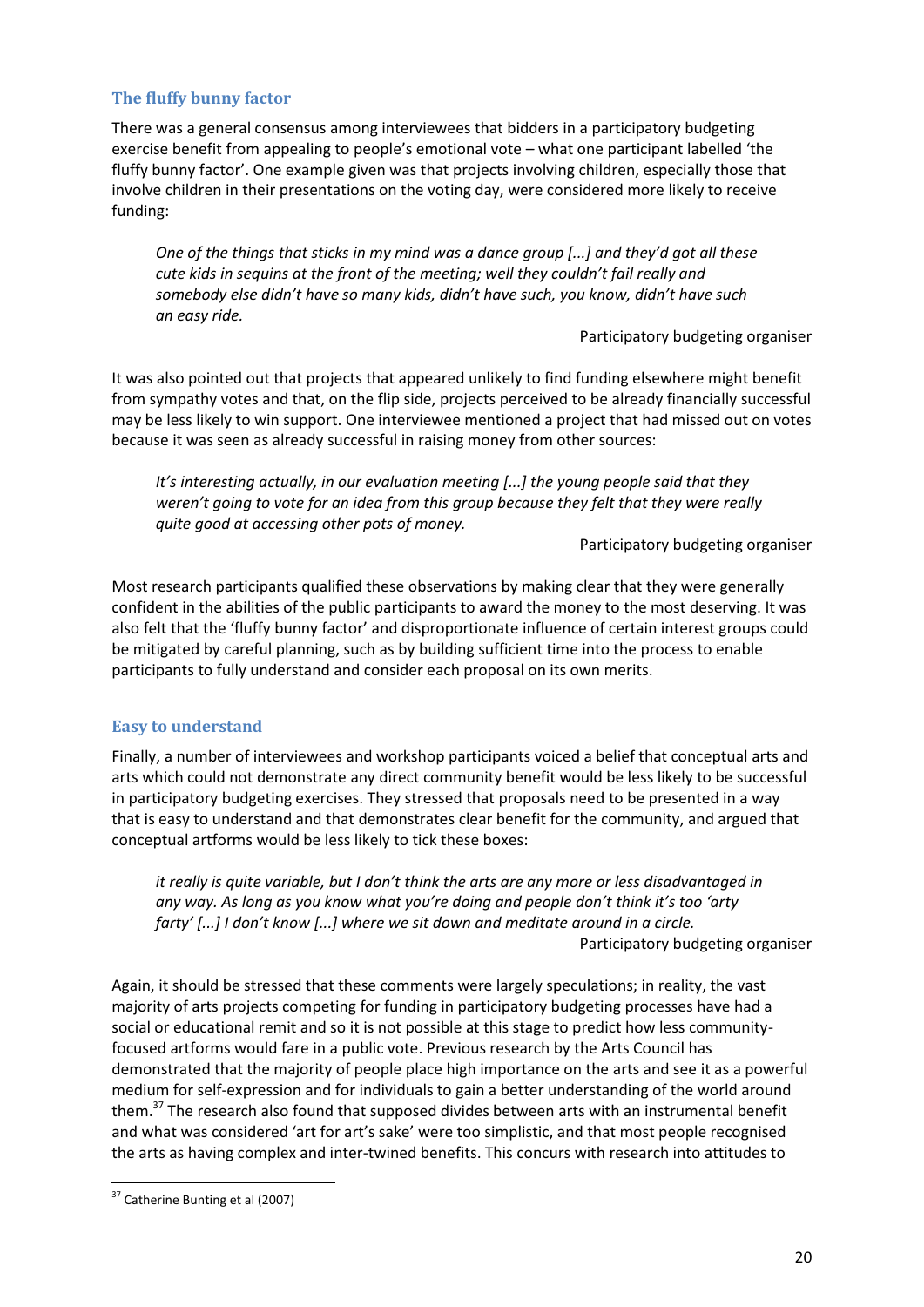public involvement in other policy areas, which have found that decision makers and other professional groups often underestimate the ability of lay citizens to think strategically and to grasp the full spectrum of needs and considerations that go into making decisions about public funding<sup>38</sup>. In fact, evidence suggests that provided the public participants are given sufficient time to engage with a range of perspectives and information sources, they tend to be able to make sound and insightful contributions even to the most complex policy discussions.<sup>39</sup>



Southampton participatory budgeting event

# **4.3 Benefits of participatory budgeting for the arts**

# **New funding**

As participatory budgeting provides grants to projects that do not fit easily into other policy agendas or funding structures, it is feasible that a growth in the community grants pot approach could provide a boost for the community arts sector. This research suggests that this would not just benefit established arts practitioners; some of these projects would be led by people who had no previous experience of the arts, who have simply spotted a need in their community and an opportunity to do something different and creative to address it. In other words, participatory budgeting can bring more people into the arts and open up opportunities for arts projects that would not otherwise have received funding, or even been invented. Yet that is not the end of the story. Beyond simply providing funding for new projects, the research identified a number of other ways in which participatory budgeting can benefit artists and arts organisations.

# **Better decisions**

Some interviewees felt that participatory budgeting could generate better informed decisions, leading to outcomes that match the community's needs and interests as opposed to what funding officers and artists believe the community needs and wants. This has the potential to provide artists with a renewed focus on the beneficiaries of their work and could lead to arts projects and facilities which

*Key message: participatory budgeting can bring a number of benefits for the arts, including:* 

- $\bullet$ *new funding opportunities*
- *better decision making*
- *public support and ownership of publicly funded arts*
- *raising the public profile of the arts*
- *educating people about the value of the arts*
- *helping art organisations get funding from elsewhere*
- *improving relationships between artists and communities.*

are held in higher esteem by the community, thus increasing the popularity of the artists and their ability to receive future support. In the words of one interviewee:

*it means that you're choosing projects which are relevant to the area that you're wishing to work in so you're sort of increasing your local knowledge of what people want, what people are interested in, what excites them. By just involving more people in that decision-making process, you're getting more of an idea about the sorts of projects that are relevant.* 

Participatory budgeting organiser

.<br>-

<sup>38</sup> See for example Karin Gavelin et al (2007) and Stella Creasy et al *Engage for Change: the role of public engagement in climate change policy.* Involve: London

 $39$  Ibid.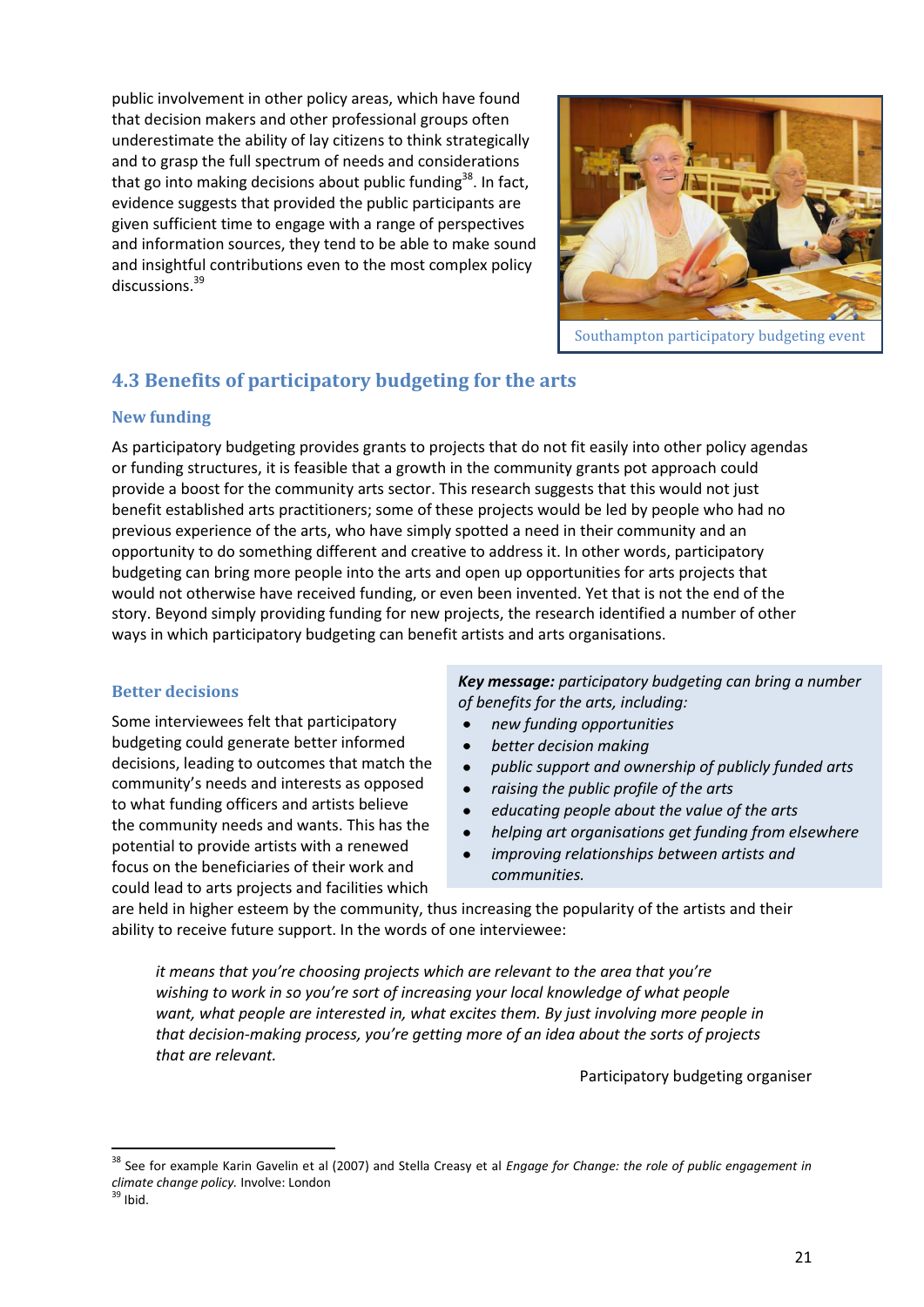#### **Public support and ownership**

Related to this, several interviewees argued that the participatory budgeting process can help generate public support and ownership of the projects that are funded. Some suggested that this has particular appeal in the context of publicly funded art, which is often vulnerable to public scrutiny and criticism.<sup>40</sup> Involving members of the local community in deciding which projects should be funded, perhaps even involving them in producing public works of arts as happened in some of the examples looked at in this study, can therefore be a way of building a sense of public ownership of the projects or artwork in question, thus pre-empting such criticisms:

*Because the residents have been instrumental in its development and worked with the artist themselves, there's been less opposition to getting the thing through in the first place.* 

Participatory budgeting organiser

*I think if it was seen as something that had been chosen by your local community and people had had a chance to be part of that decision, I think that would probably lead to a lot more support for the arts that were funded. And that's the benefit, I suppose, people feeling that they own what's produced. It's not just [something that has] turned up from the arts establishments or the council.* 

Participatory budgeting organiser

#### **Raised public profile**

Another benefit mentioned by interviewees was that participatory budgeting can help raise the public profile of local artists and arts organisations, bringing their work to the attention of the media, local council, funding organisations and local residents. In the words of two interviewees:

*One of the main benefits is actually promotion of the activity itself. One of the things that have come out of a lot of the more localised small scale PB exercises is that people weren't aware of the range of activities that are out there and the organisations that are involved in creative industries [...] I think there's a lot of opportunity for picking up potential audiences or participants.* 

Participatory budgeting expert

*Obviously if you get awarded, it's put in the press [...] your name is highlighted, your name is up there.* 

Arts professional

#### **Help getting funding from elsewhere**

-

Related to this, winning an award can also give artists and arts organisations a positive reference with which to demonstrate community support for their work. For some, participatory budgeting can turn out to be an invaluable help in securing grants from other funders, as these two quotes illustrate:

*Community support is very important. We use it in funding applications – [to show] that the community has always supported it, they back it.* 

Local politician

*Some of the arts projects that have been coming through, they wouldn't necessarily have got funding [...] but because it's come through the ward committee and they know they've got the residents' support it's been easier to get that money through.*

Participatory budgeting organiser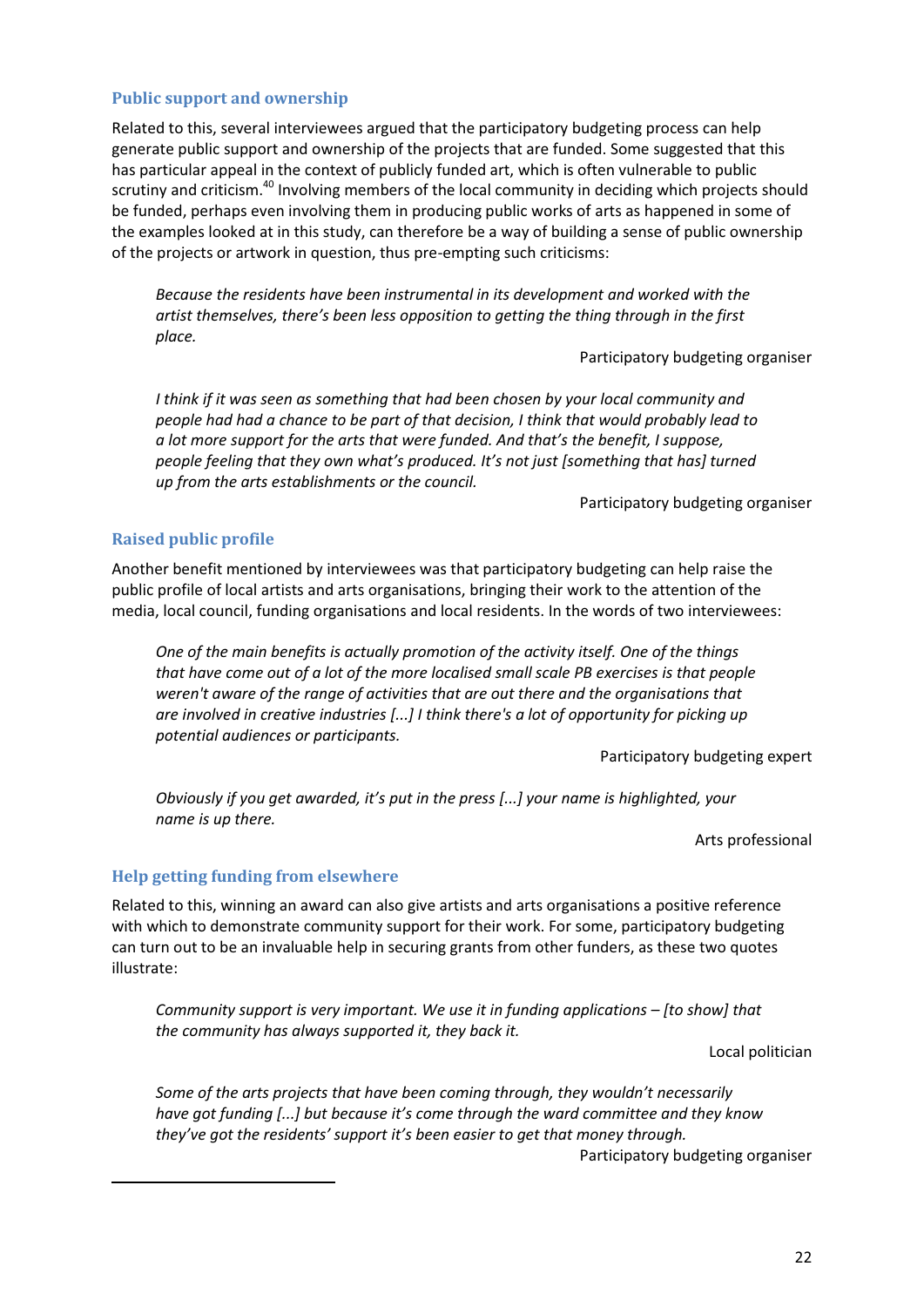It was also argued that going through a participatory budgeting process can help improve the fundraising capacity of small or new arts organisations. Many participatory budgeting organisers help bidders to develop their proposals and some interviewees suggested that even if projects were not successful on the day, by then their ideas were sufficiently developed to have an improved chance of receiving funds elsewhere.

# **Educating people about the arts**

Some research participants felt that participatory budgeting can perform an educational function by opening people's eyes to the value of the arts, in terms of personal enjoyment and the social and educational benefits of the arts. This has potential implications beyond the individuals and projects involved in the exercise as it can contribute to raising wider public awareness of the role that the arts can play in strengthening communities. One interviewee said:

*I think that some of the time the arts might be seen as quite a sort of soft issue and therefore not a priority for funding. You know, it's much more important to get the park bench fixed or make sure that the roads haven't got holes, but actually I think that [participatory budgeting] can sort of enlighten people as to the wider role really that the arts can play in society.* 

Local politician

As explored in the previous chapter, engagement with the arts is still deeply stratified, particularly by social class, and significant efforts are being devoted to encourage a broader range of people to enjoy the arts. Any attempt to raise public awareness of the arts through the medium of participatory budgeting is therefore likely to be a well-received contribution to this agenda.

# **Better relationships**

Some research participants suggested that participatory budgeting can help artists and arts organisations connect with and better understand their audiences and the wider public. It was argued that one reason why some people feel that the arts are 'not for people like them' is that art is ultimately founded in personal and reflective activity, which can seem alienating for outsiders. Seen from this perspective, the face-to-face element of participatory budgeting, where artists present their ideas to local people in the hope of securing their support, can be a way of building links between local communities and artists and at best providing a mutual learning experience for both.

It should be acknowledged, however, that just as participatory budgeting could improve relationships between artists and local residents, so too could it lead to a deterioration of such relationships. This applies in any situation where one group is asked to pass judgement on another, in particular when that judgement has a financial value, which makes the situation susceptible to tension and feelings of injustice among those who lose out. Good support structures are therefore needed to ensure that the process runs smoothly and without conflict, and that those who are not successful are directed to other funding streams.

# **4.4 The arguments against**

As these comments illustrate, many research participants were enthusiastic and intrigued by the benefits that involvement in participatory budgeting can bring arts practitioners. However, when the same people were asked what they thought of introducing participatory budgeting to mainstream arts funding structures, their responses became more cautious. One quote sums up the ambivalence felt by many: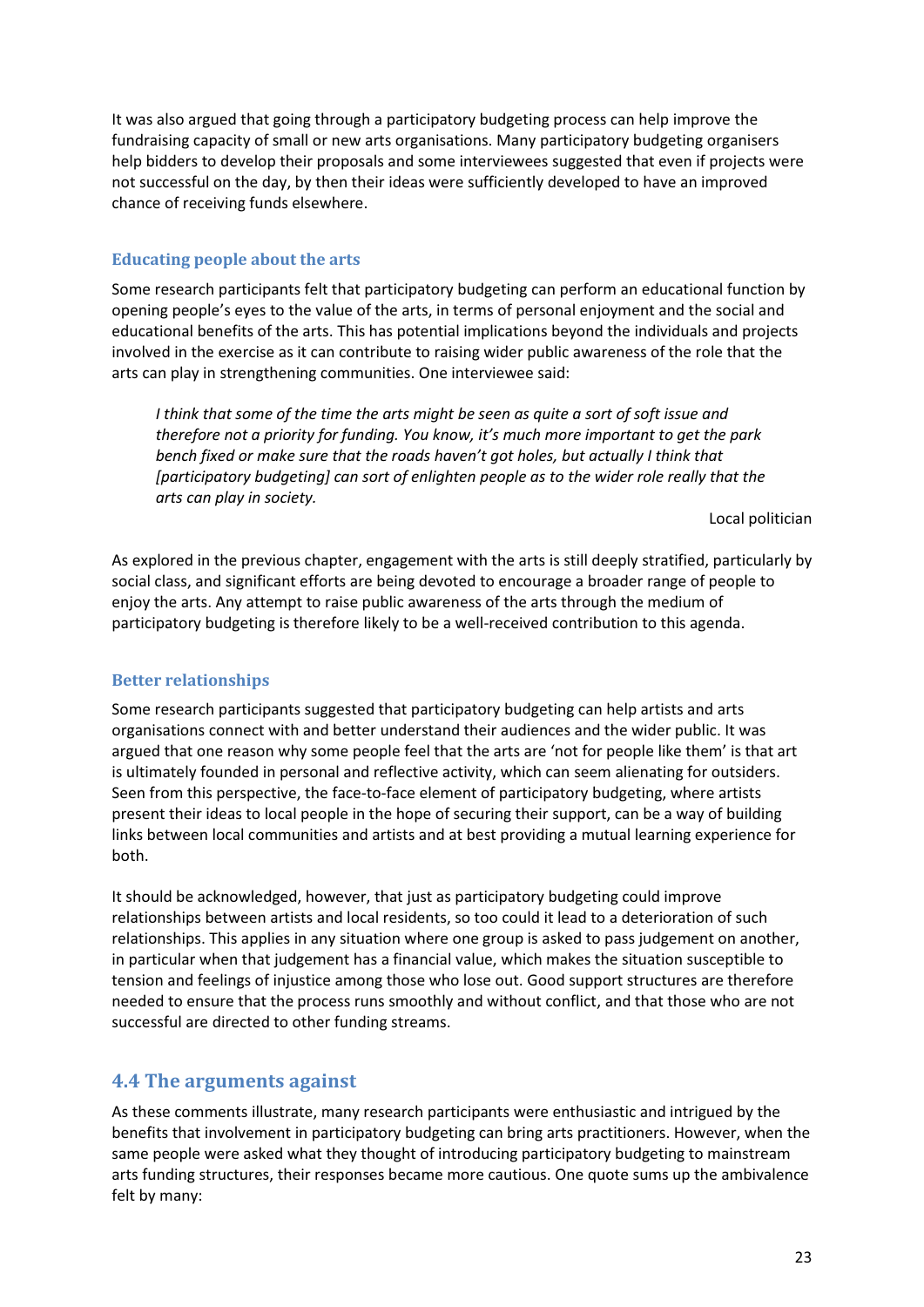*I think it has a potential to be a positive thing, but I think it needs to be very well thought out and carried out because I think that voter has to be well informed [...] they can't just be: 'Oh, that sounds nice' [...] Sometimes that's what people do: 'Oh, this is cute, okay' [...] Rather than it actually being a well informed decision [...] So I think it could be positive but there is that danger of it just being wishy washy.* 

Arts professional

The following pages outline the main risks and disadvantages of introducing participatory budgeting to arts funding structures, based on the experiences and concerns expressed by the research participants. Many of these concerns were based on anecdotal evidence, guesswork and secondhand accounts where interviewees relayed what they believed other people would think or do, as illustrated by this quote:

*I think, certainly not me, but there are professionals who have a huge amount of professional jealousy about their taste and, certainly in terms of art, their knowledge, experience and expertise where they feel that they're more qualified to make those decisions than the public [...] obviously a position not much shared by myself.*  Participatory budgeting organiser

Hence it should be stressed that what follows are subjective beliefs based partly on interviewees' preconceptions about other people and they should not be read as conclusive research findings. However, these comments highlight the barriers to participatory budgeting seen through the eyes of the people who are most likely to be affected by it, and who therefore would most need to be convinced of its value should an attempt to introduce participatory budgeting to an arts funding context be made.

# *Key risks and concerns:*

- *the public lacks the skills and knowledge to make sound decisions about art funding*   $\bullet$
- $\bullet$ *participatory budgeting is undemocratic and susceptible to biased voting*
- *participatory budgeting is incompatible with innovation and risk taking in the arts*
- *the benefits of participatory budgeting do not justify cost and effort*
- *participatory budgeting tend to benefit only short-term projects and have no strategic impact.*

Some research participants felt that the general public, and particularly young people, would lack the skills, knowledge and experience to grasp the complex considerations that go into arts funding decisions. In the words of one interviewee:

*I can quite understand that there is an argument that deciding where support should best go is not a beauty contest on that level and therefore you may need technical knowledge or professional experience or maybe it's best left to the experts.* 

Participatory budgeting expert

It was felt that inviting ordinary citizens to make decisions about arts funding could skew the outcomes in favour of more populist arts projects at the expense of quality, diversity and risk taking in the arts. There were also concerns that participatory budgeting could encourage a more prescriptive and instrumental approach to public art, where only projects with a broad public appeal or clear social or educational purpose would be commissioned: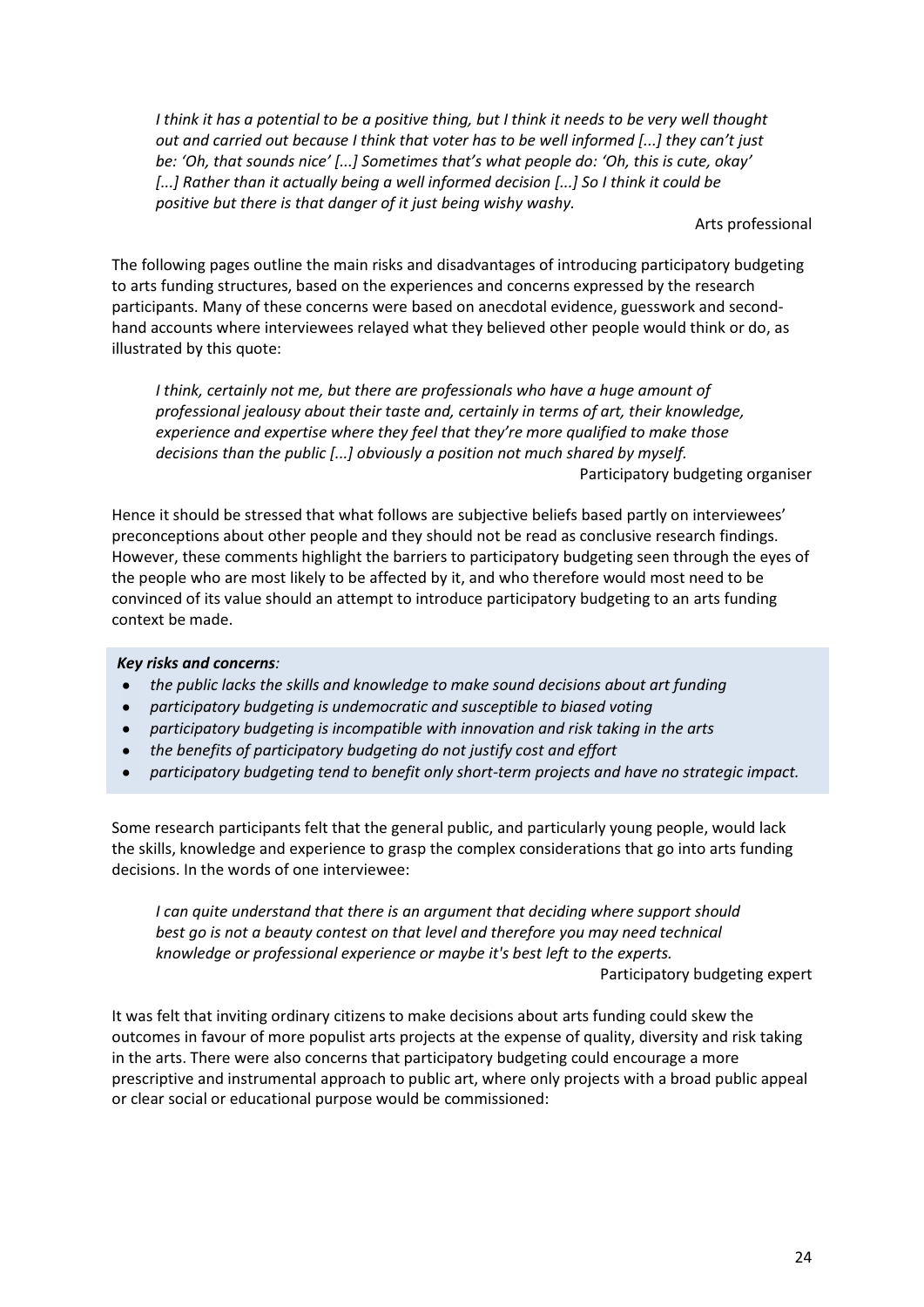*I'm a very keen supporter of the arts, hugely. It's my passion but I'm also a bit of an elitist. I love very high quality art, by and large, and what always worries me about too much participatory funding on those sorts of things is do you drive out the new or do you make it even more difficult for the new than the slightly old?* 

Local politician

Some participants felt that participatory budgeting is a very prescriptive decision-making tool and believed that this makes it incompatible with the creative and highly self-reflective nature of practicing art. One interviewee illustrated this point with a story:

*I was talking to an artist the other day and I said to them 'do you think you should take account the view of the audience?' and he went 'no, if I did that I wouldn't be being an artist' [...] I think that is probably true, I don't think that Shakespeare had focus groups, he had a vision and he kind of put it on and they liked it.* 

Arts officer (national)

Some interviewees were also concerned that participants in a participatory budgeting exercise are most likely to vote for eye-catching, one-off projects that will yield immediate results. It was felt that community grants pot events in particular are unlikely to have any strategic impact on the local arts sector, or provide the kind of long-term infrastructure support that would make a real difference for arts organisations:

*People love to give things for a specific bit; they'll cough up money to provide disabled access or to do a specific job like art materials for the young people, but when you say 'what we want is the money to pay a part-time manager' they don't want to know. It's actually the long-term infrastructure needs that are difficult, finding the money for the rent, finding the money to pay somebody to manage a project [...] I think it's not sexy, infrastructure.* 

Arts professional

Another issue raised was that the public already plays a powerful role as audience members and consumers of art, which prompted some interviewees to feel that granting more power to citizens is not justified. It was argued that the main purpose of public funding for the arts should be to support excellence in the arts irrespective of its public appeal or commercial viability. To invite the general public to make decisions about how funds are allocated was seen as an infringement of this principle and a potential threat to the integrity of publicly funded art. In the words of one interviewee:

*the market will always provide Mamma Mia and, you know, panto and that kind of thing, there's no need for public subsidy for that. There is need for public subsidy to put on difficult and challenging [work] and contemporary dance and new writing in the theatre on difficult and political subjects.* 

*Now, the people that go, clearly their views are taken account of in a very absolute way every day at the box office [...] I am not convinced why involving them would make anything better.* 

Arts officer (national)

As this last quote illustrates, some participants felt strongly that participatory budgeting is essentially no more democratic or in other ways more valuable than the existing mode of decision making. Many participatory budgeting events are open to anybody who would like to take part and some interviewees felt that those who turn up to these events are not representative of the wider population, and so have no more right to be making these decisions than the elected members and public officers they are effectively replacing: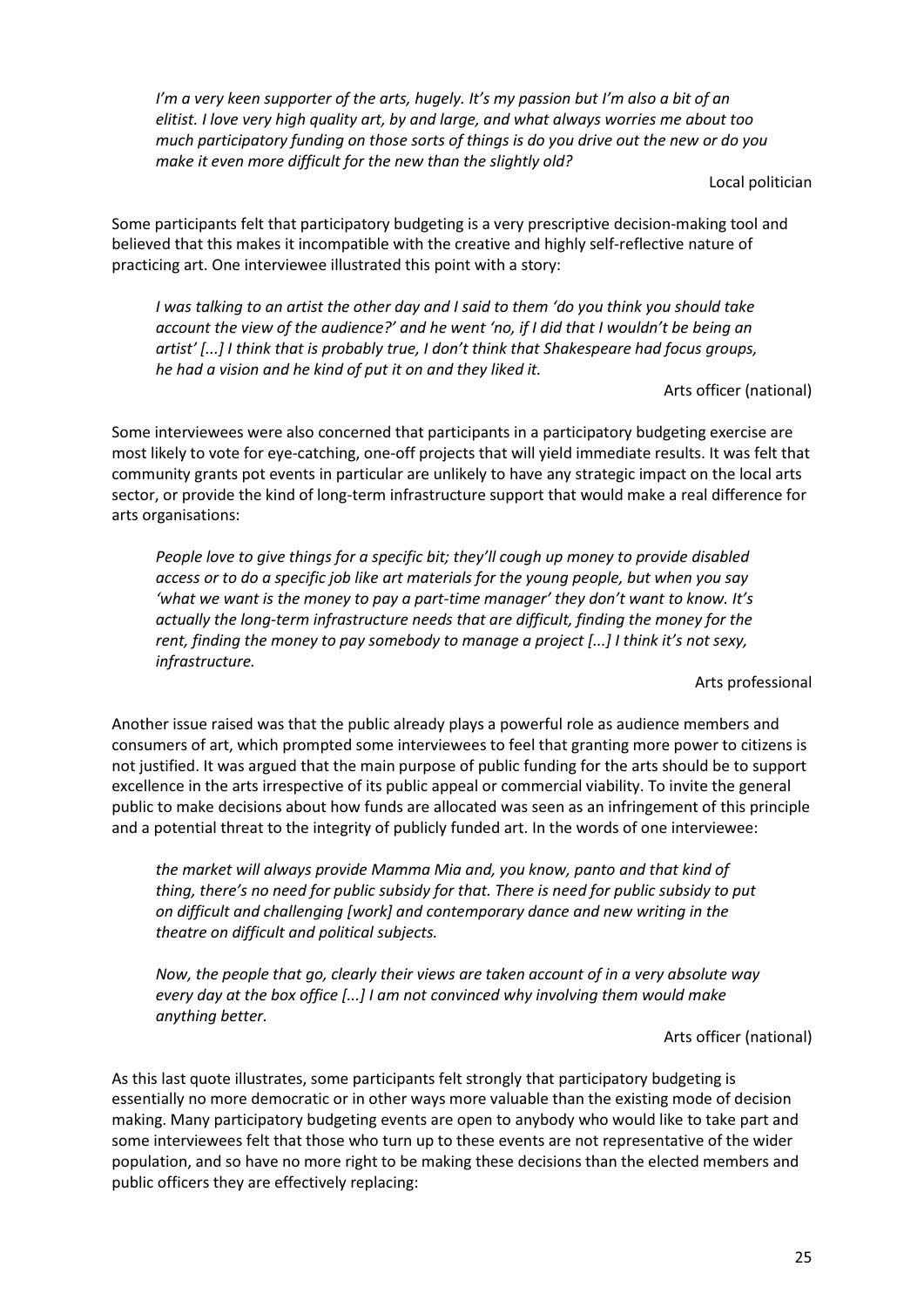*You get if you're lucky 350 replies. You get, if you're lucky, 35 people turn up to a budget meeting […] I'm very cynical about it, quite honestly […] very few people come along and have their say about this sum of money, and quite frankly, I don't know how representative they are, I really don't.*

Local politician

It should be noted here that these issues can generally be mitigated by devoting time and resources to raising awareness about participatory budgeting within the community and supporting a wide range of people to take part.

Several interviewees also mentioned that participatory budgeting can be susceptible to biased voting because of local prejudice, community conflict or the dominance of particular interest groups at the voting event. Again, some saw this as a factor that undermines the notion that participatory budgeting offers a more democratic and inclusive way of allocating funding:

*I think there was a clash of personalities with this person. The ideas that that person put in on behalf of his group [...] there were no issues there for them not to go through, but the group didn't vote them through [...] which was very difficult to explain to that person.* 

Arts officer (local)

Although those with experience of running participatory budgeting exercises were keen to point out that these risks can be mitigated with careful planning and organisation, some interviewees objected to the significant amounts of time and effort required to do the job well. They questioned whether the benefits of participatory budgeting justify the costs and were unconvinced about its advantages over other systems of allocating funds:

*It's important to remember that participatory budgeting is about opening up the whole budget and upsetting, if you like, the framework that already exists.* 

Participatory budgeting expert

*I would have to be convinced that it was better than what happens now.* 

Arts officer (national)

Again, it must be recognised that many other interviewees were highly enthusiastic about the value of participatory budgeting and did feel that the benefits outweighs the costs. It was also pointed out that the costs tend to reduce over time as the organisers and community members become more used to the process.

Given these concerns, however, many research participants felt that applying participatory budgeting to the arts would constitute a radical step that the arts funding sector may not yet be ready for. This included several participants who were supportive of public involvement in arts decision making in general but drew the line at participatory budgeting:

*If the public make the decision about what outcomes they want for the arts and then there is a sort of certain level of officer involvement or expertise brought in about how that could be delivered, then that would be slightly different. So maybe it's again going back to a kind of participatory decision making as opposed to participatory budgeting.*  Council officer

However, although the concerns listed above are all valid, it would be rash to cite them as reasons for not contemplating the use of participatory budgeting to allocate arts funding. Experiences from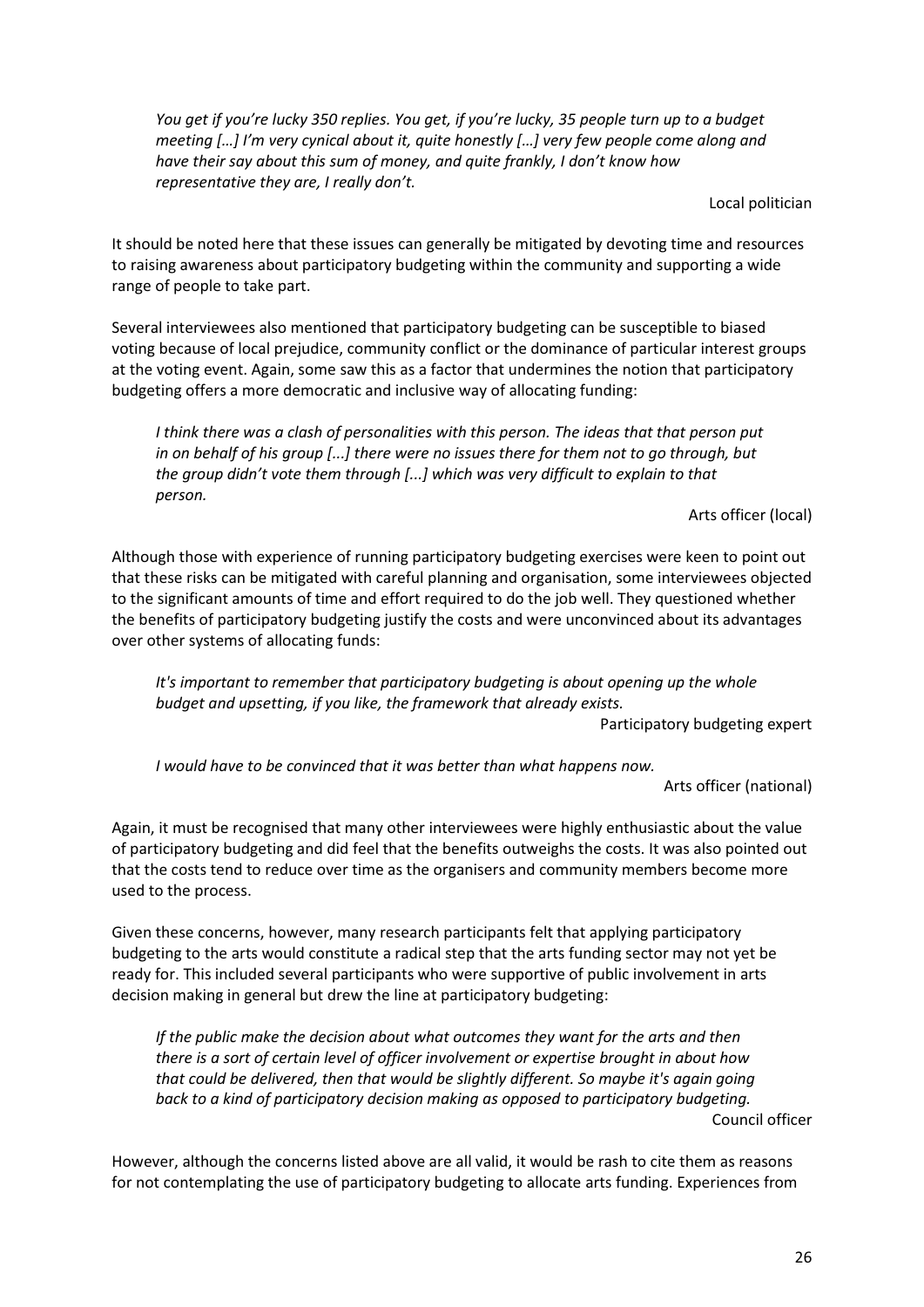other policy fields show that most of the risks associated with public involvement can be shielded against by carefully planning the processes and including sufficient time for citizens and other stakeholders to engage with each other's perspectives before coming to an informed and considered view. Participatory budgeting is a flexible approach and there is no reason why it could not be successfully adapted to an arts funding context, provided that the barriers listed above are carefully considered and addressed.

Practical information on how arts organisations can use participatory budgeting as inspiration for running effective public involvement can be found in chapter 6.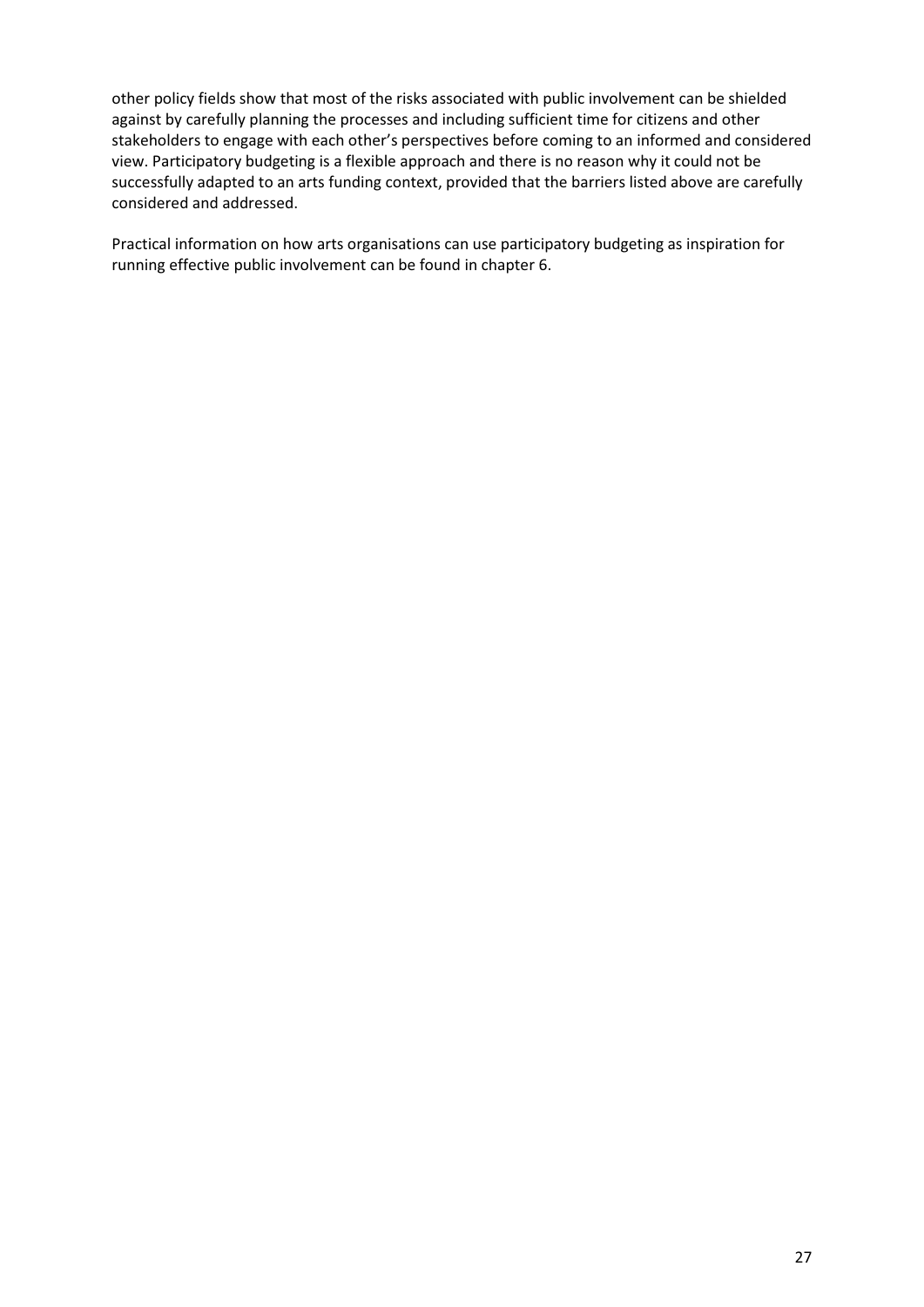# **5. The future**

*I think there are whole rafts of mainline budgets that the public can be trusted to allocate. I think it's really challenging and I think it's really frightening for paid professionals to contemplate that as an eventual sort of outcome but I also think that it's absolutely right.*

Council officer

As explored in the previous chapters, participatory budgeting is on the national agenda and there is support across government for increased involvement of the community in public spending decisions. It is expected that the use of participatory budgets in local authorities will increase and that there will be a move away from small grants approaches toward more strategic and serviceoriented budgets.<sup>41</sup> Given that local authorities are the second largest funder of the arts in England, $42$  it is useful to start to consider what these developments might mean for the arts.

Local authority arts funding is discretionary: it is up to each local authority to decide how much money they invest in the arts and how that money is allocated.<sup>43</sup> Consequently, spending patterns and processes vary widely between authorities. Local authorities support the arts not just though direct funding of projects and facilities but also through the provision and maintenance of local arts infrastructures in the form of venues, events and support services. A significant proportion of local authority arts funding serves crosscutting agendas; for example 68% of arts services in England and Wales contribute to the development of community wellbeing, exclusion and promoting equality, and 70% support children and young people's services and education.<sup>44</sup>

This flexibility means that there is a lot of scope for innovation and change in local arts funding structures. In theory, at least, it could make them particularly suited to experimentation with different forms of public involvement, including participatory budgeting. However, the non-statutory nature of arts funding could also make the arts sector particularly vulnerable, both in economic terms (in the sense that arts budgets may be more affected by a recession<sup>45</sup>) and in terms of the long-term objectives and stability of the sector. The discretionary nature of local authority arts funding makes it difficult to build a clear picture of how much money local authorities spend on different artforms and, importantly, how funding decisions are made.

Some commentators see this as a rationale for encouraging more involvement of the public and other stakeholders in arts funding decisions.<sup>46</sup> Yet sceptics might argue that involving the public in decision making may not, in fact, improve transparency, but could instead further confuse this picture. As we have seen in the previous chapter, this research unveiled concern among some arts professionals that giving citizens the power to decide how money is spent could skew the objectives of publicly funded arts, giving more populist or community-focused arts projects an unfair advantage over others. Given the significant role that local authorities play in supporting arts infrastructures at the local and regional level, there were questions raised about how this infrastructure function and other, less 'sexy' endeavours would fare if subjected to a public vote. What, for instance, would be the impact on the Arts Council's portfolio of regularly funded organisations, which currently derives

<u>.</u>

<sup>41</sup> Anja Röcke (2008) *Participatory Budgeting in the UK: From the "Grassroots" to the National Agenda* PB Unit: Manchester <sup>42</sup> The National Organisation of Local Authority Arts Officers (Nalgao) estimates that the total local authority arts service

spend across England and Wales is £214,500,000 or just under £2.22 per head population. See Nalgao (2009) *Local Authority Budget Settlement Assessment Report 2008/9.* Nalgao: Ammanford. Available at: http://www.nalgao.org

<sup>43</sup> DCMS (2007) *A Guide to Arts Funding in England* DCMS: UK Government

<sup>44</sup> Nalgao (2009)

<sup>&</sup>lt;sup>45</sup> According to Nalgao, 71% has seen a decline in arts spend over the past two years - although this is down from 75.9% in 2007/8. See Nalgao (2009).

<sup>46</sup> John Holden (2008)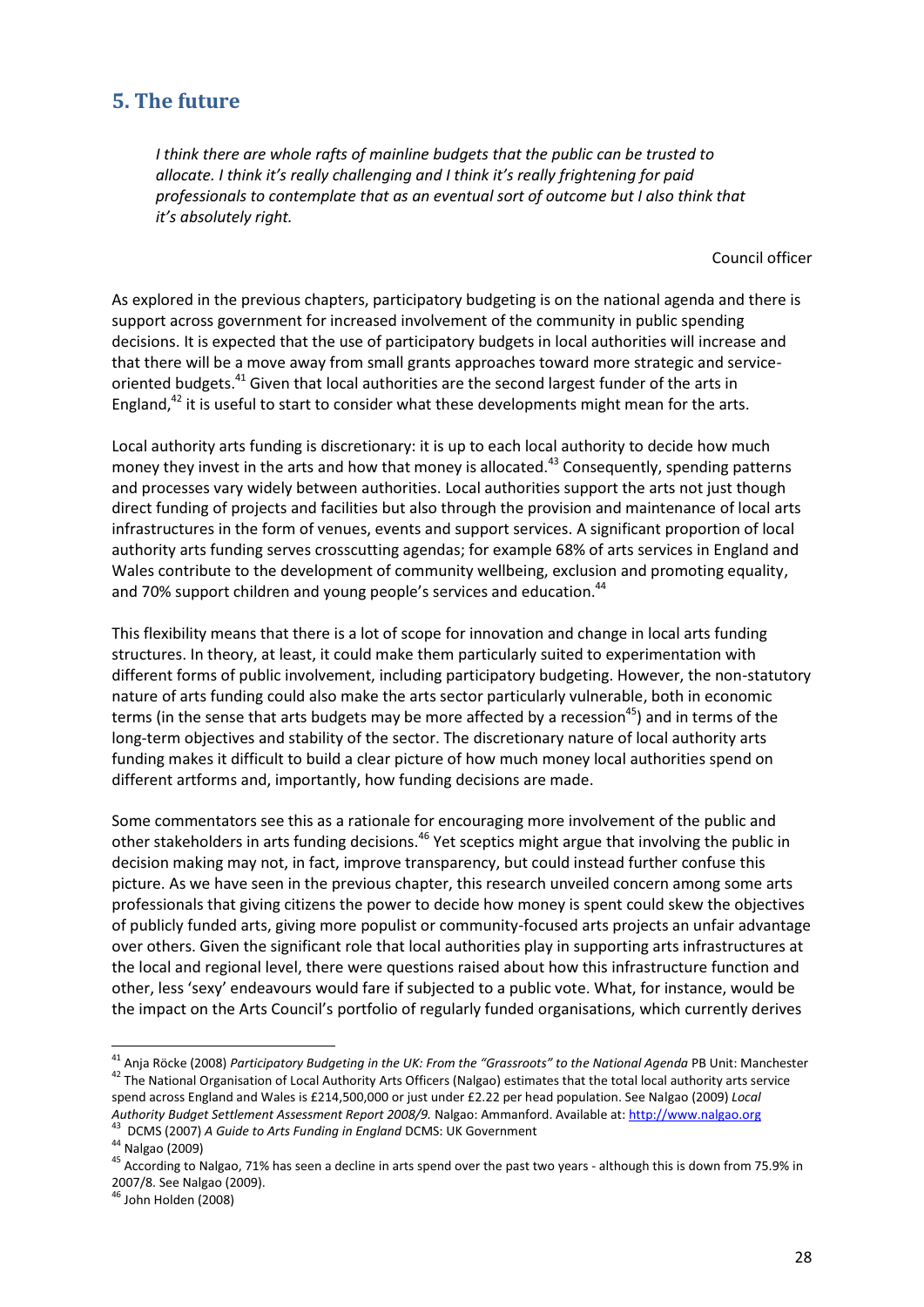over 10% of its funding from local authorities? Would facilities based in city centres be at a disadvantage if more and more decisions were made at the ward level? And how would more controversial, debate-provoking arts projects fare if their fate was decided on by popular vote?

These are valid questions. Certainly, no attempt to allocate local authority arts funds by participatory budgeting should take place without them being considered. However, it is important to look at these issues in context and remember that participatory budgeting in the UK is still very much a developing field. Its impact on the arts has been negligible to date and, depending on which direction it takes over the next few years, this may continue to be the case for some time. This is therefore a good time for the arts sector to start to become aware of participatory budgeting: to monitor developments, identify risk factors and, potentially, devote more efforts to building a profile for the arts within local strategic partnerships and other bodies involved in delivering on local area agreement targets.

On the following pages we set out four scenarios that illustrate possible future developments in participatory budgeting and how they may affect the arts. It should be noted that each of these hypothetical developments assume that participatory budgeting continues to thrive and grow in use in the UK. In reality, of course, there is no guarantee that this will happen. While it is the stated intention of the current government that all local authorities should be using participatory budgeting by 2012, $^{47}$  this may fall down the list of priorities as the economic and political climate changes. Equally, it is possible that the economic downturn makes participatory budgeting more relevant; as a tool for prioritising budgets when resources are scarce. It should also be noted that the four scenarios are not mutually exclusive – all four could happen in parallel.

We cannot forecast what will happen in the future but we can measure the attitudes towards participatory budgeting among stakeholders in arts funding and experts in the participatory budgeting field. Participants in this research were asked for their opinions, hopes and fears should the nature of participatory budgeting change and come to influence arts funding structures. What follows is our analysis of their responses, and it is important to acknowledge that these scenarios are based on the subjective thoughts and opinions of a select group of people. This reflects the scarcity of experience in the field. Many of these individuals only had experience of *either* participatory budgeting *or* arts funding; at this early stage in the development of participatory budgeting in the UK it is difficult to find individuals with significant experience of participatory budgeting in specific policy areas. Nonetheless, these are the people who are most likely to be involved in or affected by any future participatory budgeting in the arts, and who therefore will most need to be convinced of its value.

.<br>-

<sup>47</sup> Communities and Local Government (2008) *Giving more people a say in local spending: Participatory Budgeting, A National Strategy*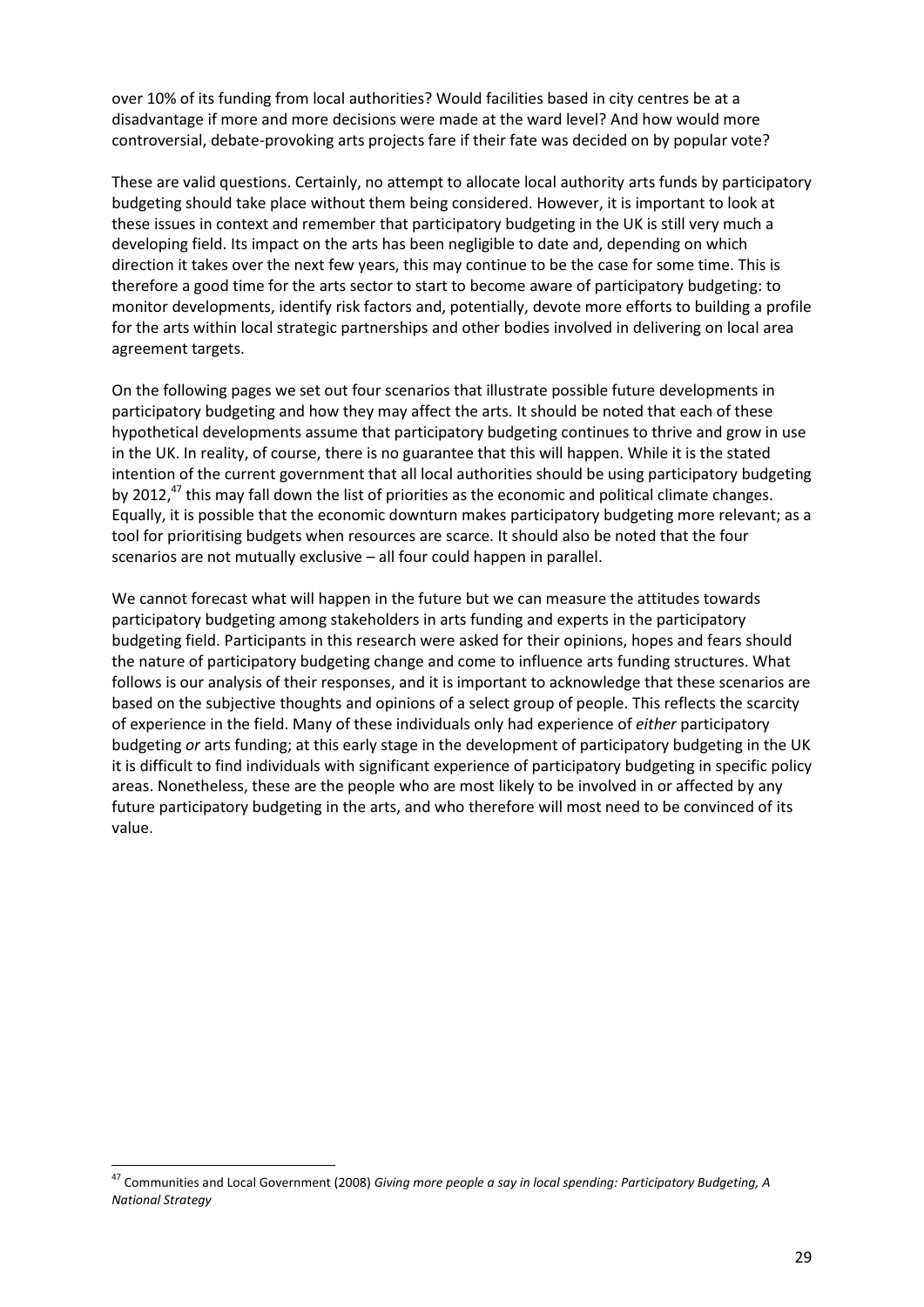# **Future scenario 1: Small-grant participatory budgets continue to grow**

In this scenario, the current model of participatory budgeting continues to grow, giving more and more people a say in how money is spent in their neighbourhood. There is great variation in how the budgets are run and what topics they are addressing, with the common theme being that the vast majority are small pots of money made available outside of mainstream budgets in the aim to improve local communities. This scenario is in line with the government's ambition that all local authorities should be using participatory budgeting in some form by 2012, as set out in the 2008 Communities in Control white paper<sup>48</sup>.

It should be noted that some experts believe that this form of participatory budgeting is likely to decline in popularity in favour of more strategic budgets covering larger areas (see scenarios 2 and 3). One reason given for this is that the funds distributed in small grant budgets tend to be additional monies; they do not form part of mainstream budgets and so are more likely to dry up in a recession. Another reason is that the approach can be seen as tokenistic: the exercises do not challenge existing decision-making processes but merely allow people to 'play' at the fringes, spending small amounts of money on one-off projects.

Below we set out how this scenario would affect the local arts sector, what role the Arts Council could play in supporting the continued success of the arts in community grants pot participatory budgeting, and the main challenges associated with this scenario.

#### **How may this scenario affect the arts sector?**

Artists and arts organisations…

…may find that participatory budgeting provides *more* funding opportunities for local artists, in particular for community-based projects.

…may find that the participatory budgeting experience gives them new insights into the needs and interests of local communities, which can inspire future work.

… may experience a raised profile in their community through their involvement in the participatory budgets.

…may find that more people are willing to engage with and participate in projects that have received funding through a participatory budget.

…may, if they are successful in a participatory budget, find that being able to demonstrate community support helps them in getting funding from elsewhere.

Arts officers in local and regional government…

-

…may find an increase in public awareness of and interest in the arts as people learn about the projects that go through the participatory budgets.

…may experience a greater appreciation among local residents, businesses and in the public sector of the role that the arts can play in strengthening communities.

...can collaborate with other local authority departments in promoting participatory budgeting events to the public by integrating music, dance and other artforms in the promotion and running of the events.

<sup>48</sup> Communities and Local Government (2008) *Communities in Control: real people, real power.*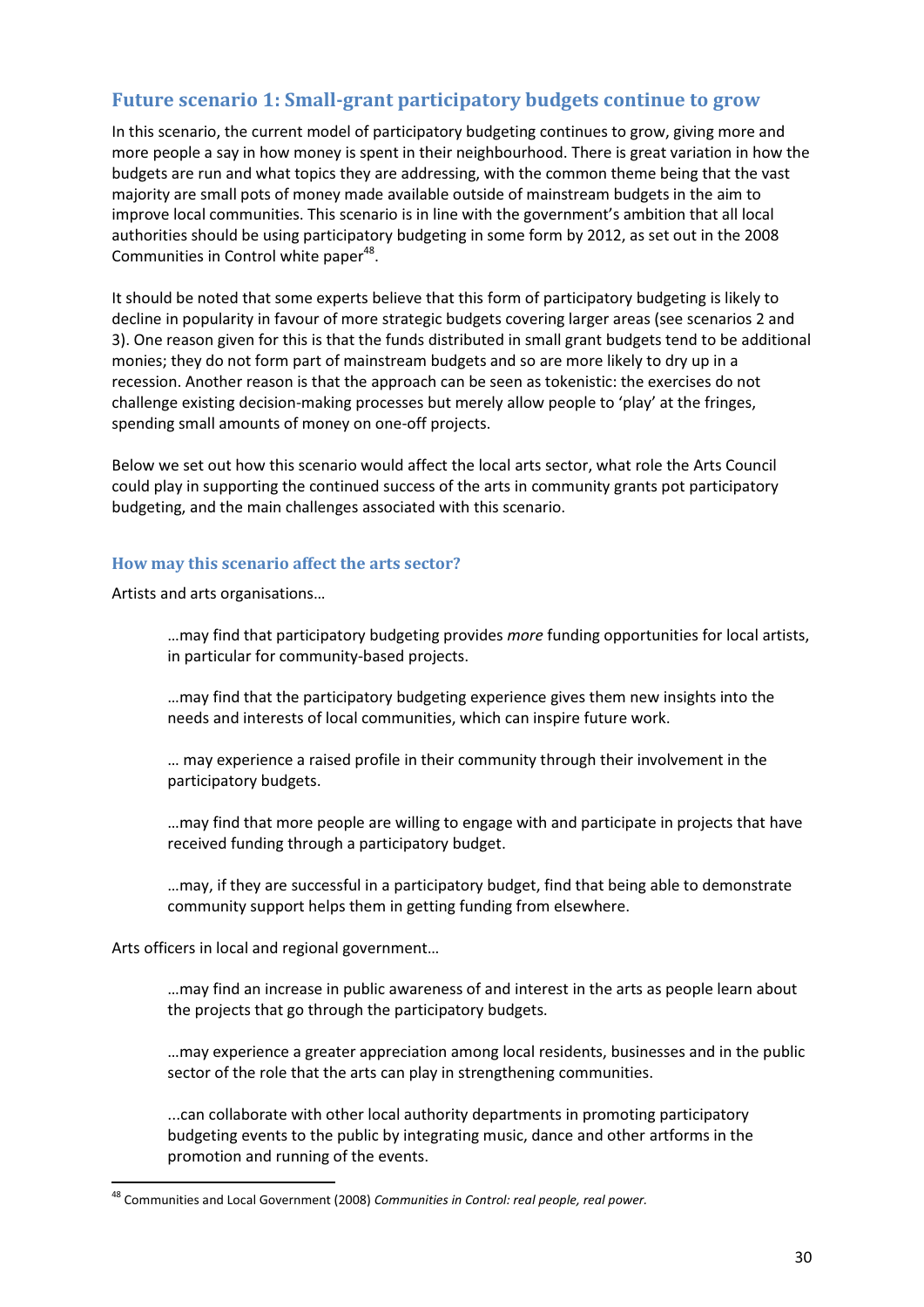Members of the public…

…may become more aware of different artforms and arts facilities available in their local area.

…may become more aware of how they and their community can benefit from involvement with the arts.

# **What role could the Arts Council play?**

If the current model of participatory budgets continues to grow, the Arts Council could play a role in promoting the success of the arts in these activities by:

- raising awareness among artists and arts organisations of the funding opportunities that  $\bullet$ participatory budgeting offers
- promoting the social value of the arts to participatory budgeting organisers to ensure that arts proposals are not excluded at the vetting stage and, if appropriate, are actively encouraged to apply for funds
- advising artists and arts organisations on how they can maximise their chances of success in participatory budgeting exercises, getting to know the local communities, linking their work to topical agendas, working in partnership with local organisations and schools, and adapting their language and presentation to the audience
- encouraging local authorities to involve culture and leisure departments and the local arts community in the running and promotion of participatory budgeting events, in order to make them more engaging and attract more participants.

# **Key challenges**

The key challenges of this scenario are that:

- promoting the arts in participatory budgeting may be hampered by the huge diversity in  $\bullet$ practice around the country and the often poor communication of participatory budgeting exercises beyond ward level, which can make it difficult to target effort where it is most needed
- the small grants pot approach to participatory budgeting is sometimes seen as tokenistic and cannot change the hand-to-mouth existence of many community arts organisations.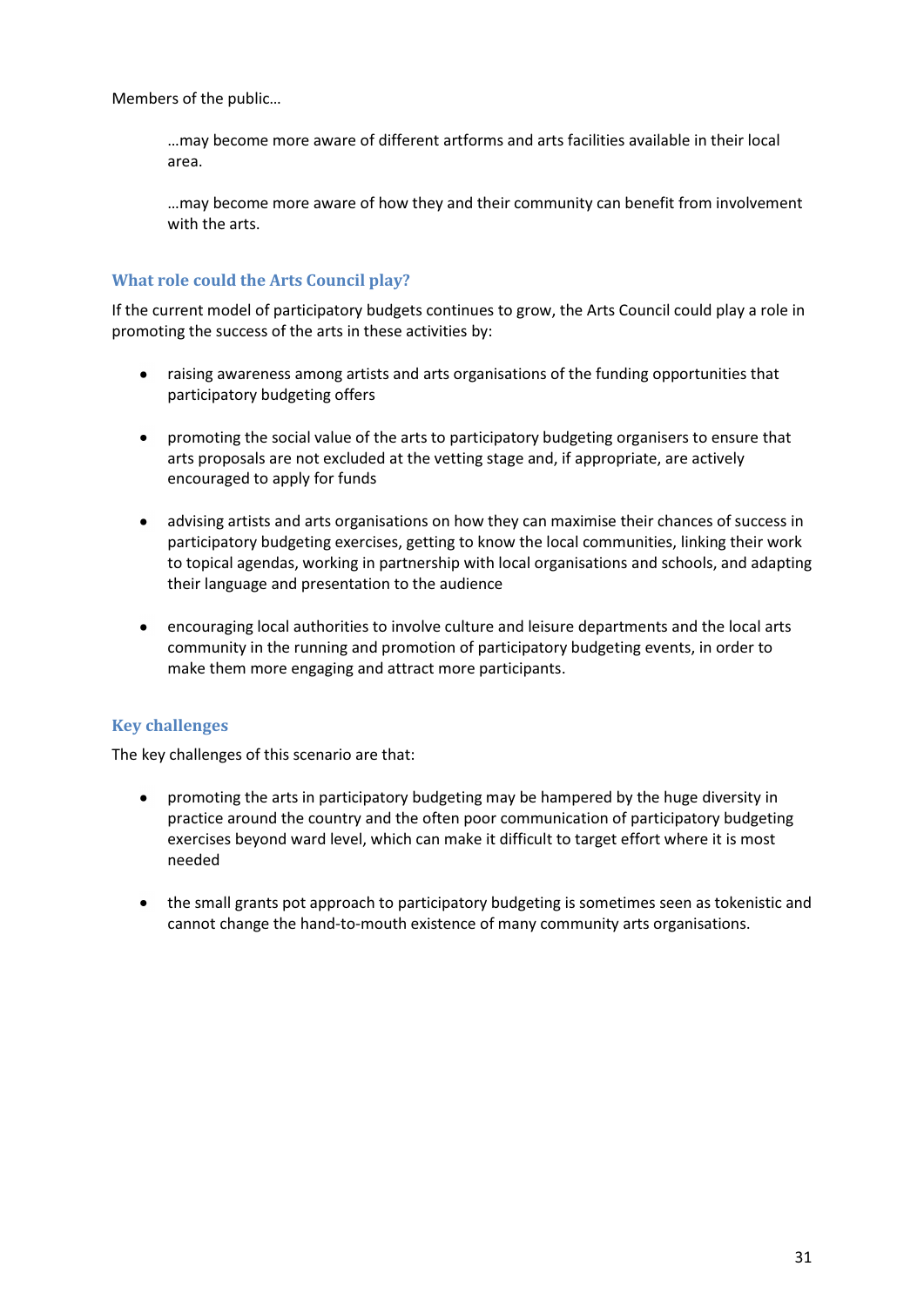# **Future scenario 2: Participatory budgeting in strategic services**

In this scenario, participatory budgeting is taken a step further, with strategic service budgets opened up to public vote. These budgets are larger and tend to cover a larger geographical area than the small grant pots described in scenario 1. The budget allocation process is also longer and may take a cyclical form similar to the Brazilian tradition of participatory budgeting. Budgets are explicitly public service oriented, sometimes linked to Local Area Agreement targets, and the main recipients of funds are traditional service providers. These are not new pots of money, but rather a reallocation of existing budgets. They are usually either mainstream service budgets which are simply opened up to public vote, or pots of money sourced from several existing budgets.

Some authorities around England are already experimenting with this form of participatory budgeting, such as Salford, which invited local residents to decide how its highways budget would be spent. Another example is Tower Hamlets, which is using £2.4 million of Area Based Grant funds devolved to Local Area Partnerships in 2009 for local people to decide how it should be spent based on Local Area Agreement priorities and targets for the area. The funds are not to be spent on grants for third sector organisations but rather to fund service provision in local areas.

Experts are predicting that this approach to participatory budgeting will become more popular, perhaps to the extent that it will overshadow the small grant approach over the next few years. Some commentators see these service-oriented processes as a more meaningful way of involving the public in spending decisions, as the sums involved are more substantial and the process is directly linked to public services and so can have a real impact on how people view and relate to their local area and public service provision. Another reason that service-oriented participatory budgeting may grow in popularity is that, contrary to small grant budgets, it deals with mainstream budgets that are unlikely to be removed. They may, however, be reduced, in which case participatory budgeting provides a tool for involving local people in prioritising the spending of scarce resources.

It should be acknowledged that this type of participatory budgeting requires greater training and capacity building around public budgets for local people, councillors and officers than the small grant approach. For it to function well requires significant time and resources to educate participants about public budgeting and to help public servants appreciate the value of public input.

#### **How may this scenario affect the arts sector?**

Artists and arts organisations…

…are likely to find that because this form of participatory budgeting focuses on public services and primarily allocates funds to service providers; it offers fewer funding opportunities for small or one-off community-based arts projects than the small grant approach described in scenario 1.

...may find *more* funding opportunities for arts projects that can demonstrate a clear link to local service priorities.

...may find *fewer* funding opportunities if local people decide to cut arts budgets in favour of other public service budgets.

…may improve their chances of gaining access to these funds by profiling their work within specific service areas or teaming up with established service providers to demonstrate how the arts can add value to other service areas.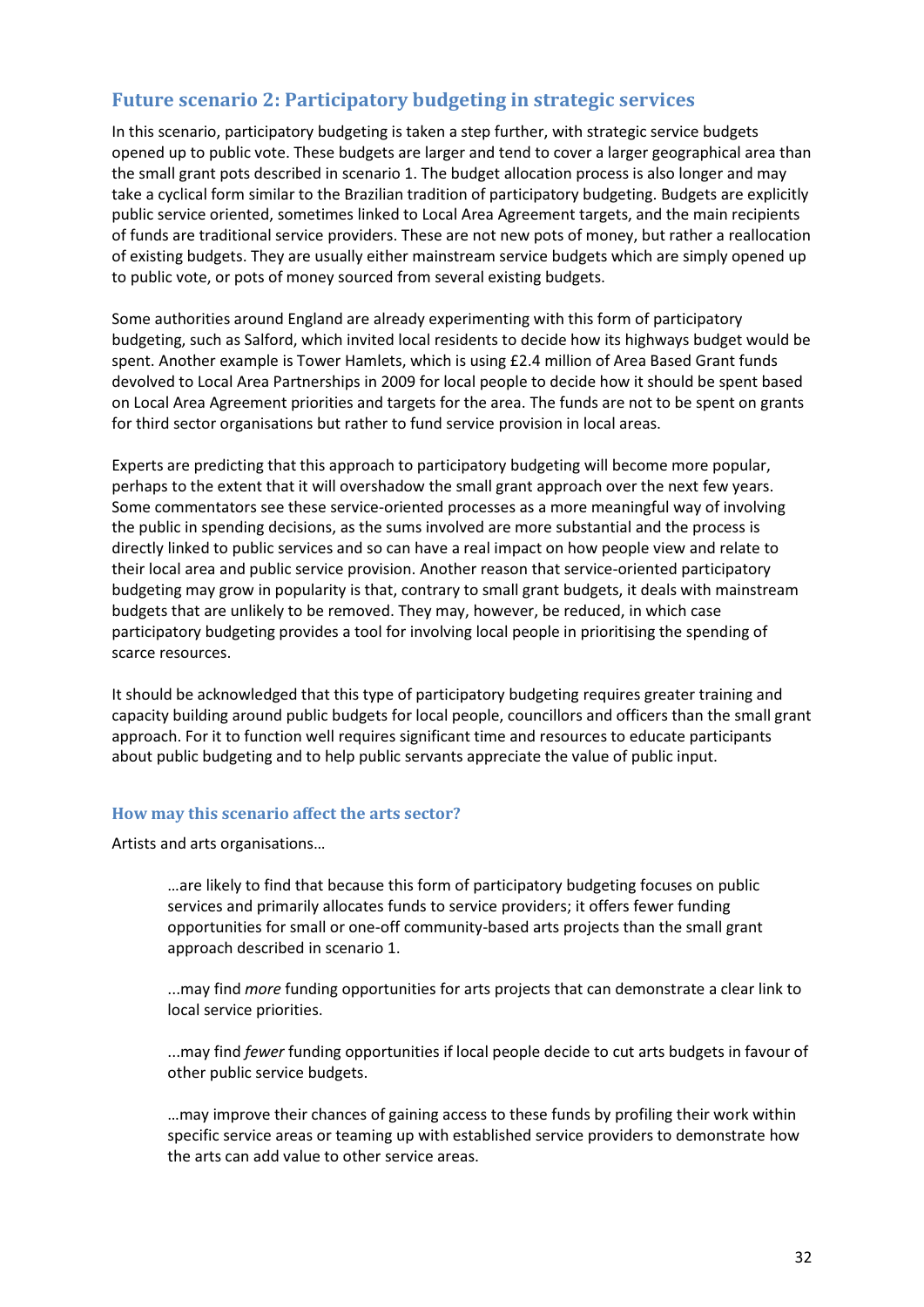...may find that some service areas, such as youth provision, community wellbeing or regeneration, lend themselves better to arts-related bids than others.

...may find that successful projects are provided with more longer term or strategic support, moving away from the 'hand to mouth' concerns of the community grants pot model.

Arts officers in local and regional government…

…may find that service-oriented participatory budgets can offer substantial new funding opportunities for arts organisations with an explicit link to local service targets and thus that they can serve an important role in promoting partnership working between arts organisations and local service providers.

…may find that the successful promotion of arts-related projects through participatory service budgets will make the local community, businesses and officers from other departments more appreciative of the role the arts can play in achieving social goals.

…can collaborate with the teams organising the participatory budgets by integrating arts and cultural activities in the promotion and running of the events in order to attract more interests and participation from the local community.

Members of the public…

…may, if arts organisations succeed in building a profile within these budgets, become more aware of the different art forms and arts facilities available in their local area and more conscious of how they and their community can benefit from involvement with the arts.

# **What role could the Arts Council play?**

If participatory budgeting moves away from the small-grant approach to more service-oriented budgets, the Arts Council could help the arts community gain access to these funds by:

- $\bullet$ supporting artists and arts organisations to build a profile within a public service context, including offering advice on how they work with public service providers in promoting projects that appeal to the public's vote
- promoting the social value of the arts to participatory budgeting organisers and service  $\bullet$ providers to encourage the inclusion of arts-related initiatives in the bids that are put forward for funding
- raising the profile of the arts and arts organisations in the wider public arena, so that people recognise the added value that the arts can provide in addressing local priorities.

# **Key challenges**

Public service-oriented participatory budgets are *less* likely to provide funding for independent organisations than the small grants approach, unless those arts organisations can demonstrate that their work contributes to public service objectives. Key challenges in this scenario would therefore be:

to help artists and arts organisations navigate this new funding territory by supporting them to profile their work within a service-oriented context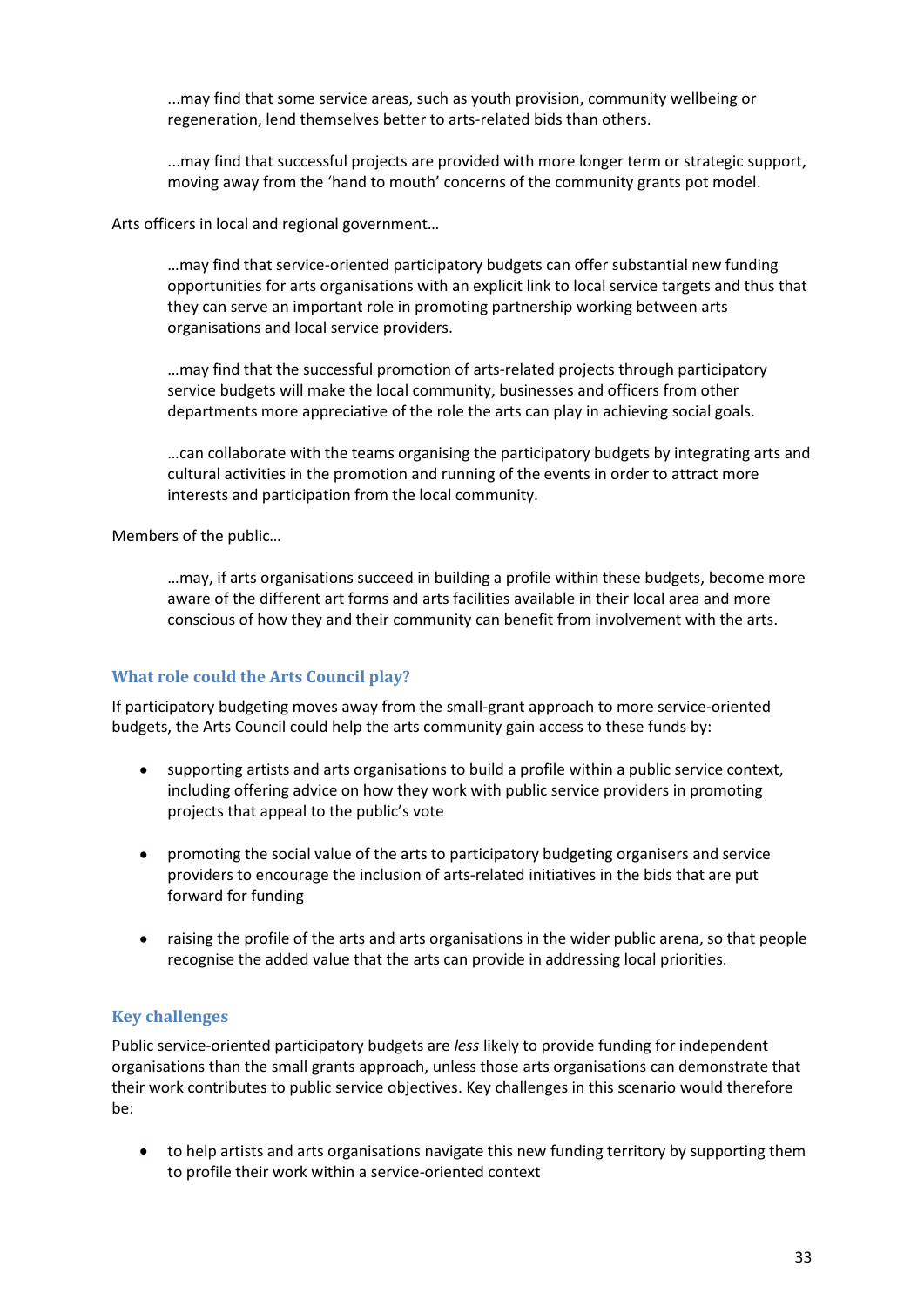to persuade participatory budgeting organisers and service providers about the value that arts organisations can add to public services, including how well-targeted arts initiatives can improve the public appeal of a service proposal and so increase its chances of winning the public's vote.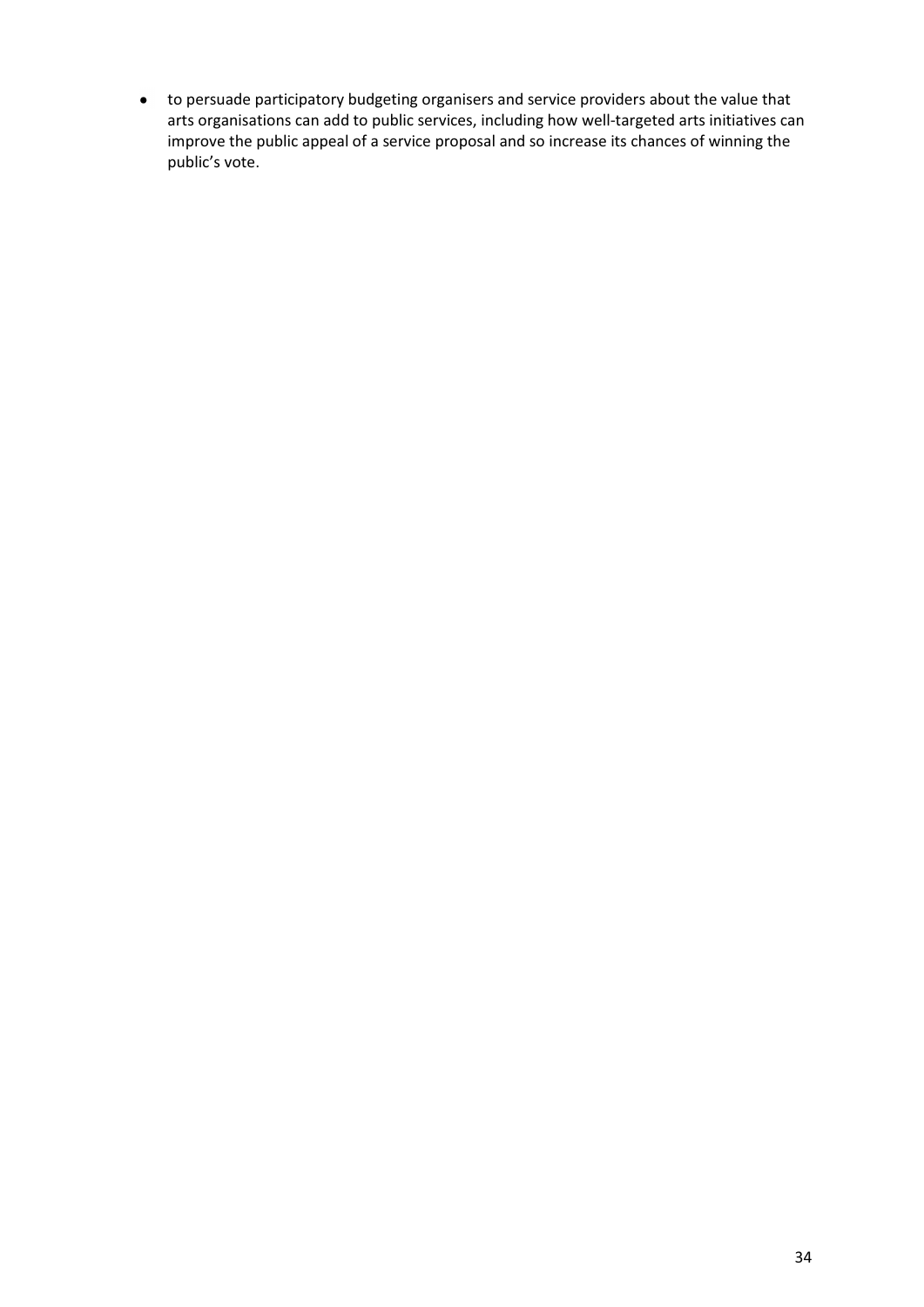# **Future scenario 3: Participatory budgeting in local arts funding**

This scenario is a variation on scenario 2, but concerns specific arts budgets. It explores what would happen if local authority arts budgets were opened up to public vote. Given the popularity of participatory budgeting and the non-statutory nature of arts funding, it is not inconceivable that over the coming years some local authorities will give their residents the power to decide how parts of the local arts budget is spent. This scenario explores how such experiments may affect the local arts sector.

#### **How may this scenario affect the arts sector?**

Artists and arts organisations…

…may find that they need to develop a broader mandate and explicit local links in order to win local authority funds, to a greater extent than if funding decisions were made without public input.

…may find that the local authority's priorities for the arts change as a result of the public's input. This could, for example, mean that controversial or conceptual arts projects fare less well than those art forms that have a broader public appeal or a clear benefit for local communities.

…may, if they are successful in a participatory budget, experience a raised profile and greater public interest and involvement in their work.

…may find that the participatory budgeting experience gives them new insights into the needs and interests of local communities, which can serve as inspiration for future work.

…may, if they are successful in a participatory budget, find that being able to demonstrate community support helps them in getting funding from elsewhere.

Arts officers in local and regional government…

…may be questioned and criticised if the public's involvement in arts funding decisions changes the outcomes for the local arts sector, or disproportionally affects particular sections of the sector.

…may gain new insights into the priorities and interests of local communities, which can inform future policy agendas and workstreams.

…may find an increased public profile of local artists and arts facilities, leading to greater public interest in and engagement with local art.

…may experience a greater appreciation of the value of the arts among local residents, businesses and in the public sector.

…may find that local communities become more appreciative of the value of public funding for the arts and the challenges inherent in budget allocation.

Members of the public…

…may be more accepting and appreciative of artwork and arts facilities that have been funded through participatory budgeting exercises than other public art.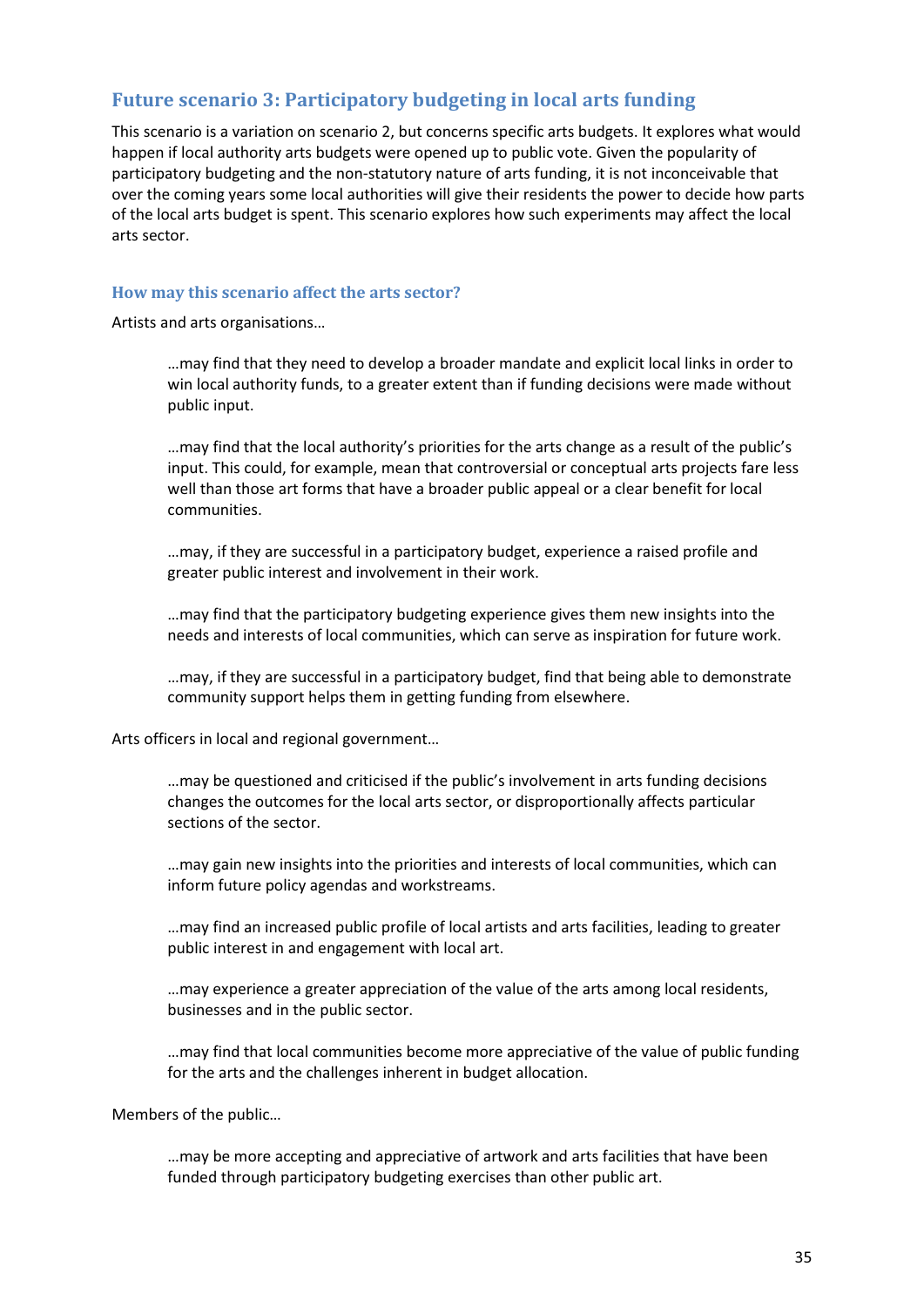…may become more educated about the arts.

…may become more aware of different art forms and arts facilities available in their local area.

…may become more aware of how they and their community can benefit from involvement with the arts.

#### **What role could the Arts Council play?**

If participatory budgeting is used to allocate local authority arts funds, the Arts Council could support local authorities, artists and arts organisations to gain maximum benefit from these initiatives. They could do this by:

- advising artists and arts organisations on how to maximise their chances of success in  $\bullet$ participatory budgeting exercises, for example with tips on how to make the case for their work to public audiences, demonstrating understanding of the needs of the local area and local people, and adapting their language and presentation style to a lay audience
- helping artists and the wider arts community understand the benefits that they can derive  $\bullet$ from taking account of the public's views and priorities
- $\bullet$ advising local authorities on when participatory budgeting may be a suitable tool to use and when it is not
- advising local authorities on how to build information, education and deliberation into their  $\bullet$ participatory budgeting activities to help the public participants make informed decisions.

# **Key challenges**

Key challenges in this scenario are to:

- convince the wider arts community and arts policy community about the value of  $\bullet$ participatory budgeting
- ensure that participatory budgeting activities do not adversely affect the existing arts  $\bullet$ funding infrastructure and that it does not compromise the wider objectives of public funding for the arts
- $\bullet$ construct participatory budgeting models that contain the right balance of information, education, deliberation and flexibility to ensure positive outcomes for citizens and the arts community
- ensure that no factions of the arts community, such as regularly funded organisations or less  $\bullet$ populist artists and arts organisations are disproportionally or adversely affected by the introduction of participatory budgeting tools in funding structures.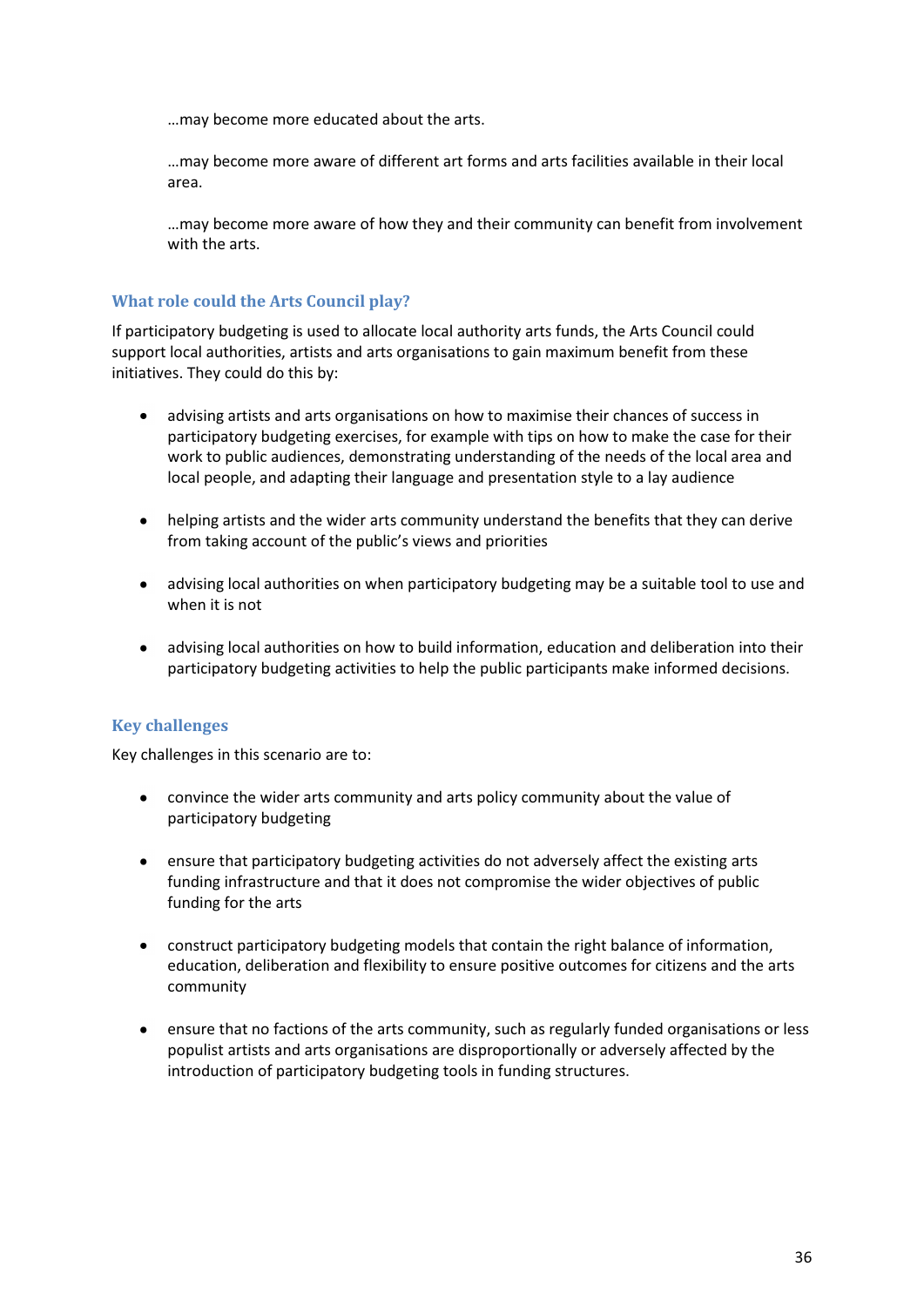# **Future scenario 4: Participatory budgeting scaled up**

This scenario explores what would happen if regional or national arts funding institutions introduced participatory budgeting methodologies into their own grant decision-making processes, inviting members of the public to vote on which project should receive funds. Experimentation with this type of process has already happened in the ITV and Big Lottery Fund's The People's Millions project, where the public was invited to vote on how a selection of Big Lottery grants were to be allocated.

#### **How may this scenario affect the arts sector?**

Artists and arts organisations…

…may, if they are successful in this type of participatory budgeting initiative, experience a raised national profile and greater public interest and involvement in their work.

…may find that the participatory budgeting experience gives them new insights into the interests and priorities of the wider British public, which can serve as an inspiration for future work.

…may find that they need to develop a broader mandate and an explicit social purpose in order to win the public's vote.

…may find that controversial or conceptual artforms are less likely to win the public's approval than those artforms that have a broader public appeal or an explicit benefit for wider society.

Art funding institutions…

…may gain new insights into the priorities and interests of the wider British public, which can inform future policy agendas and workstreams.

…may experience an increase in the public profile of and public engagement with the arts.

…may experience greater public support for arts work and facilities that have been funded through participatory budgets.

…may find that the public becomes more appreciative of the value of public funding for the arts and the challenges of allocating budgets fairly.

…may be questioned and criticised if the public's involvement in arts funding decisions changes the outcomes for the arts sector.

Members of the public…

…may become more educated about the arts.

…may become more aware of different artforms and arts facilities available in their local area.

…may become more aware of how they as individuals and wider society can benefit from involvement with the arts.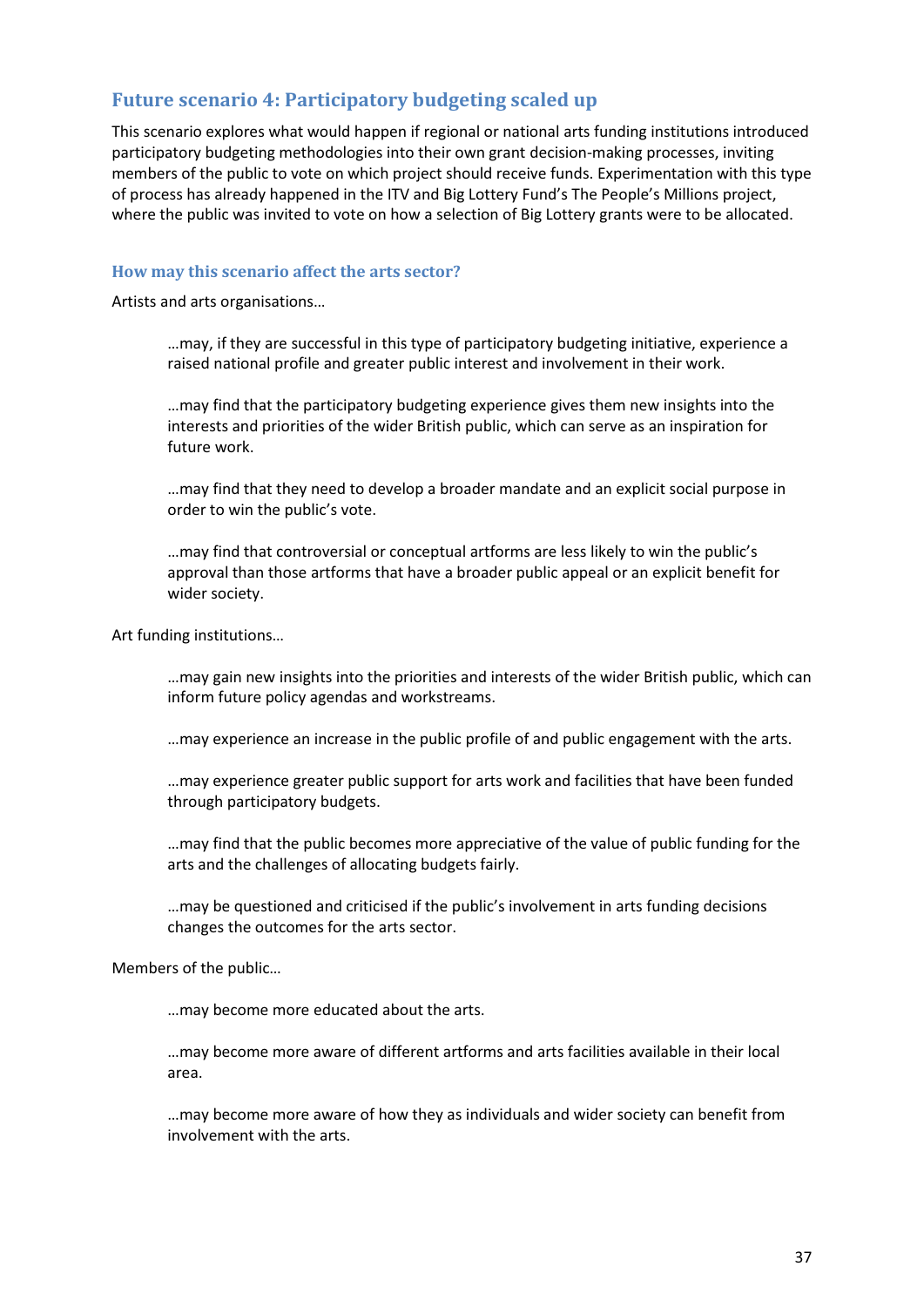## **What role could the Arts Council play?**

If this scenario was to come about, the Arts Council could play a lead role in ensuring that participatory budgeting methodologies are used wisely and innovatively in order to achieve maximum benefits for the arts community and wider society without compromising the wider objectives for publicly funded art. It could do this by:

- working with participatory budgeting experts to develop models of participatory budgeting that are suitable to a national decision-making context and that involve sufficient levels of information, education and deliberation to ensure that the public participants can make informed decisions
- advising other funding institutions on when participatory budgeting may be a suitable tool to use and when it is not
- educating arts professionals and policy makers about the value of participatory budgeting and helping them understand the benefits that they can derive from taking on board the public's views and priorities
- advising artists and arts organisations on how they can maximise their chances of success in participatory budgeting exercises, including by giving tips on how to make the case for their work to public audiences and demonstrating understanding of public value.

# **Key challenges**

The key challenges of this scenario are to:

- convince the wider arts community and arts policy community about the value of  $\bullet$ participatory budgeting
- construct participatory budgeting models that work within a mixed economy context (where the Arts Council typically only part-fund any individual, activity or facility) to ensure that the outcomes decided on by the public are guaranteed and not subject to match funding
- ensure that participants are representative of the wider public  $\bullet$
- ensure that the benefits of the exercises reach beyond those directly involved.  $\bullet$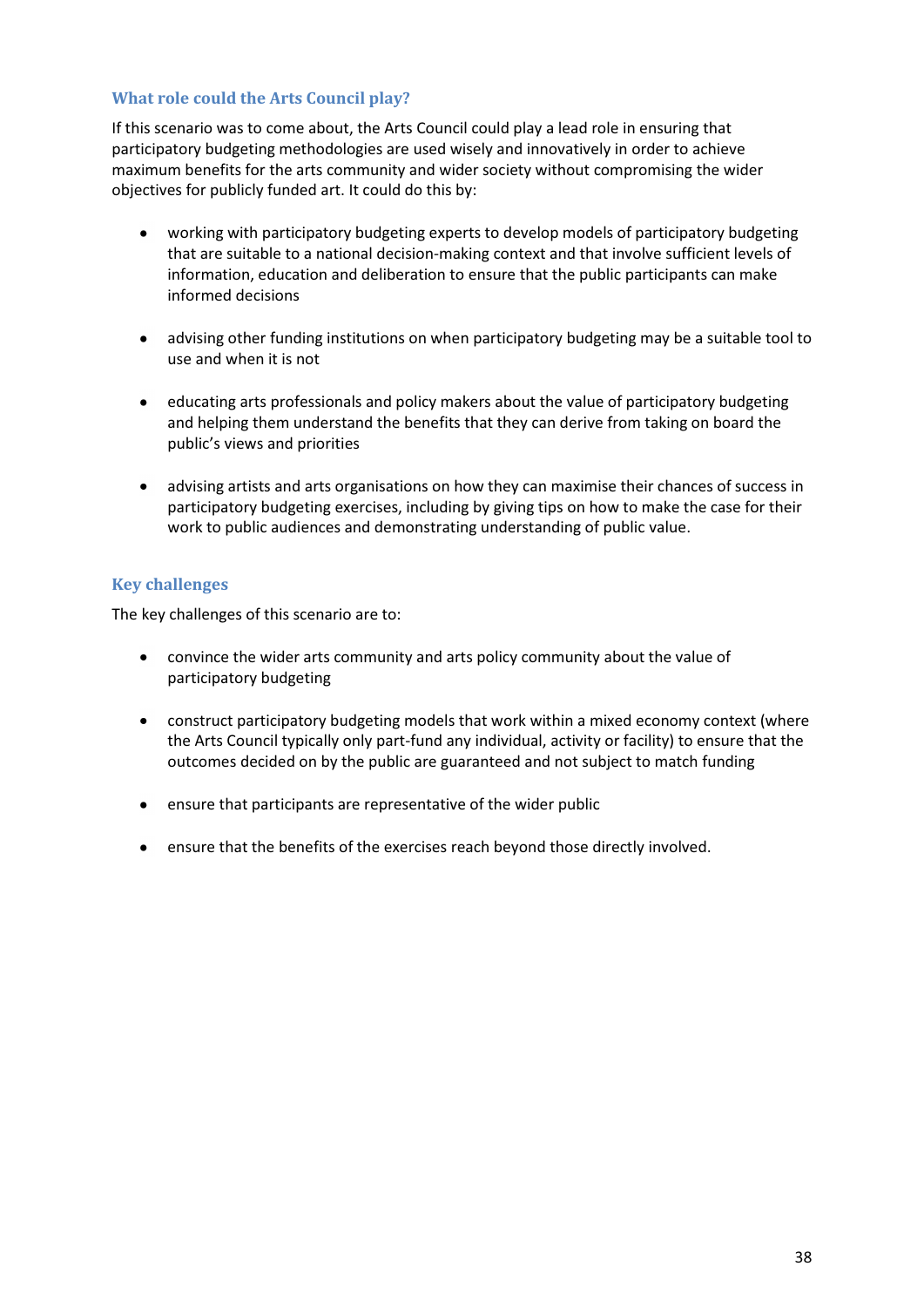# **6. Practical lessons from participatory budgeting**

As the previous chapters have shown, many of the participants in this research were sceptical about the value of introducing participatory budgeting to arts funding processes. They argued that the purpose of publicly funded arts should be to support excellence in the arts and to enable artistic activity that is of public value but may not be commercially viable. Some research participants expressed concern that giving members of the public the power to decide how arts funding is allocated would risk shifting the focus to more populist artists and projects and thus undermine the ability of arts organisations to produce excellent work.

Despite these apprehensions, the research participants were overwhelmingly supportive of the notion that the public should have a role to play in arts decision making. It was felt that although strict participatory budgeting may be difficult to adapt to the particular context of arts funding, there are other ways in which the public could play a part. For example, it was widely argued that members of the public could be more involved in informing the strategic direction of arts funding organisations by helping them understand their values and priorities. It was also felt that the face-toface element of participatory budgeting events, with citizens, policy makers and bidders coming together to learn about their ideas and priorities, is a highly powerful mechanism for building relationships and supporting learning between people from different backgrounds and sectors. In the context of the arts, supporting more such interactions between artists, arts officers and ordinary citizens could be of great benefit to all involved.

These arguments correspond with the Arts Council's own research, as discussed in chapter 3, which suggests that more voices should be included in arts decision making but in ways which do not infringe on the arts' ability to provoke and innovate.<sup>49</sup> A key message from this research is that the Arts Council and other arts funding institutions could benefit from looking to participatory budgeting as an inspiration for inventing and piloting new ways of involving members of the public in decision making and agenda setting. This is not to say that participatory budgeting could not be adapted to suit an arts funding context; it is a flexible approach and can be adapted to suit a range of situations and policy areas. However, if participatory budgeting is in the first instance used as an *inspiration* for public involvement in the arts, it could encourage new and innovative ways of channelling the public's views on national level arts decision making, while avoiding the pitfalls and risks of giving members of the public a final say over funding decisions. In this context, the Arts Council could lead the way by capturing the learning from a wide range of policy fields and public engagement practices and piloting new approaches to public involvement in arts decision making at the national, regional and local level.

This section will outline some of the transferable lessons from participatory budgeting that will be relevant to policy makers and practitioners conducting such experiments. It is not intended as a comprehensive guide, but rather a selection of the advice highlighted in the research. For more detailed guidance on participatory budgeting we recommend the PB Unit's Toolkit,<sup>50</sup> and for a more comprehensive introduction to public involvement in decision making we recommend Involve's key texts on this subject: *People and participation*, <sup>51</sup> *Deliberative public engagement – nine principles<sup>52</sup>* and *Making a difference – evaluating public participation in national government*. 53

<u>.</u>

<sup>&</sup>lt;sup>49</sup> Creative Research (2007)

<sup>50</sup> www.participatorybudgeting.org.uk/toolkit

<sup>51</sup> Involve (2005) *People and participation* Involve: London

<sup>52</sup> Involve and National Consumer Council (2008)

<sup>53</sup> Diane Warburton et al (2007) *Making a difference – Evaluating Public Participation in National Government.* DCA: London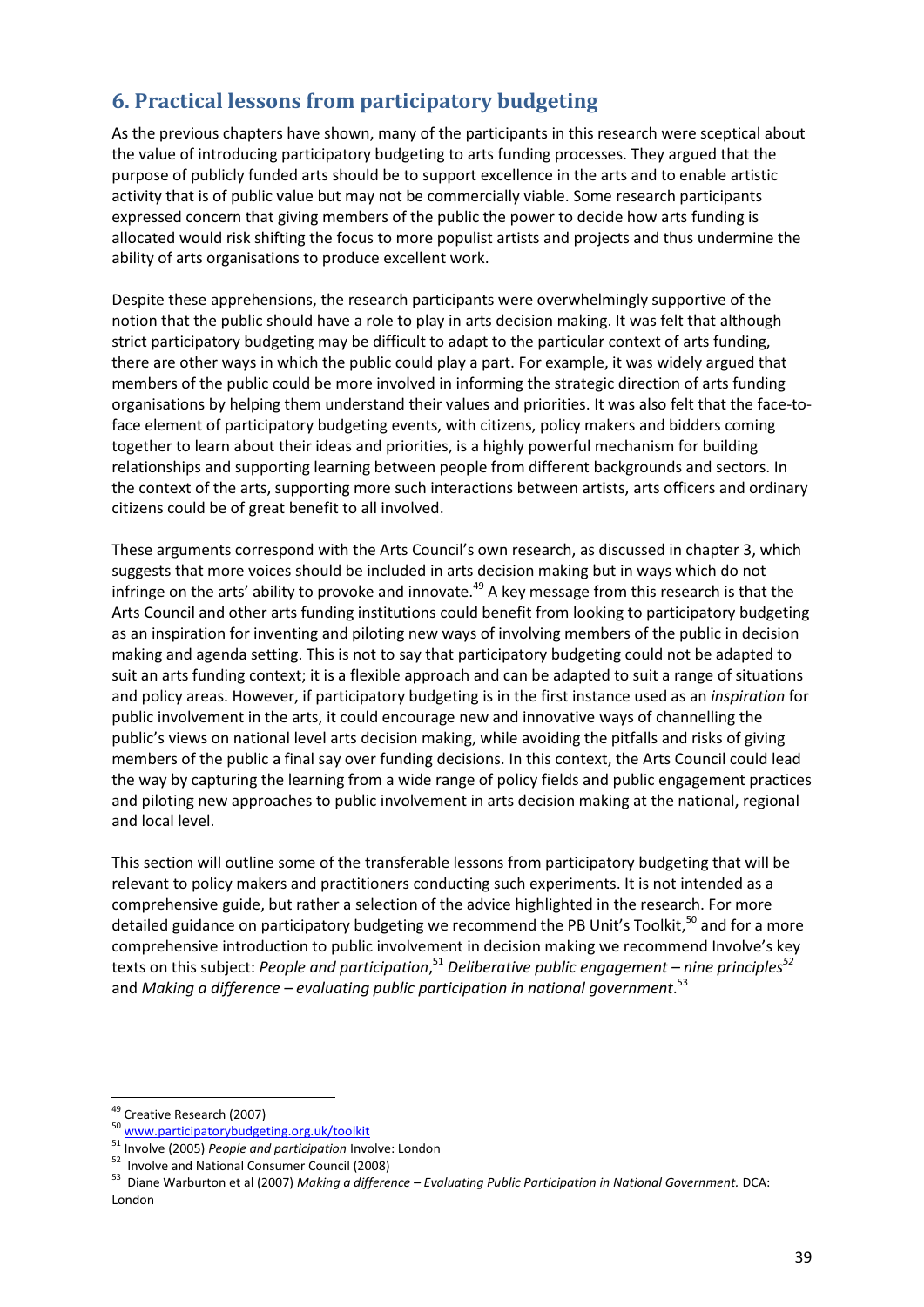#### **Support the people involved**

In participatory budgeting, as in any effective public involvement process, it is imperative to ensure that the people involved have the support and information they need to play their part in the process. This means identifying the key stakeholder groups and considering what their needs might be. The precise nature of the support needs will vary between groups and situations, but the list below sets out some examples that are useful to keep in mind as a starting point.

**Art professionals** may need convincing of the value of members of the public being involved and advice on how to present their work to them.

**Members of the public** may need information about how arts policy making and arts funding works, and the role and purpose of the organisation that has initiated the exercise, and support to build confidence to join in the discussions. They may also need logistical support to be able to attend the events physically, such as provision of disabled access, travel expenses, translators and childcare.

**Officials and elected members** may require persuading of the value of the public's involvement and training in listening so they build confidence in handing over responsibility to the public.

**All groups** will need clear information about the purpose of the exercise, what is expected of them and what will happen with the findings afterwards.

This capacity building element can happen in different ways; it can target each group individually or be built into the engagement process as part of a collective learning experience. One interviewee described seeing such a learning process unfold:

*What worked well was when you had informed individuals, artists and arts development workers working with them, listening to and engaging with a constant group of people, so it's not a case of just pulling somebody off the street, but it's about going on a journey together and bringing in more people around that. I think the keys to the longer term success was that it was about getting experts [not in a] patronising way, getting a group of people in and growing together.* 

Arts officer (national)

#### **Allow time for learning and discussion**

.<br>-

Many participatory budgeting exercises take place in a single event, where a long line of bidders present their project ideas and the participants cast their vote, all within the space of a few hours. These can make for fast-moving, lively events; people involved in participatory budgeting often speak of the 'great energy in the room'<sup>54</sup> as the process builds up towards the final announcement of the winners. However, because in these processes participants have to take in a lot of information and make a large number of decisions in a short space of time, the risks are that they will become prone to fatigue, waning interest and knee-jerk voting. This is one of the arguments against using participatory budgeting in the arts: some interviewees felt that to make sound decisions about arts funding and policy, participants would require more time to learn about the subjects than the community grants pot model allows. The more long-term participatory budgeting processes that are favoured in Brazil and elsewhere, and which are now beginning to be used in the UK, allow more time for learning and discussion and so are arguably less susceptible to these problems.

<sup>54</sup> See for example the video *Participatory Budgeting in the UK: the story so far*, available at www.participatorybudgeting.org.uk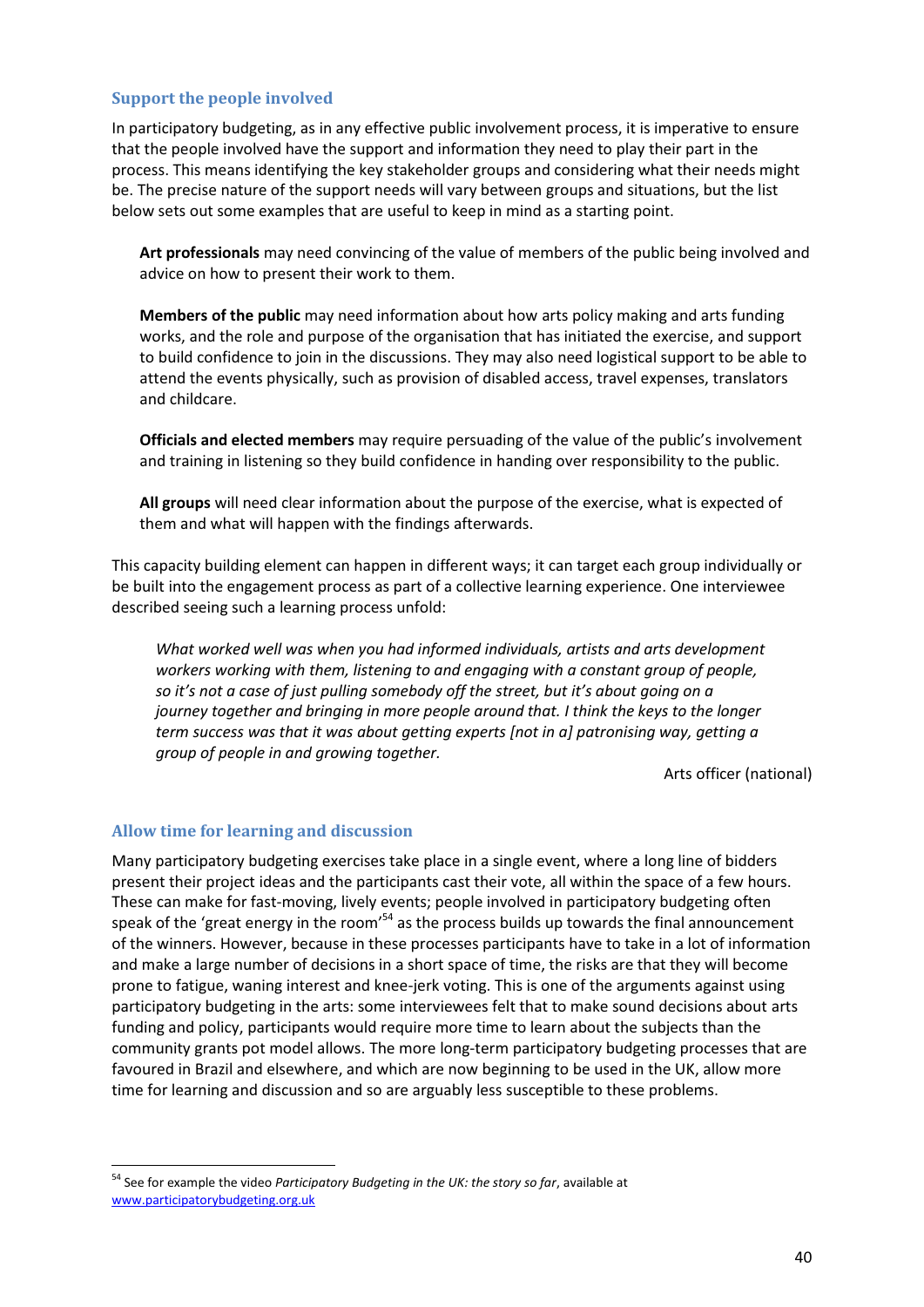Hence, when dealing with a complex policy area or decision-making structure, time for learning and deliberation is crucial. Giving participants the opportunity to think and discuss before casting their judgement can help reduce knee-jerk reactions and bias. This can be achieved by providing accessible information to participants before and throughout the process, devoting a substantial part of the exercise to facilitated discussions between participants and by running reconvened events, thus allowing participants to go away and think about what they have learnt before returning, discussing the topic again and finally coming to a considered view.<sup>55</sup>

# **Invest staff time and resources**

Although the pots of money made available in participatory budgets in the UK have as yet been relatively small, the amount of officer time, money and other resources going into the preparation, promotion and running of the events have been considerable. This is not unusual: good public involvement takes time and costs money. This is particularly true if, as in participatory budgeting, the process involves interactions between decision makers, service providers and citizens as opposed to being run by external consultants at arm's length from the decision-making institution.

Lessons from other policy fields<sup>56</sup> have shown that the public involvement processes with most impact are those where decision makers and service providers are directly involved in the exercises, sitting down with participants and hearing first hand their ideas and concerns. In participatory budgeting, the presence of decision makers in the process not only helps by giving them insights into the communities' concerns, but can also raise the profile of participatory budgeting and encourage the use of this technique in other areas, budgets and situations. Involve's past research has shown that it is only by personally experiencing these interactions that decision makers can fully appreciate the richness of discussions and the value of the participants' insights, in a way that a consultation report or a list of recommendations simply cannot convey $57$ .

For many institutions this requires a culture shift away from seeing public involvement as something conducted by dedicated communications teams or external consultants and making it an integral part of the job description for policy makers at all levels.

# **Measure and communicate outcomes**

One of the things that make participatory budgeting popular among those who take part is its instantaneous nature. Participants are not only involved in making a decision, they also get to see the funding being awarded and may even be able to follow the work of the winning projects in their community afterwards. This can be a rewarding and inspiring experience, leaving those involved with a feeling that their contribution really made a difference.

In other forms of public involvement, keeping participants informed of the outcomes is not always as easy. And yet this is one of the most important aspects of any involvement process. Providing feedback to participants helps them feel that their contribution is valued, ensures that they understand why some recommendations are taken forward and others are not, and increases the likelihood that they will be willing to take part in a similar initiative again. Evaluating and measuring outcomes is also a useful way for the institution to ensure that they keep track of the achievements of their public involvement work and capture lessons for future projects.

.<br>-

<sup>55</sup> Involve and National Consumer Council (2008)

<sup>56</sup> Karin Gavelin et al (2007) and Stella Creasy et al (2007)

 $57$  Ibid.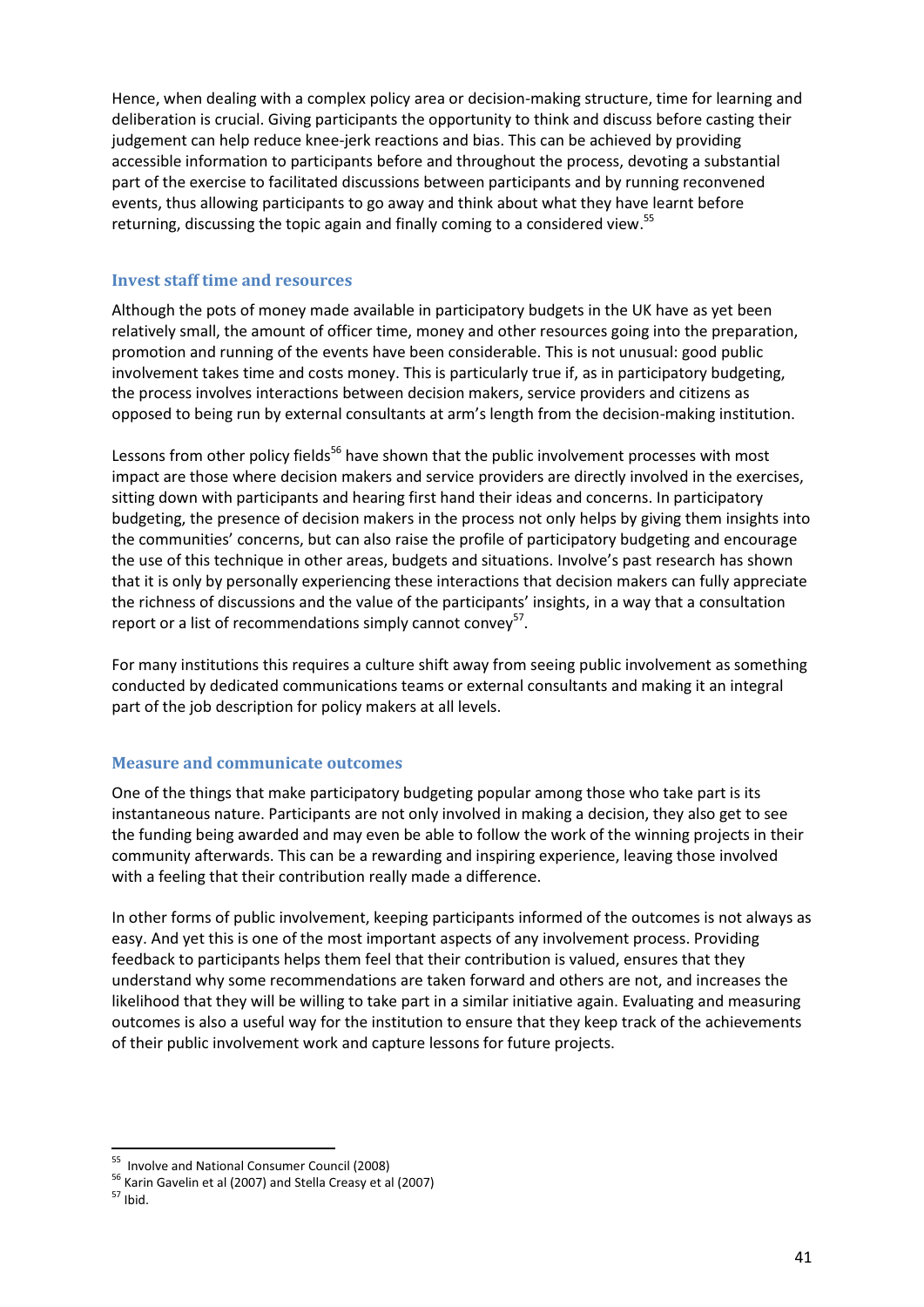It is vital, therefore, that evaluation and feedback are planned into the public involvement process from the outset to ensure that sufficient time and resources are set aside for completing these important tasks.<sup>58</sup>

# **'Horses for courses'**

A key message from the research is that public involvement works best when the process is tailored to the context and purpose of the individual situation. Participatory budgeting in its current form is as much a community building exercise as a budget allocation tool; it is a method created specifically for working with local communities to address local needs. This is not to say that participatory budgeting methodologies cannot be adapted to other contexts; indeed, experiments in national level participatory budgeting have already taken place, for example in the Big Lottery Fund's The People's Millions project. However, it is clear that participatory budgeting is not suitable for all situations and that when it is used in contexts other than local public sector, significant care and consideration must go into making it fit for purpose. This is an important point in all public involvement. All too often, officials – constrained by a lack of time, resources or imagination – recycle the engagement methods that they have used in the past without sufficiently considering whether they are really the best option in the new situation. This is often a false economy and may at worst lead to ineffectual public involvement processes and a waste of time for all involved. In good public involvement, the choice of method is always guided by the purpose of the exercise, the people involved and the level of complexity of the topic.

The following formula<sup>59</sup> is useful for keeping in mind the different elements of a successful public involvement exercise:



This is the key message for any participation process, that the purpose, context and audience are carefully considered in the design and delivery of the activity. Participatory budgeting is not intended to be a one-size-fits-all model; indeed the process varies greatly from country to country and region to region, depending on the needs of the community. The following chapter will conclude on the findings of this research and where this leaves us in terms of how best to make use of participatory budgeting in the arts.

.<br>-

<sup>58</sup> Diane Warburton et al (2007)

<sup>59</sup> Involve and National Consumer Council (2008)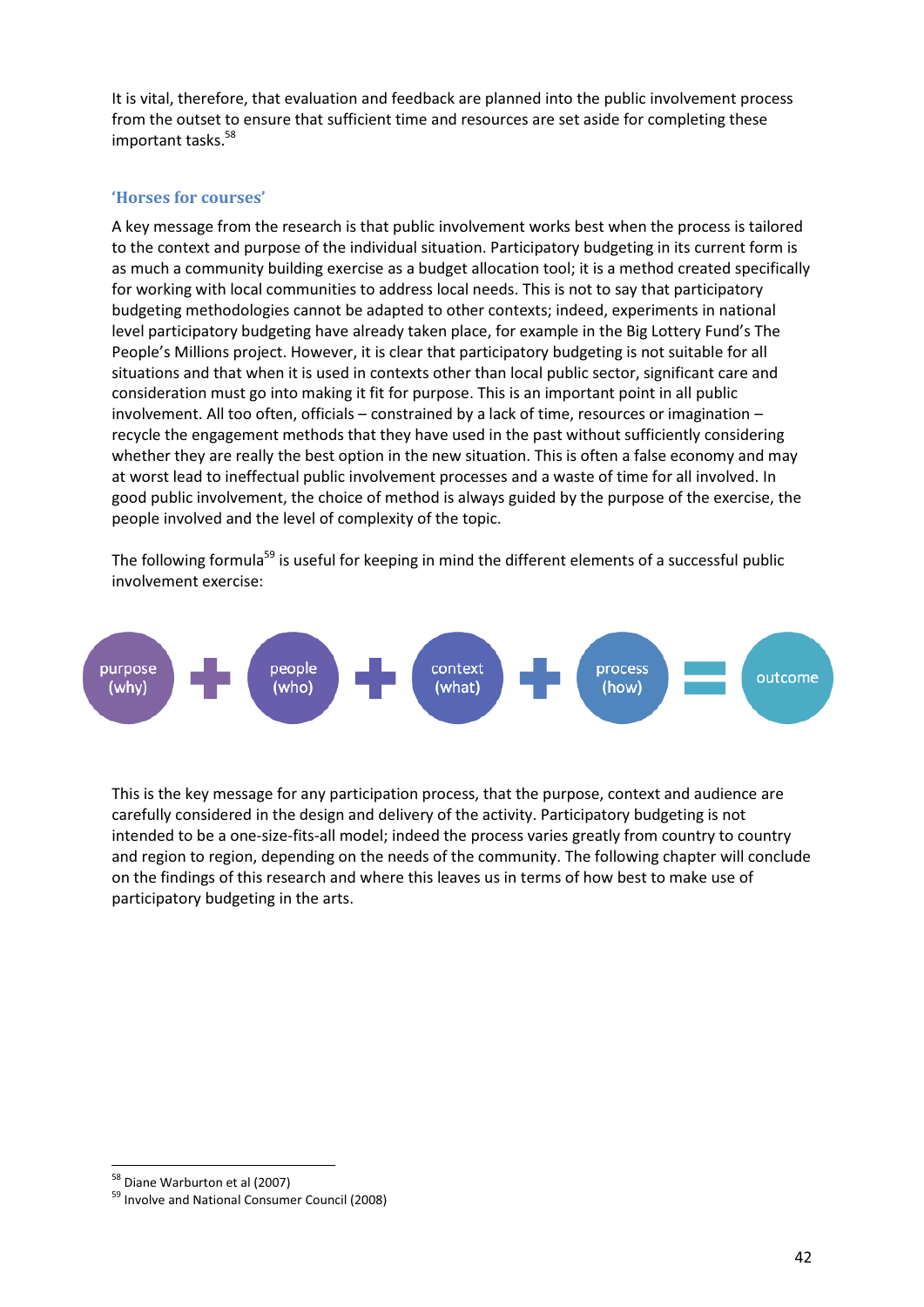# **7. Conclusion**

This report has explored the impact of participatory budgeting on the arts, a topic that is still in its infancy. The awareness of participatory budgeting in the arts sector is low and those arts organisations that have won funds through these processes have primarily been small, local operators with an explicitly community-focused or educational remit. This type of arts organisation has tended to fare well in participatory budgeting: they are seen as offering creative and innovative solutions to local issues and are good at capturing the imagination of the voting audience. Hence, for local, community-focused arts organisations, participatory budgeting can offer new funding sources and audiences for projects that may otherwise struggle. Beyond this group, however, there has been very little, if any, overlap between participatory budgeting and the arts world to date.

This may not remain the case for very long. Participatory budgeting is still new to the UK, and after a few years of experimentation at the community level it is now undergoing a period of growth and change, spurred on by support from central government. It is possible that over the coming years the small-grant, community-level type of process on which this study has focused will decline in popularity in favour of larger and more service-oriented participatory budgets. If this happens it could have a significant impact on local authority arts funding structures. Given that local authorities are the second largest funder of the arts in the UK and that their arts spending is discretionary, a growth in participatory budgeting could result in both new opportunities and new uncertainties for the arts sector. For arts organisations that are able to profile themselves within a public service context, it could offer substantial new funding opportunities, in particular if they partner with established service providers. But it could also make the arts sector more vulnerable, in particular if the arts were pitched against other funding priorities in a context of reduced public spending. Another scenario could see specific arts budgets opened up to public vote, in which case great care would need to be taken to ensure that a balance is struck between giving citizens what they want and protecting the integrity and freedom of arts practitioners.

Some of those interviewed in this research were concerned that these developments could pose a threat to the integrity of the arts. It was felt that too much emphasis on public voice could lead to populist and 'safe' artforms being favoured over more innovative, challenging and unusual projects. It was also pointed out that, irrespective of the fate of participatory budgeting per se, the growing emphasis on public involvement could contribute to a culture change in the arts, whereby artists and arts organisations would be expected to demonstrate a broader mandate and appeal in order to compete for public funds in the future.

Although people were cautious about the role of participatory budgeting in the arts, many were also intrigued by it. Participatory budgeting can be an exciting, vibrant process, and many of those interviewed spoke enthusiastically of how it inspires people, brings communities together and makes citizens feel that they make a difference. For some, participatory budgeting appeals because it constitutes a real shift in power from institutions to citizens. It is public involvement in its most radical form and, unlike many other types of engagement it has genuine potential to change outcomes and transform the way decisions are made. For arts organisations that plan to involve the public more, participatory budgeting can offer many useful lessons: about the value of introducing new perspectives to traditionally closed governance structures, the ability of citizens to engage with complex decisions and the role that these processes can play in raising public awareness about the value of the arts. On a purely practical level, participatory budgeting exercises also offer lessons about how to run involvement processes in energetic and inspiring ways, and so can serve as inspiration for arts organisations in their own public involvement work. An example is the way that some participatory budgeting organisers use artistic activities as a means of drawing people in and making the process more engaging. If participatory budgeting continues to be used in the UK it is feasible that this function could become more important, with local authority leisure departments playing a more significant role in the promotion and running of the activities in the future.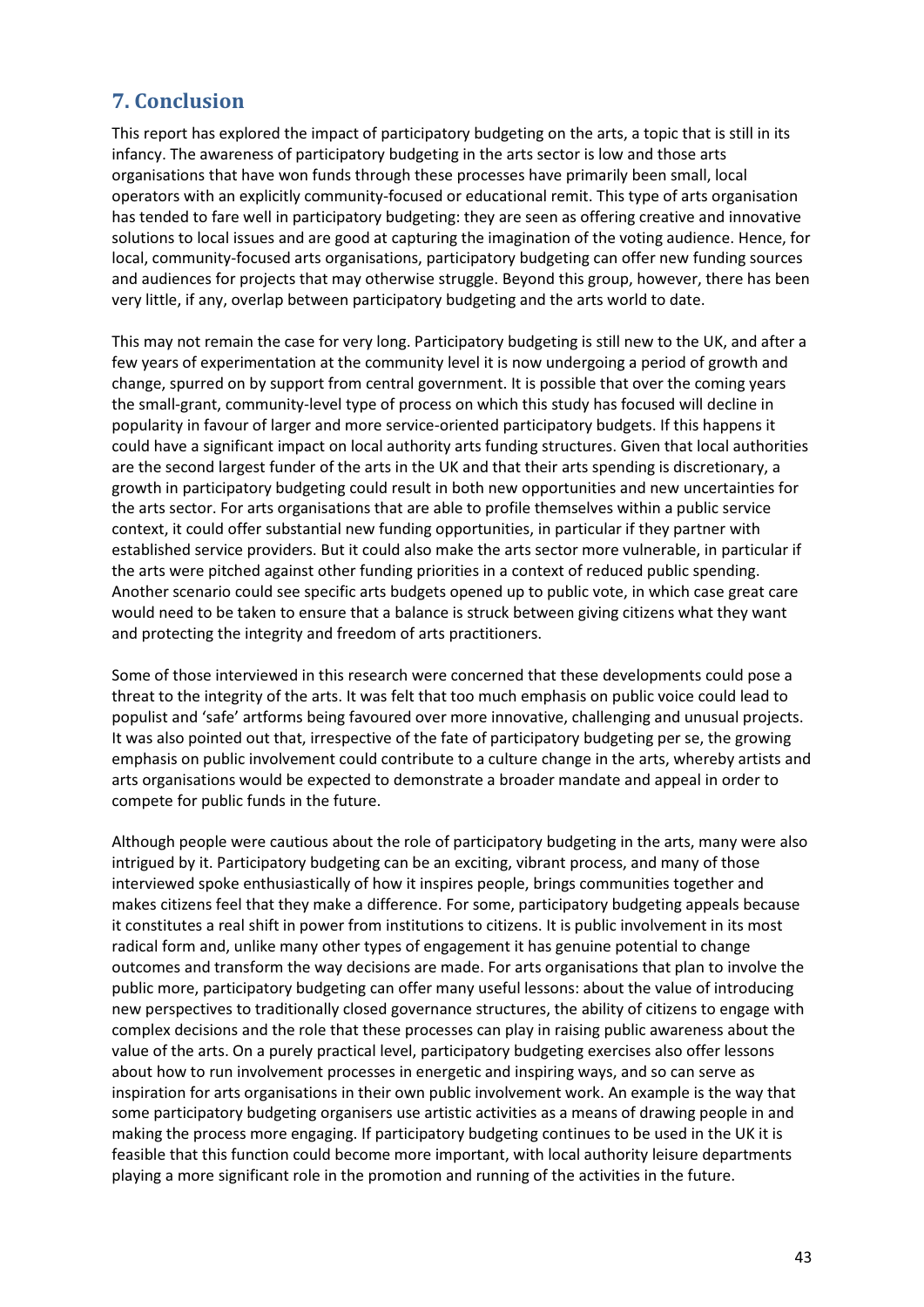In conclusion, this report argues that the arts sector should take note of participatory budgeting for two reasons: as a source of learning for arts organisations seeking to carry out their own public involvement work, and as a new, important phenomenon that may have a significant impact on how arts funding is distributed in the future. At the time of writing, it is difficult to predict what the nature and extent of this impact will be. Despite the government's current commitment to participatory budgeting there is no guarantee that its use will continue to increase as the economic and political climate changes. And if it does continue to grow in popularity, its impact on the arts will depend on a number of uncertain variables, including the direction it takes and on how proactively a positive outcome for the arts is sought within this agenda.

Although the findings presented in this report are by necessity inconclusive, this is a good time for the arts sector to start to take notice of and monitor developments in participatory budgeting. By keeping abreast of new developments the sector can ensure that, should participatory budgeting come to have a more direct influence on arts funding in the future, it will be able to deal proactively with any challenges and opportunities this presents. In this context the Arts Council could play an important role by supporting the arts sector to make the most of the opportunities offered by these processes and by raising awareness among public officials, citizens and service providers of the social value of the arts in order to promote the sector's success in participatory budgeting.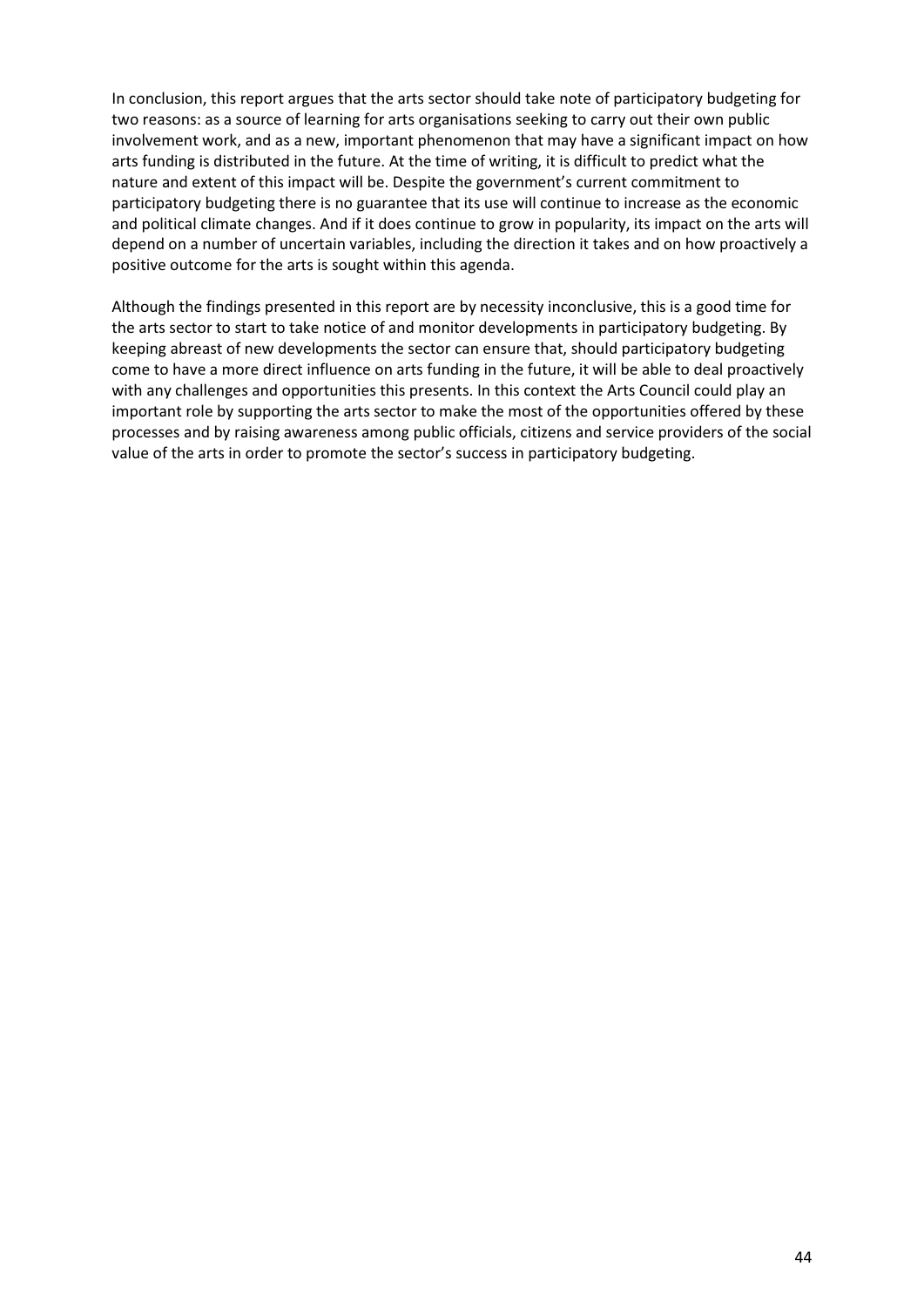# **Appendix 1: Bibliography**

Arts Council England (2008) *What People Want from the Arts.* Arts Council England: London

The Arts Council public value programme, available at: http://www.artscouncil.org.uk/aboutus/project\_detail.php?rid=0&sid=&browse=recent&id=1096

Dave Adamson, Penny Byrne, Neil Caldwell, Anne England and Hamish Fyfe (2008) *Arts and Public Engagement: Patterns, Processes and Levers for Change.* Arts Council of Wales: Cardiff

Eleonora Belfiore (2006) 'The social impacts of the arts – myth or reality?' In Munira Mirza (ed.) (2006) *Culture Vultures: Is UK Arts Policy Damaging the Arts?* Policy Exchange: London

Catherine Bunting (2007) *Public Value and the Arts in England: Discussion and Conclusions of the Arts Debate.* Arts Council England: London

Catherine Bunting, Tak Wing Chan, John Goldthorpe, Emily Keaney and Anni Oskala (2008) *From Indifference to Enthusiasm: Patterns of Arts Attendance in England.* Arts Council England: London

Chartered Institute of Public Finance and Accountancy (2004) *Gender and Participatory Budgeting.* DfID: London

Communities and Local Government (2008) *Communities in Control: Real People, Real Power.* CLG: London

Communities and Local Government (2008) *Giving More People a Say in Local Spending: Participatory Budgeting – A National Strategy.* CLG: London

Communities and Local Government (2008) *Sustainable Communities Act 2007: A Guide.* London: CLG

Community Pride Initiative (2003) *Slicing up the Pie: Community Involvement in Participatory Budgeting, Porte Alegre, Brazil.* Community Pride Initiative: Manchester

Community Pride Initiative and Oxfam (2005) *Breathing Life into Democracy: The Power of Participatory Budgeting.* Community Pride Initiative: Manchester

Community Pride Initiative and Oxfam (2005) *Bringing Budgets Alive: Participatory Budgeting in Practice.* Community Pride Initiative: Manchester

Community Pride Initiative (2001) *Briefing Paper: Lessons from Brazil: The Budget Matrix.* Community Pride Initiative: Manchester

Stella Creasy, Karin Gavelin, Helen Fisher, Lucy Holmes and Maya Desai *Engage for Change: the Role of Public Engagement in Climate Change Policy.* Involve: London

Creative Research (2007) *The Arts Debate: Findings of Research Among the General Public.* Arts Council England: London

Alan Davey (2008) *Review of Arts Council England's Regularly Funded Organisations Investment Strategy 2007 – 08: Lessons Learned.* Arts Council England: London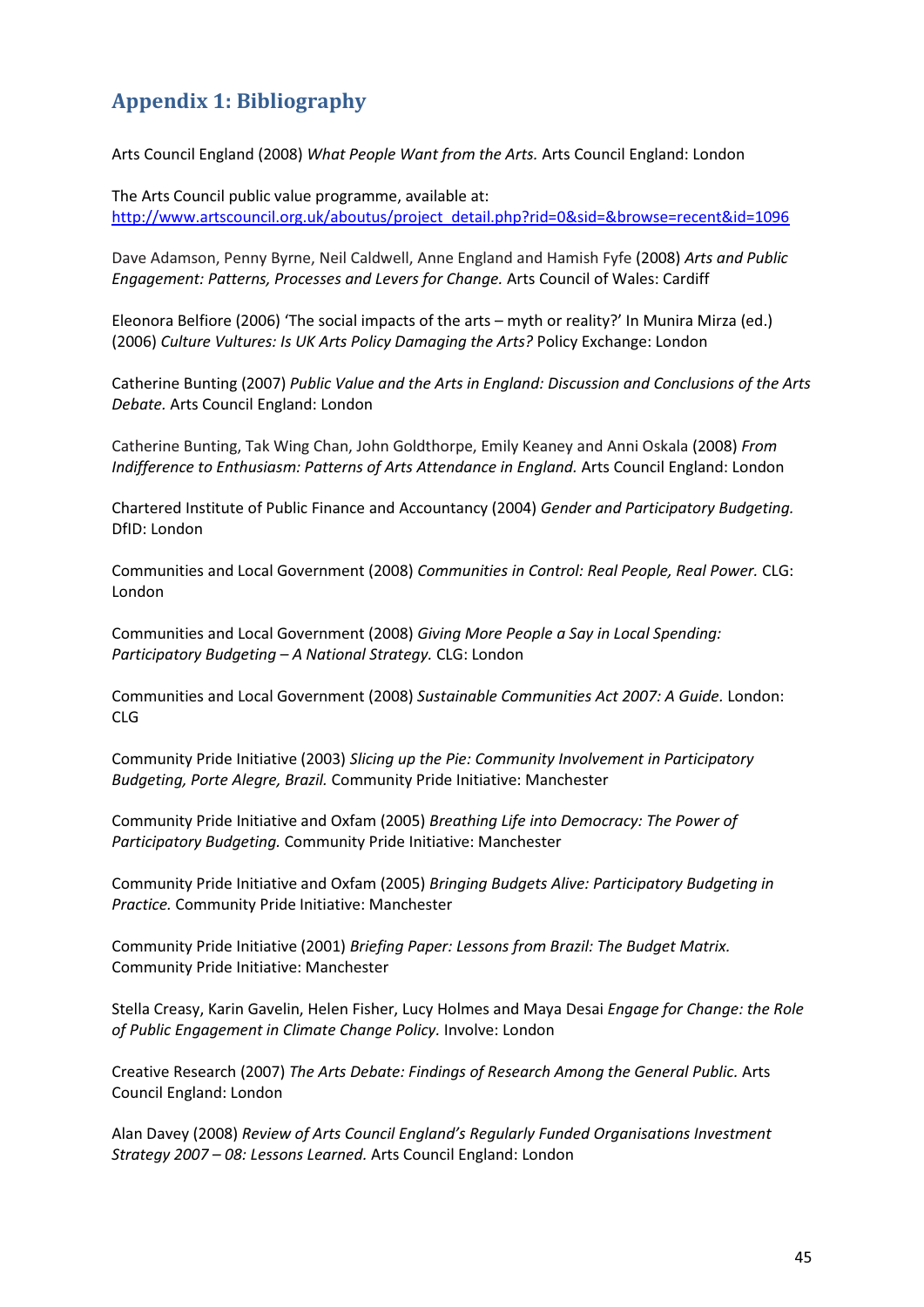Department for Children Schools and Families (2008) *Youth Opportunity Fund and Youth Capital Fund: Delivery Guidance.* DCSF: UK Government

Department for Culture Media and Sport (2007) *A Guide to Arts Funding in England* DCMS: UK Government

Karin Gavelin and Richard Wilson with Robert Doubleday (2007) *Democratic Technologies?* Involve: London

John Holden (2004) *Capturing Cultural Value: How Culture has become a tool of Government Policy.* Demos: London

John Holden (2006) *Cultural Value and the Crisis of Legitimacy: Why Culture Needs a Democratic Mandate.* Demos: London

John Holden (2008) *Democratic Culture: Opening up the Arts to Everyone.* Demos: London

Involve (2005) *People and participation.* Involve: London

Involve and National Consumer Council (2008) *Deliberative public engagement: nine principles.* National Consumer Council: London

Emily Keaney, Catherine Bunting, Anni Oskala, Jo Saucek and Luke Smith (2007) *The Arts Debate: Summary and Analysis of Consultation Responses. Executive Summary.* Arts Council England: London

Emily Keaney (2009) *A Wider range of Voices: Towards an Involvement Strategy,* Paper to the Executive Board, Arts Council: London

Jill Kirk (2008) 'Arts Council England's Regularly Funded Organisations' Investment Strategy 2007- 2008: Communications Review Executive Summary & Summary of Recommendations' available in Alan Davey (2008) *Review of Arts Council England's Regularly Funded Organisations Investment Strategy 2007-08 – Lessons Learned.* Arts Council England: London

Kezia Lavan (2007) *Participatory Budgeting in the UK: An Evaluation from a Practitioners Perspective.* PB Unit: Manchester

Kezia Lavan (2007) *Towards a Local Area Agreement Participatory Budget Process.* PB Unit: Manchester

Pete Lunn and Elizabeth Kelly (2008) *In the Frame or Out of the Picture? A Statistical Analysis of Public Involvement in the Arts.* National Economic and Social Forum: Dublin

Nalgao (2009) *Local Authority Budget Settlement Assessment Report 2008/9.* Nalgao: Ammanford.

Manchester Community Pride Initiative (2001) *A Citizen's Budget: Regenerating Local Democracy through Participation in Community Budgeting.* Community Pride Initiative: Manchester

Sir Brian McMaster (2008) *Supporting Excellence in the Arts: From Measurement to Judgement.*  Department for Culture, Media and Sport: London

Opinion Leader (2007) *Arts Council England: Public value deliberative research.* Arts Council England: London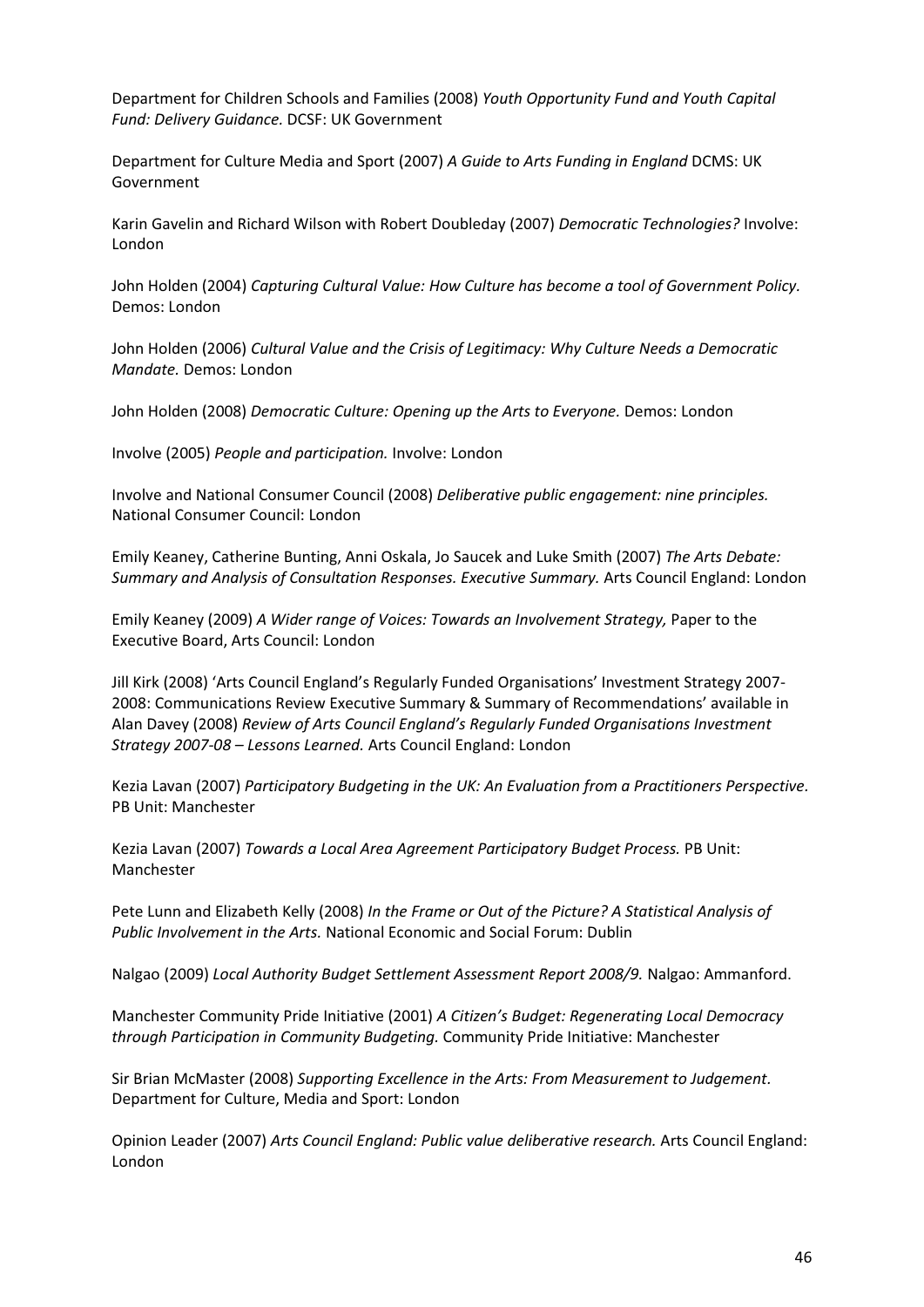Tiago Peixoto (2008) *e-Participatory Budgeting: e-Democracy from Theory to Success?* University of Zürich: Switzerland

PB Unit Discussion Paper (2006) *Towards Gender Sensitive Participatory Budgeting.* Church Action on Poverty: Manchester

PB Unit (2008) *Participatory Budgeting in the UK: Tool kit.* Church Action on Poverty: Manchester

Anja Röcke (2008) *Participatory Budgeting in the UK: From the "Grassroots" to the National Agenda.* PB Unit: Manchester

Anwar Shah (ed.) (2007) *Participatory Budgeting.* The World Bank: Washington

UN Habitat (2004) *72 Frequently Asked Questions about Participatory Budgeting.* UN Habitat: Quito

Diane Warburton, Richard Wilson and Elspeth Rainbow (2007) *Making a difference – Evaluating Public Participation in National Government.* Department for Constitutional Affairs: London

James Wilsdon and Rebecca Willis (2004) *See Through Science: why public engagement needs to move upstream.* Demos: London

YouthBank UK (2008) *YOF/YCF Good Practice Guide.* YouthBank: Leicester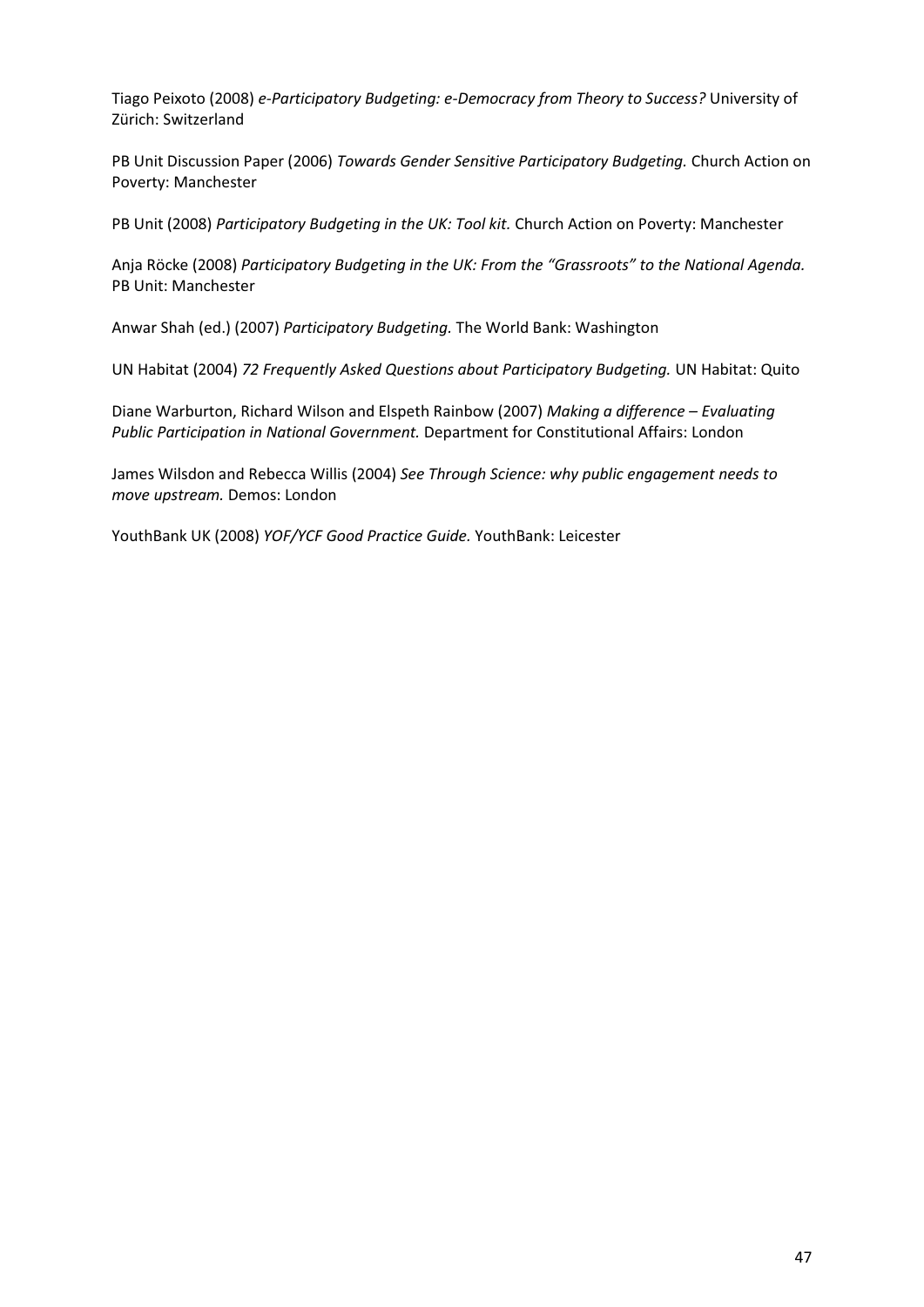# **Appendix 2: Methodology**

# **Aims**

This research aimed to provide insight into the effect that participatory budgeting is having on the arts today and in the future, and how, if at all, participatory budgeting can enhance the Arts Council's ability to understand the views of artists, arts professionals, audiences and others, and ensure that it spends its funds effectively.

The research sought to understand:

- 1. how many participatory budgeting pilots have included decisions about arts and/or culture
- 2. the level of success arts and culture projects have had in securing funding within relevant pilots
- 3. the reasons for this success or failure
- 4. the current impact participatory budgeting pilots have had on local authority arts spending
- 5. how participatory budgeting might affect local authority arts spending in the future
- 6. what factors make participatory budgeting pilots successful and transferable
- 7. what factors might mitigate against the success of participatory budgeting and how these might be avoided.

# **Method**

The research used a mixed methodology to exploring these issues, but the bulk of the information was gathered through 30 semi-structured interviews with citizens, public servants, arts professionals and academics. The research team drew out individuals' reflection on the issues through qualitative interviews based on the interviewees' perspectives and experiences. This research also drew on a literature review and a deliberative workshop event with 15 delegates, including arts professionals, private consultants, arts officers from public institutions and third sector professionals.

# **Sampling**

The sampling method for the interviews and workshop was non-random. The target population for the study was individuals who had personal experience of participatory budgeting and/or arts funding. In the first instance, the research team used seven participatory budgeting projects as access points, using a snowball technique to identify interviewees who had been involved in these processes. The seven projects were selected on the basis that arts-related projects had been funded through their participatory budgeting events. They were identified through a call for expressions of interest from the PB Unit to the 34 officially recognised participatory budgeting pilots and a survey carried out by SQW Consulting, the official evaluator of the participatory budgeting pilots.

A number of people responded that they had funded arts projects through their participatory budgeting activities and expressed an interest in taking part in the research. Of these, contacts in ten areas were approached; seven were available for interviews, which were held in: